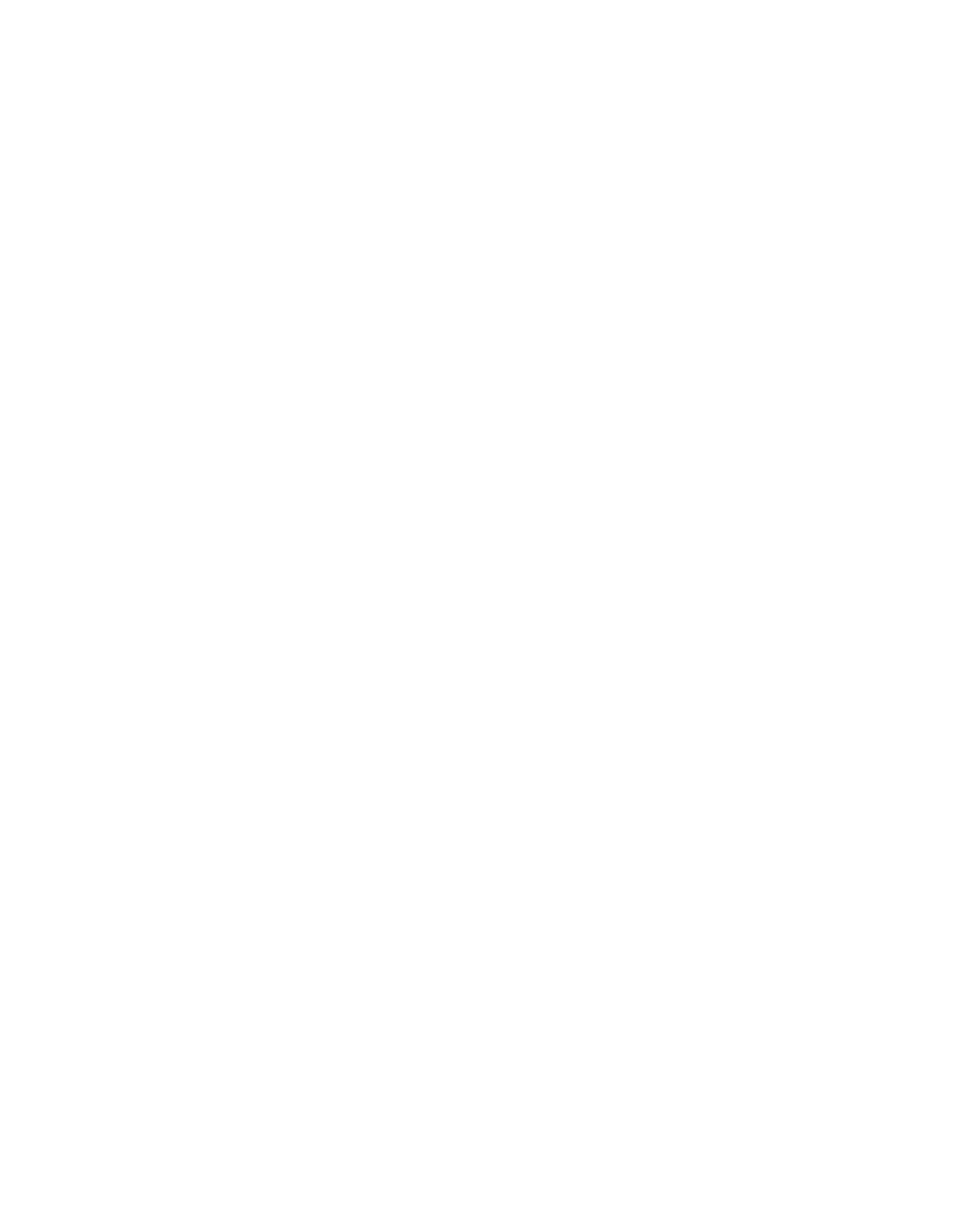

# Temi di discussione

(Working Papers)

Expansionary yet different: credit supply and real effects of negative interest rate policy

by Margherita Bottero, Camelia Minoiu, José-Luis Peydró, Andrea Polo, Andrea F. Presbitero and Enrico Sette

Number 1269 - March 2020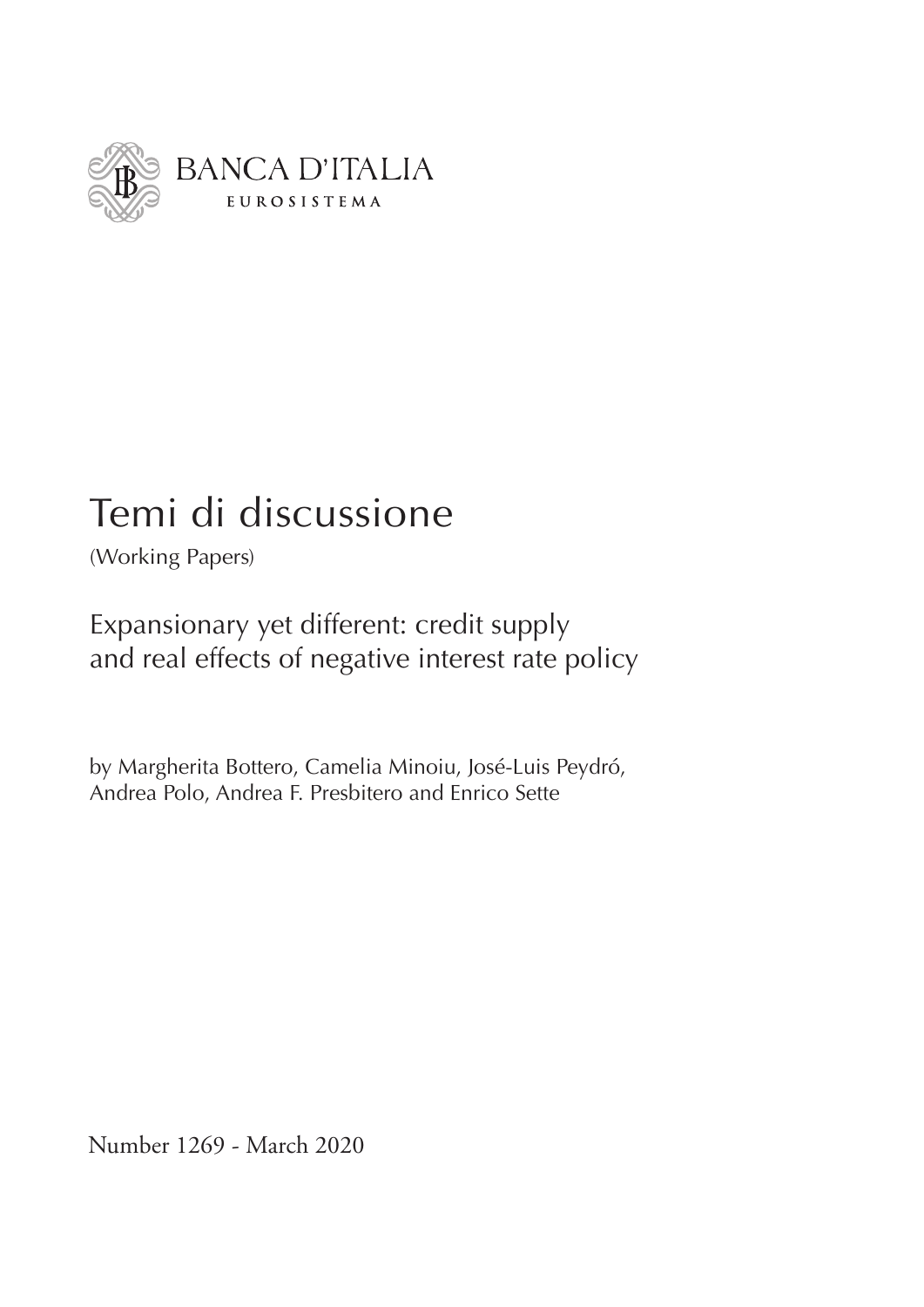*The papers published in the* Temi di discussione *series describe preliminary results and are made available to the public to encourage discussion and elicit comments.*

*The views expressed in the articles are those of the authors and do not involve the responsibility of the Bank.*

*Editorial Board:* Federico Cingano, Marianna Riggi, Monica Andini, Audinga Baltrunaite, Marco Bottone, Davide Delle Monache, Sara Formai, Francesco Franceschi, Salvatore Lo Bello, Juho Taneli Makinen, Luca Metelli, Mario PIETRUNTI, MARCO SAVEGNAGO.

*Editorial Assistants:* Alessandra Giammarco, Roberto Marano.

ISSN 1594-7939 (print) ISSN 2281-3950 (online)

*Printed by the Printing and Publishing Division of the Bank of Italy*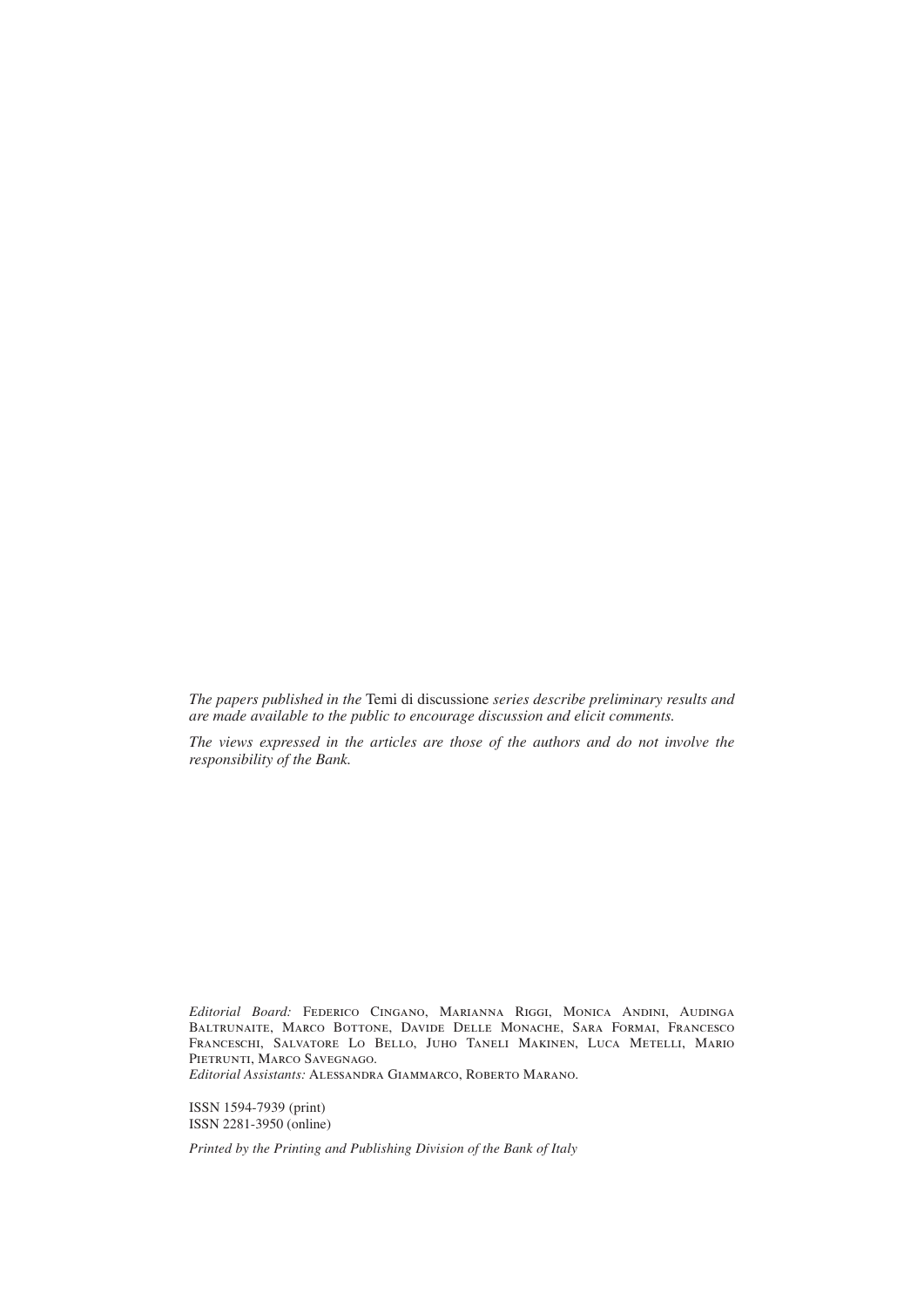# **EXPANSIONARY YET DIFFERENT: CREDIT SUPPLY AND REAL EFFECTS OF NEGATIVE INTEREST RATE POLICY**

by Margherita Bottero<sup>\*</sup>, Camelia Minoiu<sup>^</sup>, José-Luis Peydró<sup>§</sup>, Andrea Polo<sup>~</sup>, Andrea F. Presbitero<sup>°</sup> and Enrico Sette<sup>\*</sup>

## **Abstract**

We show that negative interest rate policy (NIRP) has expansionary effects on bank credit supply - and the real economy - through a portfolio rebalancing channel, and that, by shifting down and flattening the yield curve, NIRP differs from rate cuts just above the zero lower bound. For identification, we exploit ECB's NIRP and matched administrative datasets - including the credit register - from Italy, severely hit by the Eurozone crisis. NIRP affects banks with higher ex-ante net short-term interbank positions or, more broadly, more liquid balance-sheets. NIRP-affected banks rebalance their portfolios from liquid assets to lending, especially to ex-ante riskier and smaller firms - without higher ex-post delinquencies - and cut loan rates (even to the same firm), inducing sizable firm-level real effects. By contrast, there is no evidence of a retail deposits channel associated with NIRP.

## **JEL Classification**: E52, E58, G01, G21, G28.

**Keywords**: negative interest rates, portfolio rebalancing, bank lending channel of monetary policy, liquidity management, Eurozone crisis. **DOI:** [10.32057/0.TD.2020.1269](https://doi.org/10.32057/0.TD.2020.1269) 

## **Contents**

\_\_\_\_\_\_\_\_\_\_\_\_\_\_\_\_\_\_\_\_\_\_\_\_\_\_\_\_\_\_\_\_\_\_\_\_\_\_\_

Bank of Italy, Directorate General for Economics, Statistics and Research - Economic Research and International Relations.

Prederal Reserve Board. § ICREA-UPF, Barcelona GSE, CREI, CEPR, Imperial College London. ~ LUISS, UPF, Barcelona GSE, EIEF, CEPR, ECGI. ° International Monetary Fund and MoFiR.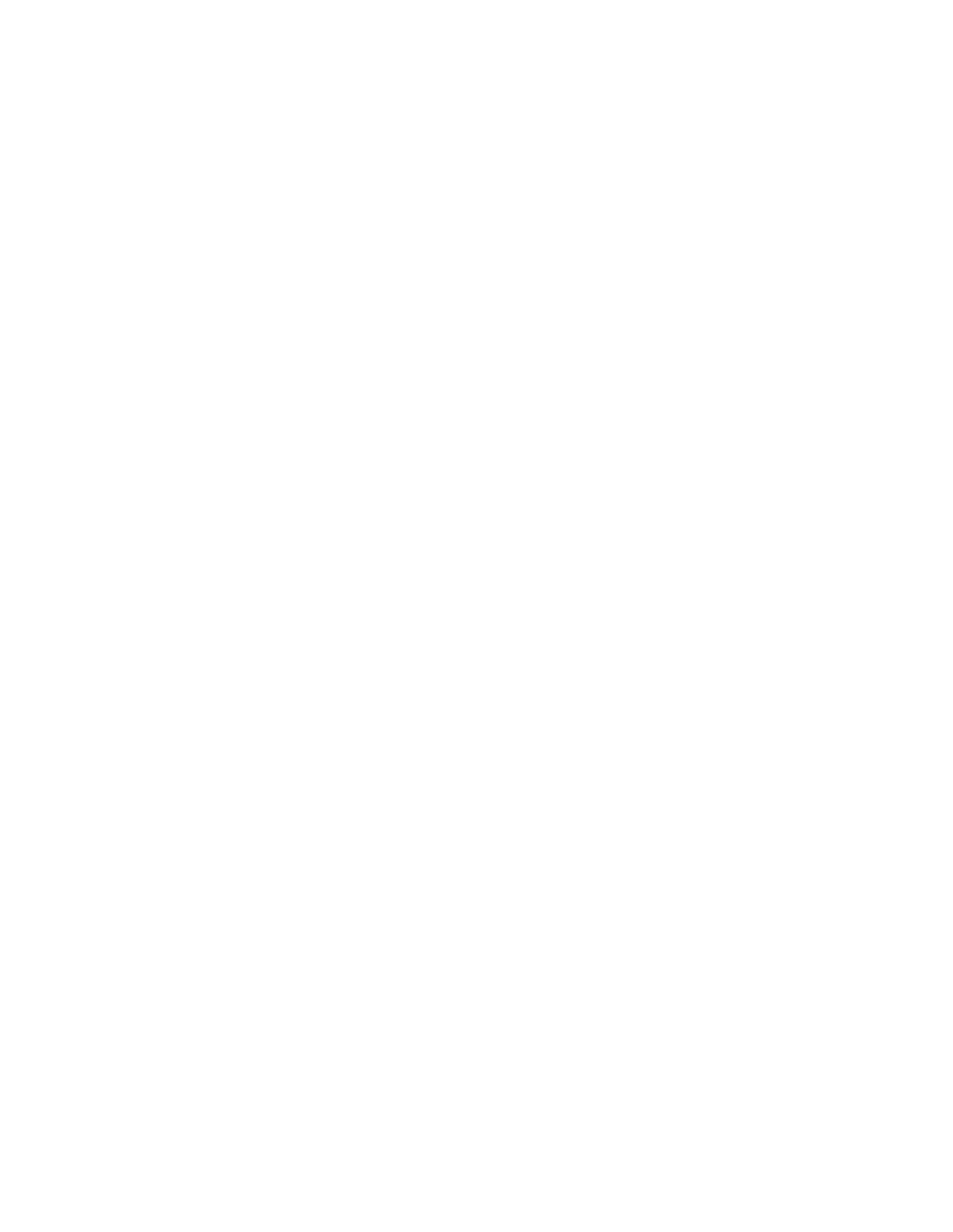"*Negative [policy] rates were introduced for one specific reason: when interest rates reached the zero lower bound, the expectations for the future rates in the long term are only that the rates can go up. So with negative rates we were successful in taking these expectations down*" "*By and large our negative interest-rate policies have been a success.* [. . . ] *We haven't seen bank profitability going down; in fact it is going up*."

Mario Draghi (2016, 2017), President of the European Central Bank

# <span id="page-6-0"></span>**1 Introduction**[1](#page--1-0)

Negative nominal interest rates are a significant innovation in monetary policy-making, with important implications for finance and macroeconomics. Long thought as unrealistic, negative interest rate policy (NIRP) was recently adopted in several advanced economies by paying negative rates on *bank* deposits at central banks. The first central bank to do so was the Danish National Bank in 2012, followed by the European Central Bank (ECB), the Swiss National Bank, the Sveriges Riksbank, and the Bank of Japan. NIRP may become even more important given that current interest rates are low and central banks may need to further cut rates.<sup>[2](#page--1-0)</sup> Moreover, from a theoretical point of view, the effects of NIRP on the economy are a priori unclear. While negative rates may boost aggregate demand by removing the zero lower bound (ZLB) [\(Bernanke,](#page-39-0) [2017;](#page-39-0) [Rogoff,](#page-42-0) [2016,](#page-42-0) [2017\)](#page-41-0), they could also be contractionary through bank lending [\(Brunnermeier and Koby,](#page-39-1) [2018;](#page-39-1) [Eggertsson et al.,](#page-40-0) [2019\)](#page-40-0). Despite the importance of NIRP for the broader understanding of finance and macroeconomics, systematic evidence on its transmission to the economy through the banking system remains scarce.

The introduction of NIRP as an unconventional tool of monetary policy raises two major questions. First, what is the impact of this policy on credit supply and the real economy? Second, do negative monetary policy rates differ in their transmission to the economy from conventional rate cuts just above the ZLB, and from other unconventional monetary policies, such as quantitative easing (QE)? In this paper, we answer these questions by exploiting the ECB's introduction of negative

<sup>1</sup>We thank David Arseneau, Gabriel Chodorow-Reich, Vitor Costancio, Giovanni Dell'Ariccia, Davide Fantino, Dimas Mateus Fazio, Xavier Freixas, Luca Fornaro, Michael Gofman, Charles, Goodhart, Lucyna Gornicka, Yuriy Gorodnichenko, Luca Guerrieri, Florian Heider, Tumer Kapan, Kebin Ma, David Martinez Miera, Emi Nakamura, Marco Pagano, Daniel Paravisini, Rafael Repullo, Ken Rogoff, Kasper Roszbach, Marcelo Ulate, William White, and participants at the 2019 NBER Summer Institute (Monetary Economics) and numerous conferences and seminars for useful comments and discussions. Camelia Minoiu is grateful to the Wharton Financial Institutions Center and the Management Department at the University of Pennsylvania for their hosting during the development of this research project. This project has received funding from the European Research Council (ERC) under the European Union's Horizon 2020 research and innovation programme (grant agreement No 648398). Peydró also acknowledges financial support from the ECO2015-68182-P (MINECO/FEDER, UE) grant and the Spanish Ministry of Economy and Competitiveness, through the Severo Ochoa Programme for Centres of Excellence in R&D (SEV-2015-0563). The views expressed herein are those of the authors and should not be attributed to the Bank of Italy, the Federal Reserve Board, the IMF, their management, or policies.

 $<sup>2</sup>$ Since 1970 policy rates have been cut by more than 500 basis points in response to recessions in the U.S. and the</sup> euro area [\(Eggertsson et al.,](#page-40-0) [2019\)](#page-40-0). Moreover, in 2019 both the US and euro area (as well as many other countries) have significantly cut monetary policy rates (in parallel with downward revisions in GDP growth forecasts).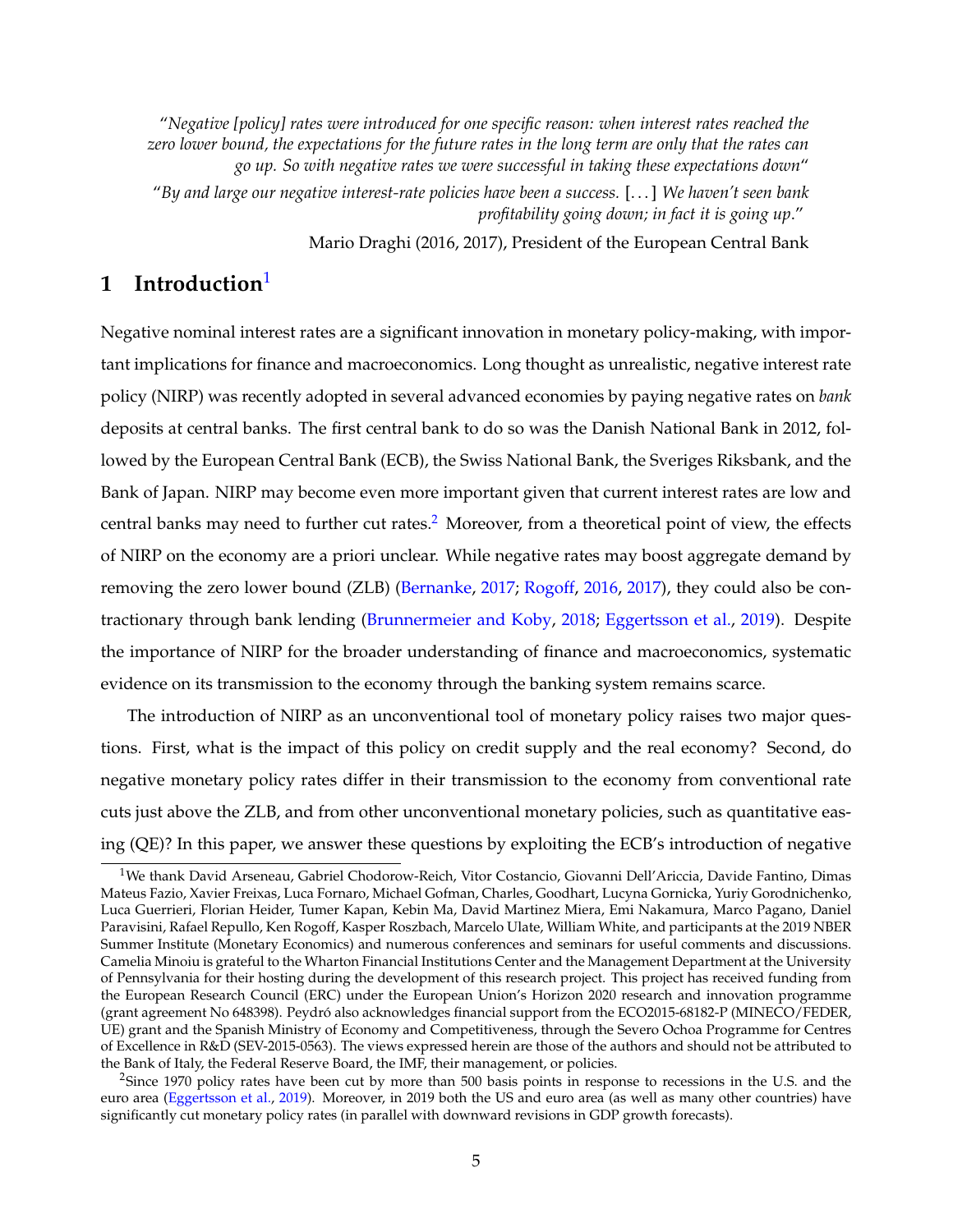nominal policy rates in mid-2014 (as well as other policy rate cuts) and Italian administrative data on loan volumes and lending rates from the credit register, matched with firm- and bank-level balance sheet data. As part of a monetary union, Italy provides an excellent setting to study NIRP in the context of contracting GDP in 2012 and 2013, while the ECB's balance sheet was shrinking and euro area monetary conditions were tighter than in several other countries.

In brief, we find an increase in total bank credit growth after the introduction of NIRP using aggregate time-series data. The announcement of NIRP shifted down and flattened the risk-free yield curve, widening the spread between the yields of safer, liquid assets and those of corporate loans. Thus, we find that NIRP affected relatively more those banks with higher ex-ante net shortterm interbank positions (as short-term interbank rates became negative) or, more broadly, those banks with more liquid balance-sheets (since the change in the yield curve affected *all* maturities).

A loan-level analysis shows that more NIRP-affected banks cut liquid assets and expand credit supply more, in particular to ex-ante riskier and smaller firms—without higher ex-post non-performing loans (NPLs)—and cut loan rates, inducing sizable firm-level real effects. Our evidence is inconsistent with the view that banks that rely more on retail deposits change (reduce) the supply of credit volumes, or loan rates, in response to NIRP; instead, we show that banks preserve margins and profitability, also by raising fees on bank deposits. Moreover, previous monetary policy rate cuts in positive territory close to the ZLB were unable to flatten the yield curve and did not cause a similar rebalancing of bank portfolios; differently from the announcements of QE in January 2015 and the most recent policy negative rate cut in March 2016, both of which were associated with further flattening of the yield curve and portfolio rebalancing. $3$ 

Our main contribution to the literature is to document that NIPR has expansionary effects, and yet differs from rate cuts just above the ZLB. The mechanism at work is via shifting down and flattening the yield curve, and hence incentivizing banks to rebalance their portfolio from liquid assets to credit supply. Furthermore, we show that the bank lending channel of NIRP is different from the traditional channel associated with interest rate cuts above the ZLB [\(Kashyap and Stein,](#page-41-1) [1995,](#page-41-1) [2000;](#page-41-2) [Jiménez](#page-41-3) [et al.,](#page-41-3) [2012;](#page-41-3) [Drechsler et al.,](#page-40-1) [2017\)](#page-40-1). We find no evidence of a retail deposits channel (unlike [Eggertsson](#page-40-0) [et al.](#page-40-0) [\(2019\)](#page-40-2) and [Heider et al.](#page-40-2) (2019)), even after the last rate cut.<sup>[4](#page--1-0)</sup> Below, we provide a detailed

 $^3$ In September 2019 the ECB further reduced the negative rate, but data to analyze this additional cut are not yet available. The ECB also changed the implementation of the policy by introducing a two-tier system for reserve remuneration, exempting parts of banks' liquidity holdings from negative remuneration.

<sup>&</sup>lt;sup>4</sup>The results on the portfolio rebalancing and the retail deposits channels are not specific to the Italian context, as they are confirmed by a bank-level analysis for the entire euro area.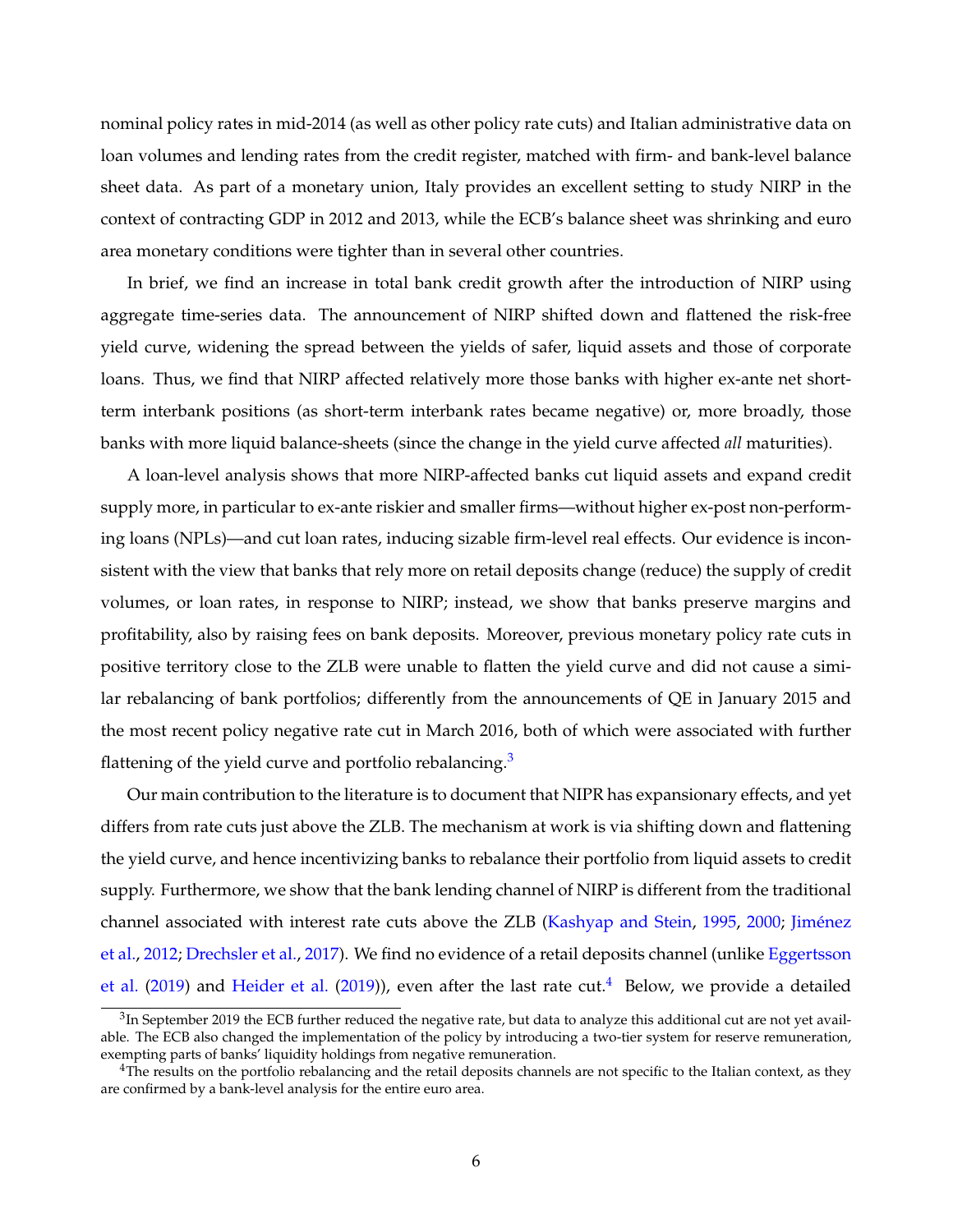preview of the paper and discuss the novelty of our findings in relation to the literature.

**Detailed preview of the paper.** Macroeconomic theory argues that a policy rate cut expands aggregate demand (thereby boosting economic growth and prices), hence it finds in the ZLB an important constraint in a situation of adverse economic conditions [\(Bernanke,](#page-39-0) [2017;](#page-39-0) [Rogoff,](#page-42-0) [2016,](#page-42-0) [2017;](#page-41-0) [Dell'Ariccia et al.,](#page-39-2) [2018\)](#page-39-2). As shown in the opening quotes, [Draghi](#page-40-3) [\(2017\)](#page-40-3) argues that NIRP has had positive effects. However, other central banks, including the U.S. Federal Reserve and the Bank of England, have been less keen to adopt this policy [\(Bernanke,](#page-39-3)  $2016$ ).<sup>[5](#page--1-0)</sup> One reason is that the positive aggregate demand channel could be offset by a contraction in credit supply due to the adverse effect of NIRP on banks' net worth [\(Eggertsson et al.,](#page-40-0) [2019;](#page-40-0) [Sims and Wu,](#page-42-1) [2019;](#page-42-1) [Ulate,](#page-42-2) [2019\)](#page-42-2). [Brunnermeier](#page-39-1) [and Koby](#page-39-1) [\(2018\)](#page-39-1) theoretically show that there may be a "reversal" interest rate beyond which lower rates undo the cut's intended effects on bank lending and become contractionary. This reversal rate is a low interest rate, potentially even negative. Very low interest rates are also believed to drive financial intermediary reach-for-yield behavior [\(Rajan,](#page-41-4) [2005;](#page-41-4) [Taylor,](#page-42-3) [2009;](#page-42-3) [Allen and Rogoff,](#page-38-0) [2011;](#page-38-0) [Stein,](#page-42-4) [2013;](#page-42-4) [Martinez-Miera and Repullo,](#page-41-5) [2017\)](#page-41-5), consistent with a risk-taking channel of monetary policy [\(Adrian and Shin,](#page-38-1) [2010;](#page-38-1) [Borio and Zhu,](#page-39-4) [2012\)](#page-39-4).

Negative policy rates can affect the real economy through the banking system primarily through two, non-mutually exclusive, channels. A first channel of transmission hinges on the pass-through of negative policy rates to bank retail deposit rates ("retail deposits channel"). Given that banks are generally reluctant to charge negative rates on retail deposits, NIRP may reduce banks' net interest margins and profits, eroding their capital and reducing their lending capacity. This phenomenon should be more pronounced for banks that are more dependent on retail deposits, leading them to curtail credit and take more risk [\(Heider et al.,](#page-40-2) [2019\)](#page-40-2) or/and to weaken the pass-through to loan rates [\(Eggertsson et al.,](#page-40-0) [2019\)](#page-40-0). By contrast, other studies argue that the contractionary effects of NIRP could be relatively small. [Ulate](#page-42-2) [\(2019\)](#page-42-2), for instance, calibrates a DSGE model with monopolistic competition in the banking sector to show that the adverse effect of negative rates on bank profitability is dampened by the increase in aggregate demand, which allows banks to switch from reserves to loans. In addition, the monetary transmission mechanisms would not be impaired if banks passed

<sup>&</sup>lt;sup>5</sup>[Bernanke](#page-39-3) [\(2016\)](#page-39-3) on the views of the Federal Reserve's decision body (Federal Open Market Committee, FOMC) and the Bank of England regarding NIRP: "*Interestingly, some advocates of a higher inflation target have been dismissive of the use of negative short-term interest rates, an alternative means of increasing "space" for monetary easing [. . . ] Williams said: "Negative rates are still at the bottom of the stack in terms of net effectiveness." Williams's colleague on the FOMC, Eric Rosengren, has suggested that [. . . ] negative rates should be viewed as a last resort. My sense is that Williams's and Rosengren's negative view of negative rates is broadly shared on the FOMC. Outside the United States, Mark Carney, governor of the Bank of England [. . . ] has indicated he was "not a fan" of negative interest rates.*"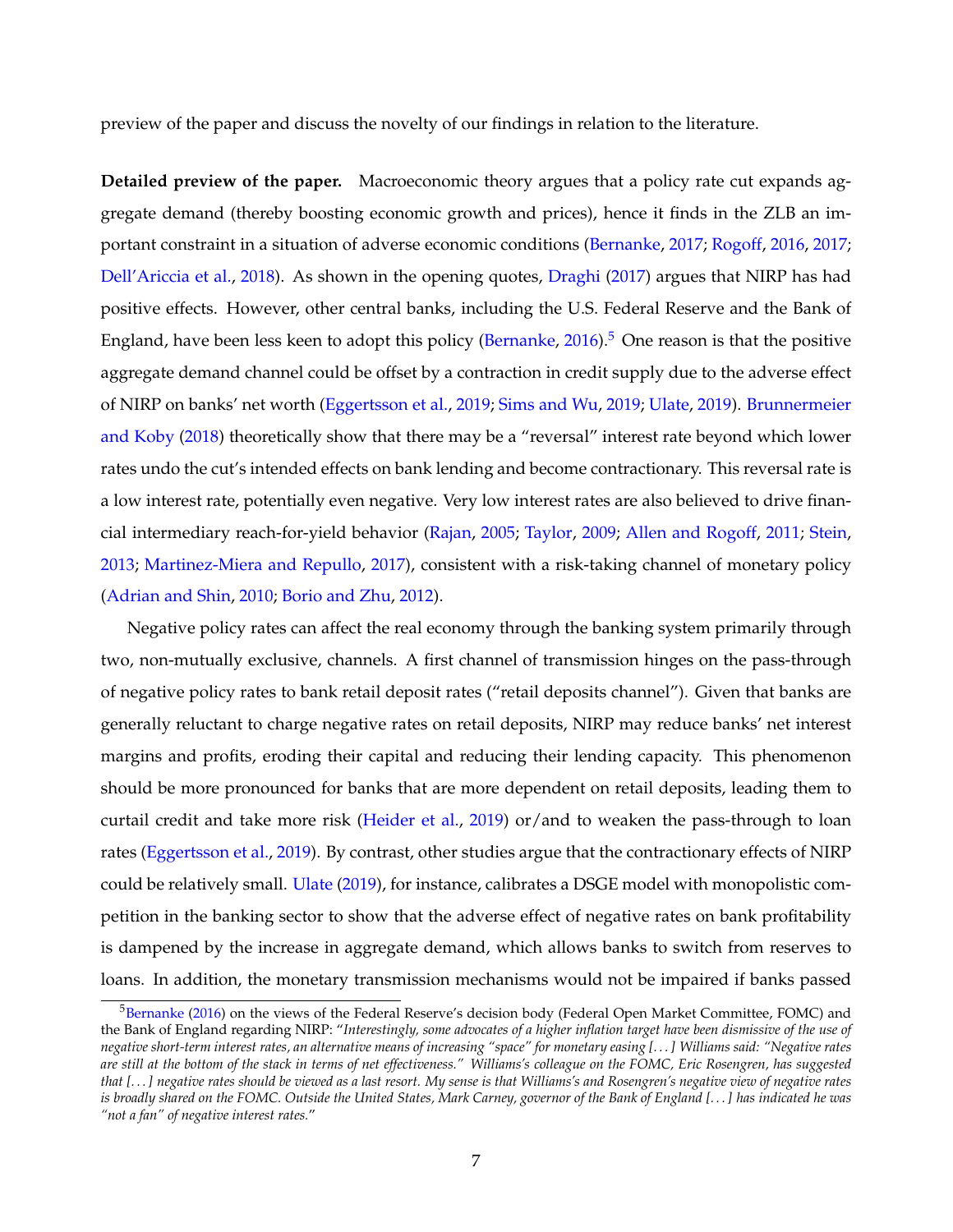negative rates to some retail depositors—as shown for a set of sound European banks by [Altavilla](#page-38-2) [et al.](#page-38-2) [\(2019\)](#page-38-2)—or if banks with large retail deposits simultaneously charged higher fees to preserve profitability [\(Altavilla et al.,](#page-38-3) [2018;](#page-38-3) [IMF,](#page-40-4) [2016;](#page-40-4) [Lopez et al.,](#page-41-6) [2018\)](#page-41-6).

An alternative transmission channel works through portfolio rebalancing actions by banks with safer, more liquid assets. Negative interest rates penalize the holdings of such assets, incentivizing banks to shift their portfolios away from low- or negative-yield liquid assets towards higher-yield assets such as corporate loans (a "portfolio rebalancing channel", see e.g., [Bernanke](#page-39-3) [\(2016\)](#page-39-3); [Rostagno](#page-42-5) [et al.](#page-42-5) [\(2016\)](#page-42-5)). In the words of [Brunnermeier and Koby](#page-39-1) [\(2018\)](#page-39-1): "*as yields on safe assets decrease, banks decrease their lending rates for risky loans in order to substitute their safe assets positions into riskier highyield ones, another effect which the central bank seeks to induce."* This would be especially the case if NIRP moves the entire yield curve downward—after breaking through the ZLB, market participants may expect rates to stay low or negative for long (see Draghi's [2016](#page-40-5) initial quote). The fall in the yield of safer assets of all maturities would widen the wedge between safer, more liquid and riskier, more illiquid assets, and may lead banks to rebalance their portfolio to preserve profitability. According to this logic, a policy rate cut into negative territory would work differently from regular policy rate cuts (in positive territory) in the proximity of the ZLB, but similarly to QE given the accompanying flattening of the yield curve, $6$  and increase in the safety premium (see [Krishnamurthy and Vissing-](#page-41-7)[Jorgensen](#page-41-7) [\(2011\)](#page-41-7) for the U.S.). Furthermore, portfolio rebalancing toward loans can additionally be incentivized by a reduction in the risk of corporate loans. The announcements of NIRP, or of QE, are large monetary policy shocks—they flatten the yield curve—so they are able to promote recovery in the real economy, thereby raising corporate profits and reducing corporate delinquency and default rates [\(Chodorow-Reich,](#page-39-5) [2014\)](#page-39-5).

Italy provides an ideal set-up for the analysis of NIRP because of its administrative datasets and specific context. We use the supervisory credit register of the Bank of Italy, which offers detailed information on bank loans to all Italian firms, and from which we obtain outstanding loan *volumes* and lending *rates* at the *firm-bank-month* level. This is a major data advantage as loan rates are absent in most the credit registers around the world. We double-match this dataset with detailed firm and bank balance sheet information to study the effects of NIRP on both firms and banks that are connected through credit relationships. Data on bank balance sheets come from supervisory reports, while data on firm financials are obtained from the official balance sheet data deposited by firms to the Chambers of Commerce, as required by Italian law. These datasets allow us to conduct a compre-

<sup>6</sup>See, e.g. [Gambetti and Musso](#page-40-6) [\(2017\)](#page-40-6); [Altavilla et al.](#page-38-4) [\(2015\)](#page-38-4) for the euro area; [D'Amico and King](#page-39-6) [\(2013\)](#page-39-6) for the U.S.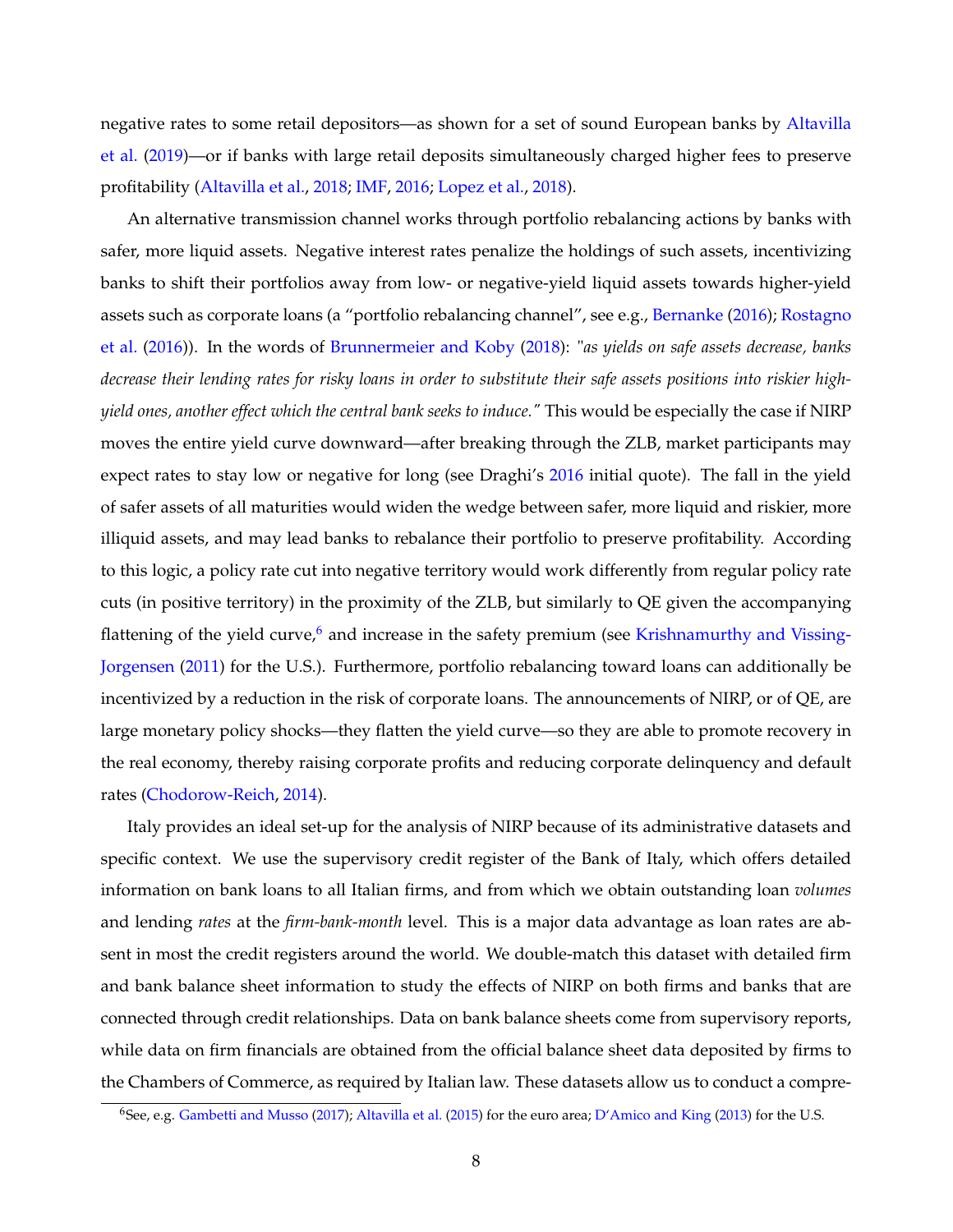hensive analysis of bank asset allocations and their spillovers to the real economy when policy rates turn negative.

Italy is a large European economy where the banking sector provides the bulk of firm financing and is part of a monetary union—i.e., Italian banks are affected by the monetary policies of the European Central Bank for the *entire* euro area. The euro area sovereign debt crisis had a strong impact on Italy, triggering a deep recession in 2012 and 2013 with substantial economic slack. Importantly, the difference in GDP growth between the euro area and Italy was highest during this period since the introduction of the euro in 1999. At the same time, the size of the ECB balance sheet was *decreasing*, while those of the U.S. Federal Reserve and Bank of England were *growing*. [7](#page--1-0) However, just prior to NIRP, euro area inflation was very low and decreasing over 2014, hence the ECB decided to introduce negative rates in mid-2014 (in fact, there was deflation in the euro area in that year).

Our empirical approach exploits cross-sectional variation in ex-ante exposure to NIRP across banks in a difference-in-differences framework. Thanks to the granularity of the data, in our lending regressions we identify bank credit supply by exploiting both loan-level volumes and prices, and by including firm fixed effects, which allow us to keep constant firm-level credit demand and other firm fundamentals [\(Khwaja and Mian,](#page-41-8) [2008\)](#page-41-8). This approach is key for identification, as monetary policy impacts both the supply and demand of credit through the bank lending and firm borrowing channels. To identify the portfolio rebalancing channel, we focus on two bank-level exposure variables: the net interbank position and the liquid balance sheet position. First, the banks' interbank position, a narrower measure of exposure to NIRP, is computed as interbank loans minus deposits with maturity of up to one week (measured before the NIRP announcement and divided by total assets). We adopt this measure because interest rates on interbank funding up to one week became negative soon after the introduction of the policy. In addition, interbank activity in Italy (and in Europe in general) is sizeable. Second, the banks' liquid balance sheet position, a broader measure of exposure to NIRP, is defined as the ratio of securities over assets, as in the literature on the bank lending channel of monetary policy (following [Kashyap and Stein,](#page-41-2) [2000\)](#page-41-2). This measure is relatively more encompassing in terms of asset size, types, and maturities, and represents 29% of total assets for the average Italian bank. We adopt this measure because the change of the yield curve induced by NIRP affected *all* maturities and it is a key measure of the bank lending channel of monetary policy. $8$ 

 $7A$  key element was that, while the ECB had not yet introduced large scale asset purchases (LSAP), the Federal Reserve and Bank of England had already done QE, the Federal Reserve even had QE3 in 2012-2013.

 ${}^8{\rm In}$  the robustness section we show that our results are not simply driven by windfall gains associated with the repricing of securities due to the NIRP announcement. Additionally, our estimates of the impact of NIRP are different from those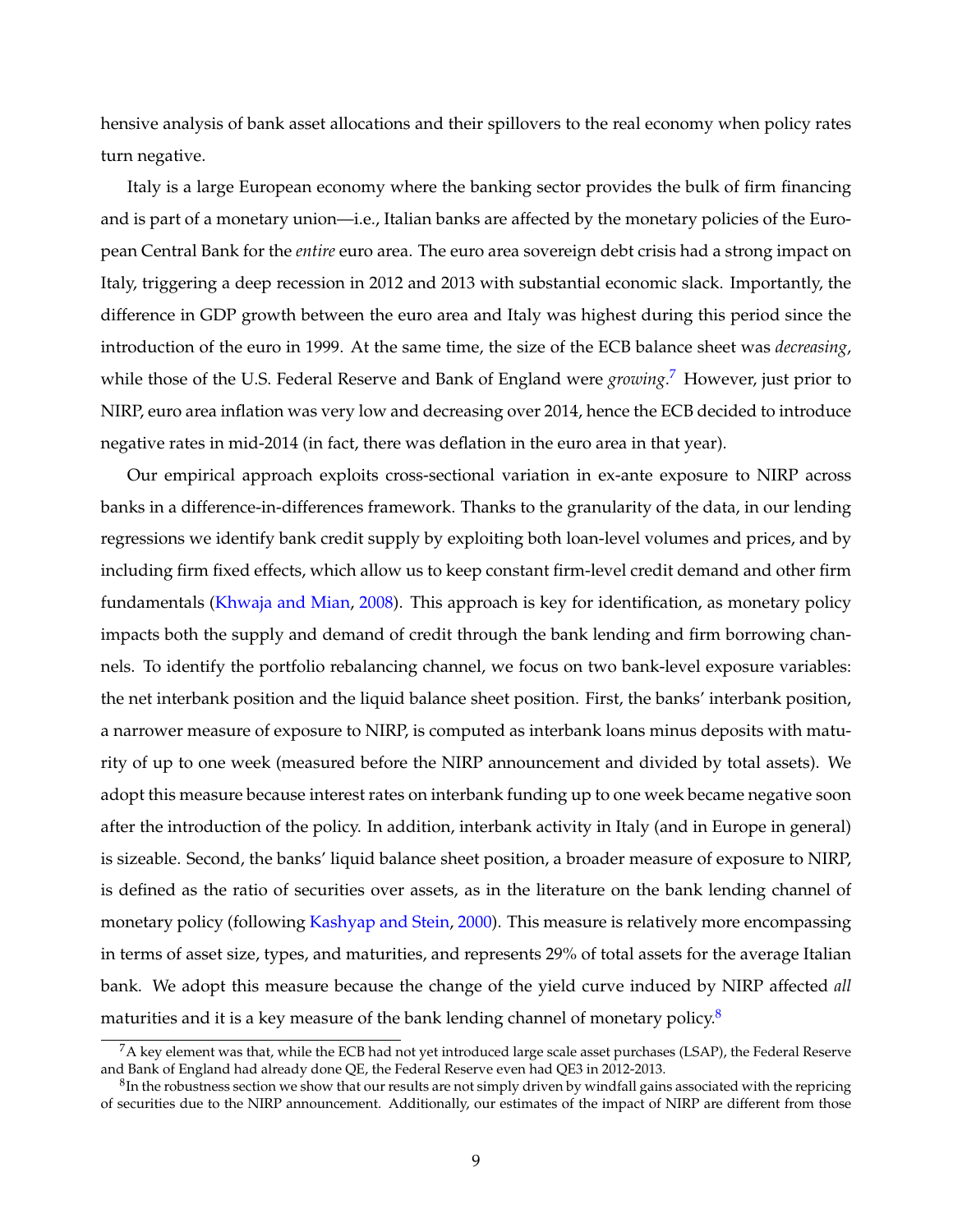We now describe the main results in more detail. Analyzing time series data, total bank credit growth increases after the introduction of NIRP. This development is not specific to Italy since credit growth picked up in the entire euro area after the introduction of NIRP [\(Cœuré,](#page-39-7) [2016\)](#page-39-7). In addition, banks with larger ex-ante net interbank position cut interbank loans after the introduction of negative policy rates. Similarly, banks with higher liquidity reduce the share of liquid assets in their portfolio after the introduction of NIRP. Using micro data from the credit register, we find that NIRP-affected banks (i.e., those with larger ex-ante net interbank position or more liquid balance sheet) increase their supply of corporate loans more than other banks during the same period. This effect is present as early as 1 month after the implementation of the policy and persists for at least 6 months. We also show that NIRP-affected banks reduce the interest rates they charge on corporate loans: a change of one standard deviation in the banks' net interbank position (or liquidity) leads to a 4% reduction in lending rates. Hence, holding constant firm fundamentals, credit supply improves both by way of higher loan volumes and lower prices. All these results lend support to the presence of a portfolio rebalancing channel.

Notably, we find no systematic evidence of a retail deposits channel associated with NIRP, as the supply of credit—both volumes and loan rates—by banks with larger retail deposits does not change after the introduction of NIRP (nor after the last rate cut for which data are available). We also show that banks with larger retail deposits increase fees for deposits-related banking services and do not suffer a compression in intermediation margins and profitability after NIRP.

To address potential external validity concerns, we conduct a bank-level analysis for the entire euro area and find similar results. More liquid banks expand lending after NIRP relatively more than other banks, consistent with the portfolio rebalancing channel documented for Italy. Further, we find no evidence of a retail deposits channel in the sample of euro area banks.

The loan-level analysis for Italy also shows that NIRP-affected banks *further* rebalance their assets by taking more risk in their loan portfolios: the relative increase in loan supply is stronger vis-avis ex-ante smaller and riskier firms (where firm risk is measured by credit ratings). We find no evidence that this increase in ex-ante risk taking translates into higher ex-post NPLs, even after 5 years. Therefore, greater bank risk-taking after NIRP is consistent with higher credit supply to exante more constrained, but viable firms.

The increase in credit supply by NIRP-affected banks leads to sizable firm-level real effects. A one

when policy rate cuts are above the ZLB, which are also associated with windfall gains. Note further that lower monetary policy rates benefit both securities (via prices) and also loans (e.g., via a reduction in provisioning, delinquencies and write-offs); in addition, most securities held by banks are not held in the trading book.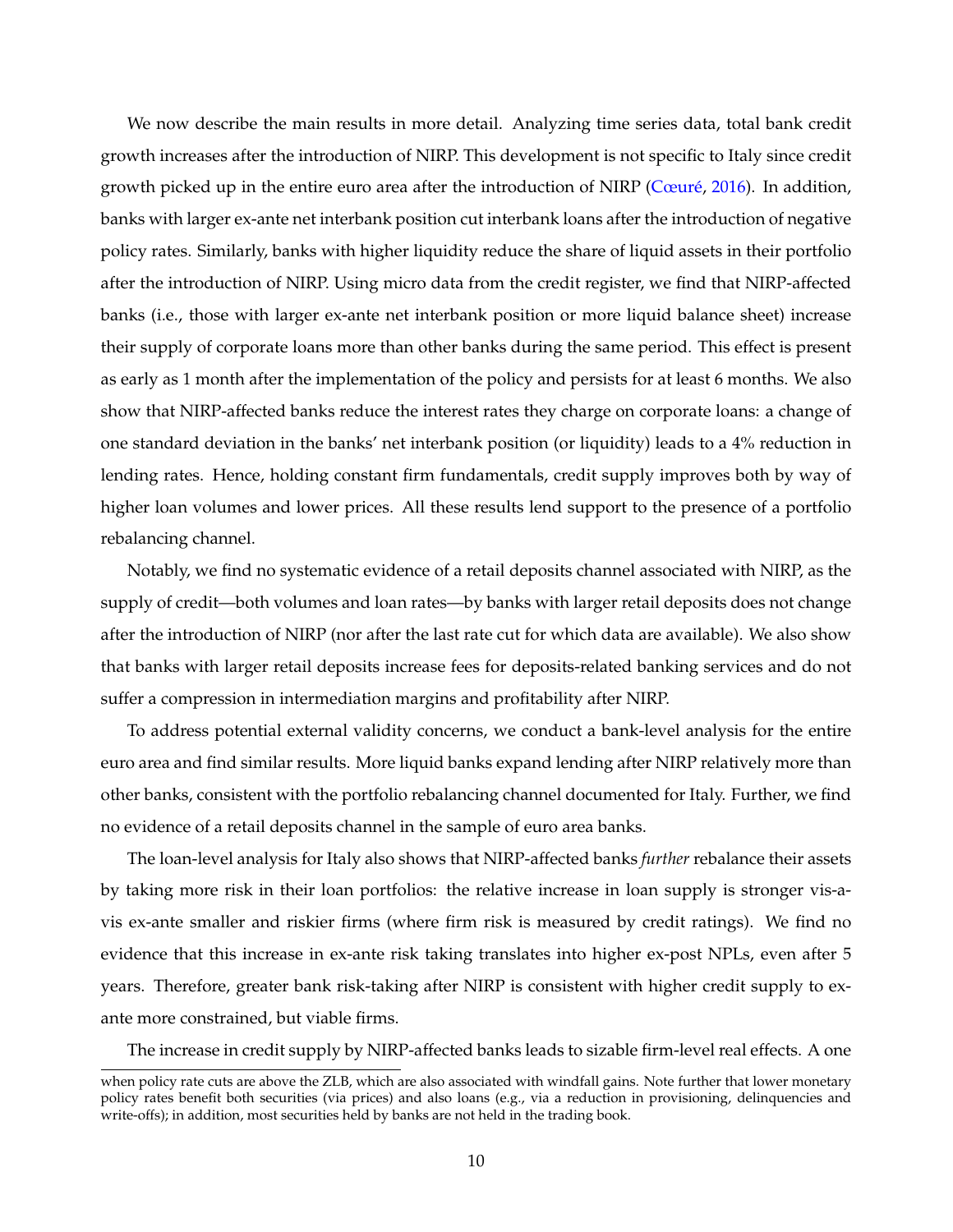standard deviation increase in banks' net interbank position (liquidity) is associated with a 2.5 (1.0) percentage point increase in total credit. In addition, more bank credit translates into stronger firm performance, as firms borrowing more from lenders with greater ex-ante exposure to NIRP expand economic activity relatively more. A one standard deviation increase in banks' net interbank position (liquidity) is associated with an increase in firms' investments by 6.8 (4.6) percentage points and in the wage bill by 3.8 (1.0) percentage points.

Taken together, our results suggest that banks which are relatively more affected by negative interest rates rebalance their portfolios away from lower yield assets (such as short-term interbank claims or, more broadly, liquid holdings) towards higher yield assets (such as corporate loans). Within corporate loans, they extend more loans to *ex-ante* riskier and smaller, yet viable firms (as there is no increase in ex-post NPLs). Greater credit supply improves borrowing conditions for firms, which in turn are better able to expand their activities, with beneficial effects for the real economy.

Falsification tests show that our results are not driven by systematic differences across banks in their lending to firms with specific characteristics, nor by prior trends. Our results survive a battery of robustness tests, including controlling for other unconventional monetary policies, such as the Targeted Longer-Term Refinancing Operations (TLTRO), which were implemented a few months after NIRP. Our results also hold in a narrowly-defined time window, which minimizes the potential effect of confounding policies.

Our analysis suggests that NIRP works differently from conventional monetary policy. The standard bank lending channel postulates that monetary easing has a greater impact on credit supply for banks with *lower* liquid-to-total assets ratios [\(Kashyap and Stein,](#page-41-1) [1995,](#page-41-1) [2000;](#page-41-2) [Jiménez et al.,](#page-41-3) [2012\)](#page-41-3).[9](#page--1-0) This is indeed what we find even for the previous rate cuts just above the ZLB, both for the 2012 deposit facility (DF) rate cut and the 2013 main refinancing operation (MRO) rate cut. By contrast, an interest rate cut into negative territory works *differently*, with stronger effects for banks with *larger* liquid-to-total assets ratios.

We document that the introduction of NIRP steered market expectations by removing the ZLB, inducing a downward shift and a simultaneous flattening of the yield curve (see also: [Draghi,](#page-40-5) [2016;](#page-40-5) [Cœuré,](#page-39-8) [2017;](#page-39-8) [Grisse et al.,](#page-40-7) [2017\)](#page-40-7), which previous rate cuts above the ZLB had been unable to achieve.<sup>[10](#page--1-0)</sup>

 $9$ [Drechsler et al.](#page-40-1) [\(2017\)](#page-40-1) focus on the effect of market power in the deposits market as opposed to that of bank balance sheet liquidity.

 $10B$  Before the announcement of NIRP, with the overnight interest rate at the perceived lower bound, the distribution of future possible rates is truncated: expected future short-term interest rates can only increase. The announcement of negative rates removes the perception of the lower bound at zero and hence change the distribution of expected future short-term interest. [Christensen](#page-39-9) [\(2019\)](#page-39-9) shows that the yield curve flattened after the announcement of NIRP in all countries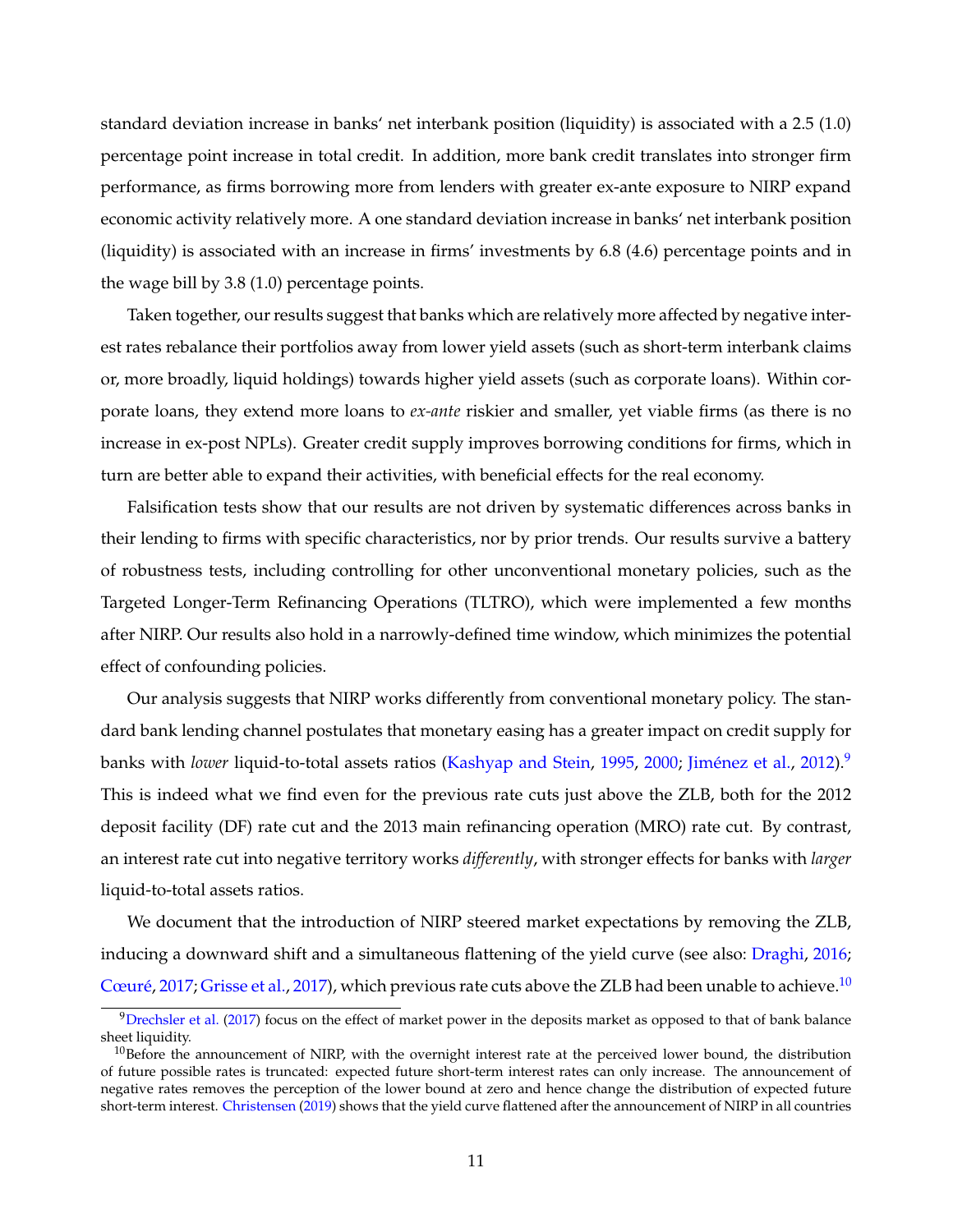Moreover, we further document that the decline in the yields of safer, liquid assets of all maturities widened the wedge vis-a-vis yields on riskier assets, incentivizing banks to rebalance their portfolios. We find similar results for the last rate cut (with available data) in March 2016.

Finally, we show that also the ECB's January 2015 announcement of QE policies is associated with a strong flattening of the yield curve and bank portfolio rebalancing effects. Despite the fact that both QE and NIRP announcements flattened the yield curve, the two policies differ as NIRP was additionally associated with a drop in very short-term rates, which penalizes holdings of very shortterm interbank claims even more than QE. As a result, we find that the coefficient estimate on bank liquidity is similar around QE and NIRP announcements, but the coefficient on the net interbank position is smaller and insignificant for QE compared to its NIRP counterpart.

**Contribution to the literature.** Our main contribution to the literature is to show expansionary effects of NIRP, yet different from rate cuts just above the ZLB. By shifting down and flattening the yield curve, NIRP activated a portfolio rebalancing channel. On the other hand, we do not find evidence of a retail deposits channel associated with NIRP. Our evidence that negative rates are expansionary through banks lends support to the view that monetary policy does not necessarily become ineffective at the ZLB [\(Rognlie,](#page-41-9) [2016;](#page-41-9) [Swanson,](#page-42-6) [2018;](#page-42-6) [Debortoli et al.,](#page-39-10) [2019\)](#page-39-10). We also provide estimates of the elasticity of credit with respect to bank balance sheet variables that capture different transmission channels of NIRP to lending. Thus, our results inform macro models on the transmission of NIRP to the real economy through the bank lending channel, in the spirit of [Nakamura and Steinsson](#page-41-10) [\(2018\)](#page-41-10), and support models that emphasize the portfolio rebalancing effects of NIRP over the retail deposits channel, with an expansionary effect on lending and the real economy.

Our analysis adds to several recent studies of the impact of NIRP on bank lending. [Eggertsson](#page-40-0) [et al.](#page-40-0) [\(2019\)](#page-40-0) examine the effects of NIRP through the retail deposits channel. Using bank-level data and variation in the share of deposit funding across Swedish banks, the authors document a weakening pass-through from the policy rate to loan rates during the NIRP period. By contrast, we use *loan-level* data and document a *strong* pass-through from negative policy rates to loan rates while controlling for shifts in unobserved time-varying firm-level characteristics. [Heider et al.](#page-40-2) [\(2019\)](#page-40-2) examine the effects of negative rates *from June 2014* on syndicated loans in the euro area. Based on a difference-in-differences estimation that exploits variation in reliance on retail deposits across banks as a measure of exposure to NIRP, the authors show that banks with more retail deposits (hence

which adopted negative rates (not only Euro area but also Denmark, Sweden, Switzerland and Japan).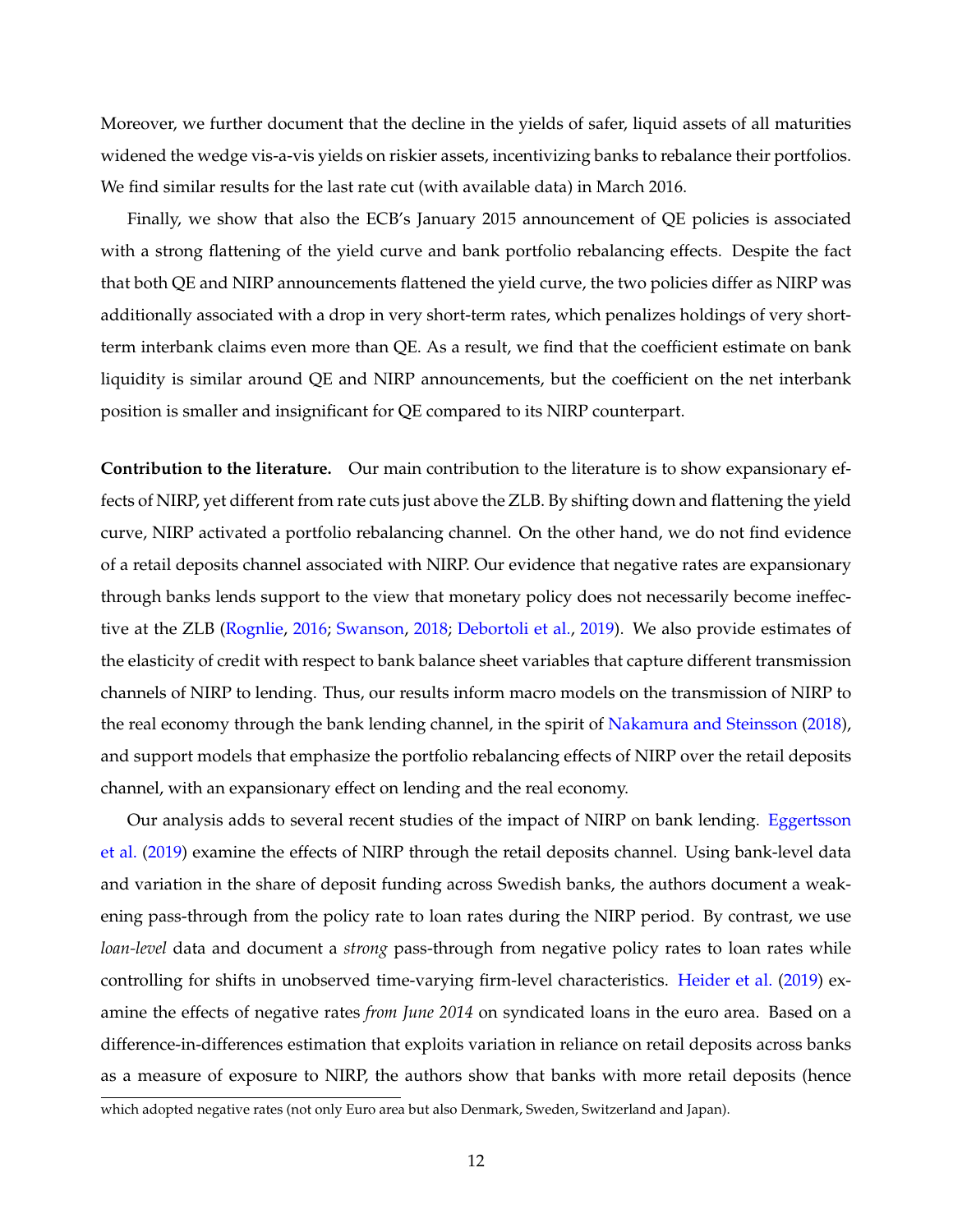more constrained in passing negative rates to depositors) reduce syndicated loan growth and take more risk than other banks. In our analysis, based on more granular and comprehensive data from a country with a large presence of bank-dependent small and medium-sized firms, the retail deposits channel is inactive. In addition, we show that NIRP has expansionary effects on credit supply and, in turn on the real economy, through a portfolio rebalancing channel.<sup>[11](#page--1-0)</sup>

Our paper further contributes to the broader literature on unconventional monetary policy, which focuses on more common policies such as large-scale asset purchases, large liquidity injections and forward guidance (see, among others, [Bhattarai and Neely](#page-39-11) [\(2016\)](#page-39-11); [Chakraborty et al.](#page-39-12) [\(2019\)](#page-39-12); and [Rodnyansky and Darmouni](#page-41-11) [\(2017\)](#page-41-11) for U.S. policies; and [Acharya et al.](#page-38-5) [\(2016\)](#page-38-5); [Acharya et al.](#page-38-6) [\(2019\)](#page-38-6) and [Peydró et al.](#page-41-12) [\(2017\)](#page-41-12) for European policies).<sup>[12](#page--1-0)</sup> Finally, our paper adds to the literature on the risk-taking channel of monetary policy (see [Adrian and Shin,](#page-38-1) [2010;](#page-38-1) [Jiménez et al.,](#page-41-13) [2014;](#page-41-13) [Dell'Ariccia](#page-39-13) [et al.,](#page-39-13) [2017,](#page-39-13) among others). Our main contribution to these two strands of literature is to analyze the portfolio rebalancing channel of *negative* interest rates, its effects on bank credit and the real economy and show why NIRP differs from previous rate cuts above the ZLB.

The remainder of the paper is organized as follows. Section [1](#page-6-0) discusses the negative interest rate policy of the ECB. Section [2](#page-15-0) describes the data, hypotheses, and empirical approach. Sections [3](#page-17-0) and [4](#page-25-0) document the effects of NIRP on credit supply and firm-level outcomes. Section [5](#page-35-0) concludes.

<sup>&</sup>lt;sup>11</sup>[Basten and Mariathasan](#page-38-7) [\(2018\)](#page-38-7) and [Demiralp et al.](#page-40-8) [\(2019\)](#page-40-8) use bank-level data and take excess reserves at the central bank as a measure of sensitivity to negative policy rates. In Italy, excess reserves are close to zero. [Demiralp et al.](#page-40-8) [\(2019\)](#page-40-8) show that European banks with more excess liquidity expand lending, consistent with our results about a portfolio rebalancing channel. They find no evidence of a retail deposits channel. [Basten and Mariathasan](#page-38-7) [\(2018\)](#page-38-7) look at the case of Switzerland to examine a policy decision aimed at mitigating currency appreciation in a safe-haven country facing strong capital inflows. They find that bank profitability is unaffected by NIRP, as banks offset lower-interest margins with higher fees, but banks take more risk. [Arseneau](#page-38-8) [\(2017\)](#page-38-8) uses supervisory data from the U.S. bank stress tests, in which U.S. banks are asked about the balance sheet impact of *hypothetical* NIRP, and finds that U.S. banks vary significantly in their exposure to negative rates and the effect of NIRP on bank margins would depend on their liquidity provision. [Altavilla et al.](#page-38-2) [\(2019\)](#page-38-2) show that negative rates in Europe have an expansionary effect through a corporate channel, as firms more exposed to the policy (holding cash at banks that pass through negative rates to depositors) rebalance their portfolio from cash and short-term assets to investment. None of these studies use micro data at loan level, so they cannot control for unobserved time-varying firm-level characteristics such as credit demand and risk. Finally, [Arce et al.](#page-38-9) [\(2018\)](#page-38-9) compare the lending behavior of Spanish banks that reported to the ECB's Bank Lending Survey their views on the incidence of NIRP on net interest income in April 2016 (that is, two years *after* the introduction of NIRP). Their analysis shows that the banks which reported profitability had been negatively impacted by this policy took less risk in their loan portfolio and that credit supply did not change differentially across banks. Compared to the approach of this paper, our measures of bank exposure to NIRP are computed prior to the policy (not ex-post), they are grounded in a specific transmission channel of monetary policy (namely, the portfolio rebalancing channel), and they rely on supervisory data as opposed to being self-reported.

 $12$ For theoretical contributions on unconventional monetary policy, see [Gertler and Karadi](#page-40-9) [\(2011\)](#page-40-9), [Curdia and Woodford](#page-39-14) [\(2011\)](#page-39-14) and [McKay et al.](#page-41-14) [\(2016\)](#page-41-14), among others.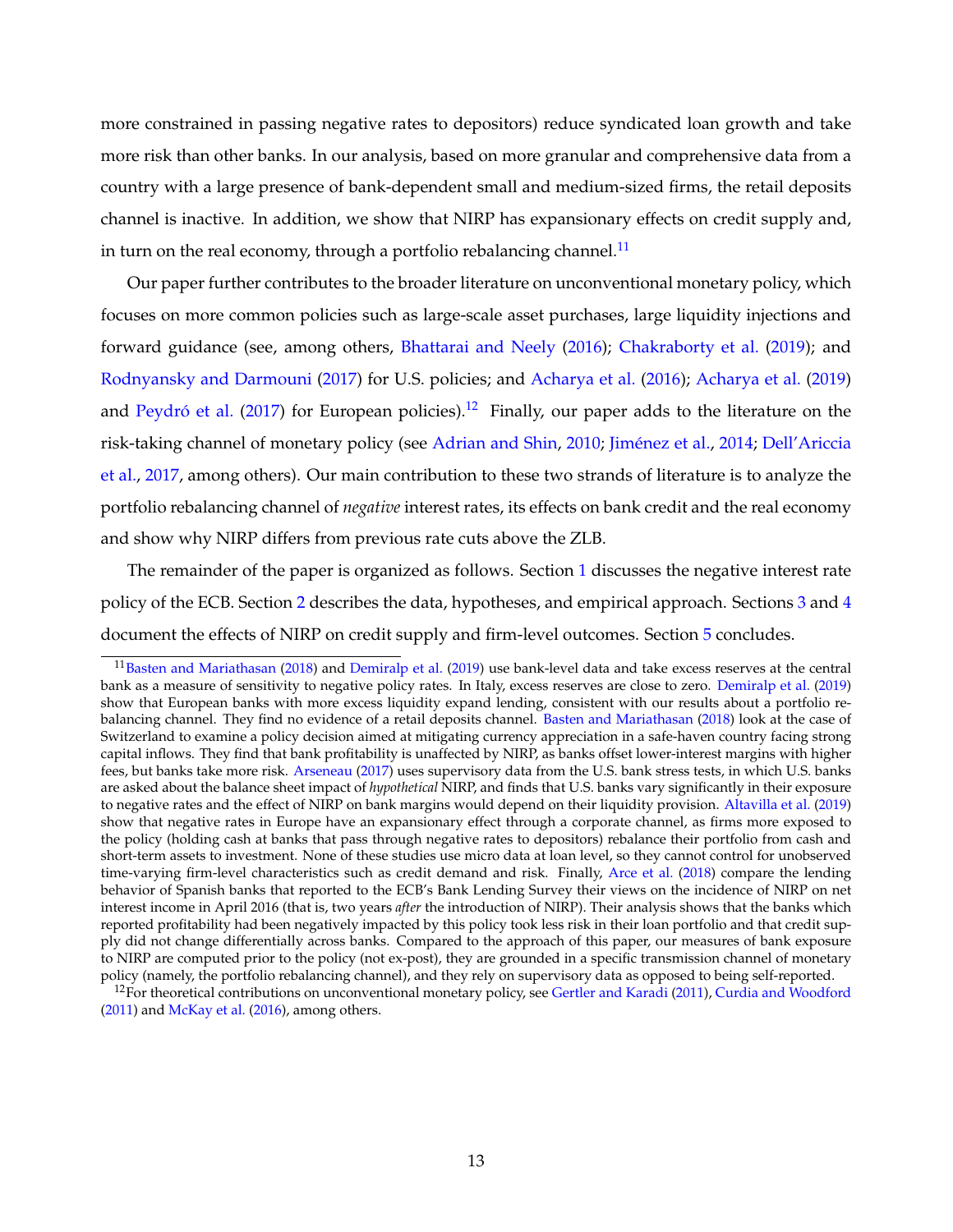# <span id="page-15-0"></span>**2 Institutional Background**

In this section we discuss the institutional context in which the ECB introduced NIRP and the details of its implementation. In doing so, we lay out the key elements of our empirical strategy.

Italy is a part of a monetary union, and hence unlike most countries around the world (such as US, UK, Japan, etc.), monetary policy is not decided by its own central bank, but by the European Central Bank for the entire euro area. Before NIRP, monetary conditions had been tighter in Italy than in several other European countries and the U.S.<sup>[13](#page--1-0)</sup> In Italy, GDP growth was negative in both 2012 and 2013. At that time, the ECB had not yet introduced QE and its balance sheet was shrinking (partly due to early LTRO repayments). By contrast, the U.S. Federal Reserve and the Bank of England already had introduced large scale asset purchase programs (LSAPs) and their balance sheets were expanding. Against the backdrop of negative GDP growth and low and declining inflation in  $2013<sup>14</sup>$  $2013<sup>14</sup>$  $2013<sup>14</sup>$ the ECB decided to cut rates into negative territory in mid-2014. These developments suggest that ECB's monetary policy in June 2014 did not directly address the macroeconomic context in Italy, but rather the slowdown in economic recovery in the euro area as a whole, with the goal of maintaining price stability in the area.

The ECB is not the only central bank to implement NIRP. Since 2012, other major central banks around the world have adopted negative monetary policy rates in an effort to either further ease monetary conditions and to support economic activity (e.g., Japan) or to limit capital inflows and related exchange rate appreciation (e.g., Switzerland and Denmark). In August 2019, monetary rates were negative in countries accounting for 25% of world GDP and the amount of debt globally trad-ing at negative yields reached USD 17 trillion.<sup>[15](#page--1-0)</sup> On June 11, 2014, the ECB reduced the deposit facility (DF) rate—the rate it pays on overnight deposits with the central bank in excess of reserve requirements ("excess reserves")—to  $-0.10\%$ .<sup>[16](#page--1-0)</sup> The rationale behind this rate cut was to further ease monetary conditions by pushing down yields and borrowing costs and to encourage banks to invest

<sup>&</sup>lt;sup>13</sup>Not only compared to other euro area countries, but also to Switzerland and Sweden, both of which introduced negative policy rates.

 $14$ In fact, the inflation rate was below 1% at the end of 2013 and further declined in 2014, turning to deflation by the end of the year.

<sup>&</sup>lt;sup>15</sup>Source: "Market Swing on Trade and Monetary Policy", September 2019, BIS Quarterly Review, Bank of International Settlements.

<sup>&</sup>lt;sup>16</sup>Euro area banks are required to hold a certain amount of funds as reserves in their current accounts at their national central bank (minimum reserve requirement), which are remunerated at the main refinancing operation rate. Further, they can hold reserves in excess to the minimum reserve requirement either in the Eurosystem deposit facility or as reserve holdings in their current accounts. Differently from the past, ever since the ECB introduced a negative rate on the deposit facility, it treats the current account balances (in excess of the minimum reserve requirement) and the deposit facility in the same way. Both yield negative rates.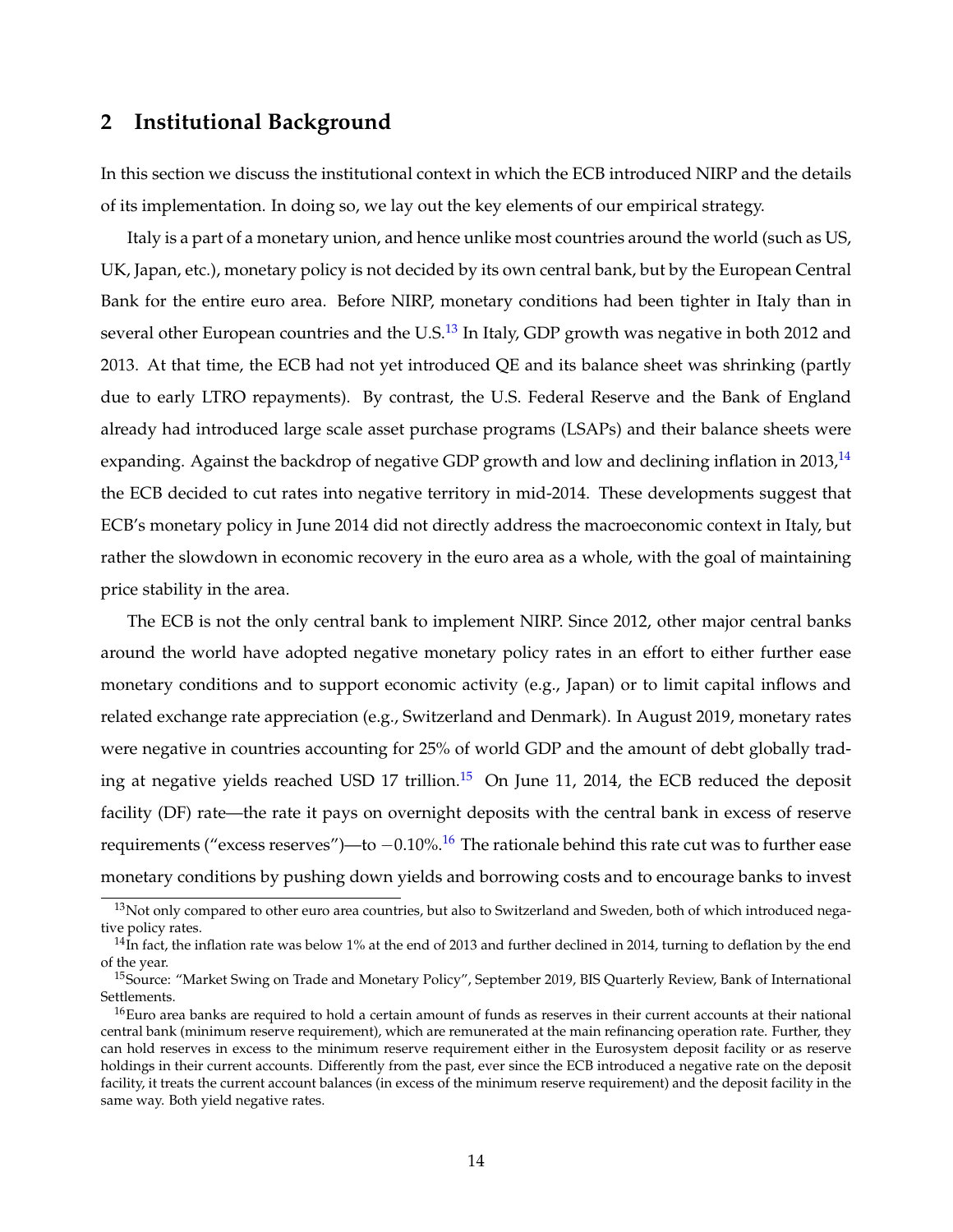in alternative assets, boosting their prices. In the words of [Hutchinson and Smets](#page-40-10) [\(2017,](#page-40-10) p. c3), "*the rationale of this measure was that by extending the scope of conventional monetary policy beyond the ZLB, the entire distribution of short-term rates was shifted downwards and additional stimulus could be provided to the economy.*" The ECB further cut its DF rate to  $-0.20\%$  on September 10, 2014, to  $-0.30\%$  on December 9, 2015, to −0.40% on March 16, 2016 and, finally, to −0.50% on September 18, 2019.

Short-term interbank rates dropped and entered negative territory soon after the June 2014 cut of the DF rate. The Euro OverNight Index Average (EONIA), a measure of the cost of funds on the Eurozone overnight interbank market, turned negative for the first time in August 2014. Soon after, the one-week Euro Interbank Offered Rate (EURIBOR) became negative as well and stayed below zero for the entire period of analysis (see Figure [1\)](#page-43-0). Around the NIRP announcement, the declines in the interbank rates at one-month and three-month maturities were smaller and both rates remained positive throughout the period.

Importantly, the announcement of NIRP also impacted the middle and long end of the yield curve. In fact, the entire yield curve shifted downward and flattened (see Figure [2\)](#page-44-0). The fall in the yield of safer assets across all maturities widened the wedge between the yields of safer, more liquid assets and those of riskier, more illiquid assets. (We discuss these developments and the role they play in our results in further detail in Section [2.2.](#page--1-0))

In May 2014, the growth rate of bank credit to businesses in Italy was negative, at -4.7% on a yearly basis, in an environment of depressed aggregate demand. As shown in Figure [3,](#page-44-1) immediately after the introduction of NIRP, credit growth picked up, reaching -3.1% at the end of June 2014. While still negative, it continued to rise, reaching -2.3% in December 2014. Besides reflecting demand dynamics, for which we carefully control in the analysis, these developments may have benefitted from other ECB monetary policies implemented around the same time as NIRP. Notably, on June 5, 2014 the ECB announced its TLTRO program and deployed it starting in September 2014. The program aimed at boosting bank credit by offering long-term funding to Eurozone banks on attractive terms. If the TLTRO had an expansionary effect on the economy before its implementation and if banks' take-up of TLTRO funds was correlated with their March 2014 net interbank and liquidity positions, we may incorrectly attribute our estimated effects to the NIRP instead of this policy. To address this potential concern, we control for the TLTRO with a bank-level measure of *ex-ante* capacity to borrow under the TLTRO, derived from supervisory data. Furthermore, [Benetton and Fantino](#page-39-15) [\(2018\)](#page-39-15) show that while TLTRO reduced the costs of credit for Italian firms, it only did so after the implementation of the second round of the program, that is, *only in the second and third quarter of 2015*, and hence outside our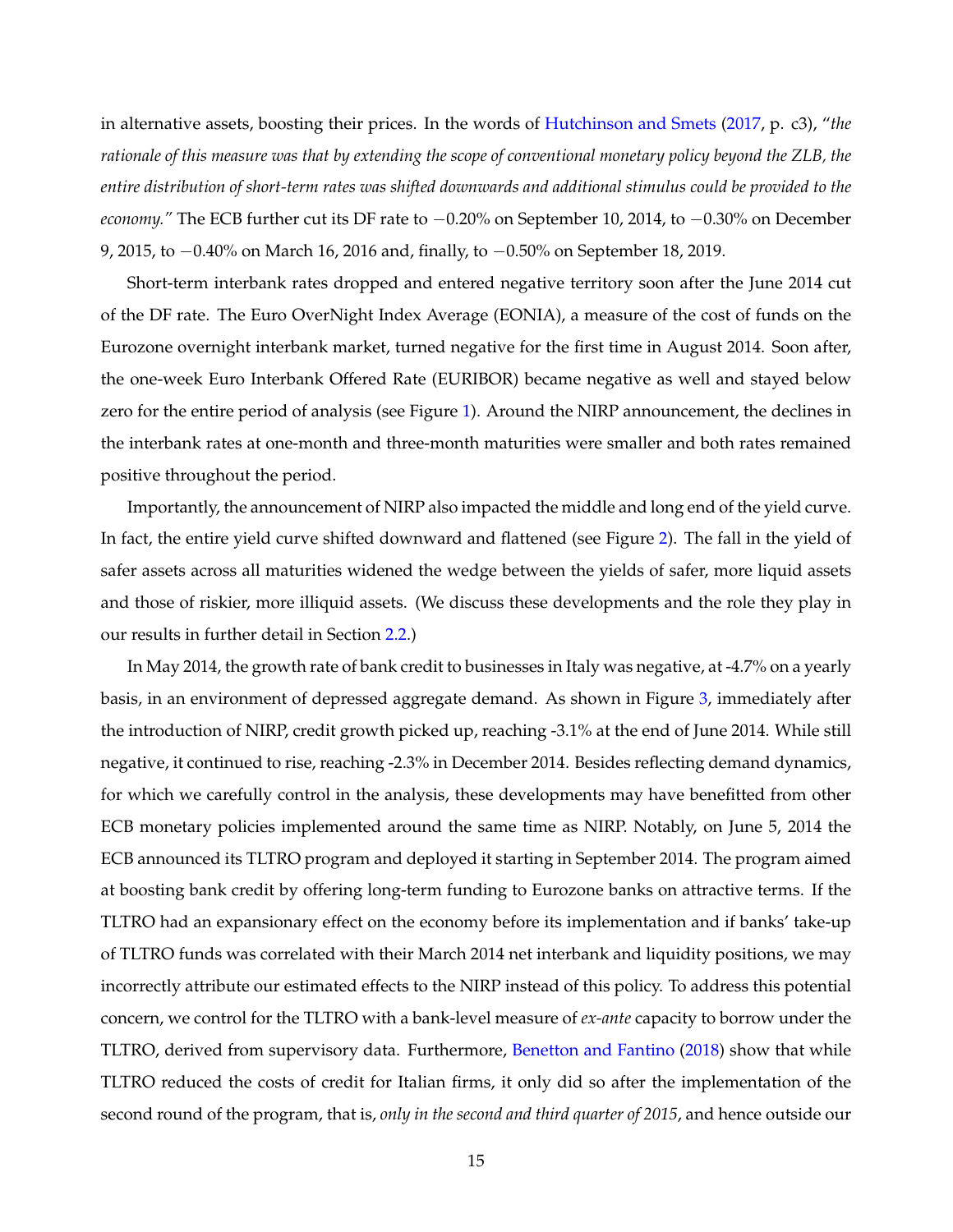baseline time window. (We discuss the TLTRO in more detail and show our main results are robust to controlling for this policy in Section [3.1.](#page-17-1))

Furthermore, a few months later, on January 22, 2015, the ECB announced the expansion of its limited Asset Purchase Program (APP). This policy action, implemented starting March 9, 2015, was widely seen as the start of the ECB's QE, with the objective of providing additional monetary policy stimulus and further easing borrowing conditions of households and firms. Specifically, the ECB expanded its existing, quantitatively limited asset-purchase programs of covered bonds and assetbacked securities to include public-sector bonds for a total of 60 billion euros worth of monthly purchases.[17](#page--1-0) Both the announcement and the implementation of this program are largely outside the time window of our baseline results, so we can rule out the APP affecting our estimates. That said, we also analyze the effects of this LSAP QE policy (in addition to previous conventional and unconventional monetary policies) and compare them with NIRP, in order to understand whether—and why—NIRP is special.

# <span id="page-17-0"></span>**3 Data and Empirical Hypotheses**

In this section we explain the different datasets, empirical hypotheses and identification. For empirical identification, we exploit several matched administrative datasets, together with the introduction of NIRP and other policy rate cuts. For the associated mechanisms, we exploit differences in ex-ante bank balance sheet characteristics that are consistent with different channels of transmission (portfolio rebalancing vs. retail deposits), credit supply via volume and loan rates in a within-firm setting, and the change in the yield curve. We also discuss our data and empirical strategy for the analysis of the associated real effects.

## <span id="page-17-1"></span>**3.1 The Credit Register and Other Data**

We employ a double-matched administrative bank-firm monthly panel dataset covering the lending activities of Italian banks between 2012 and 2016. The dataset draws on three sources: (i) the loan-level credit register of the Bank of Italy, which reports outstanding loan exposures (with minimum size of 30,000 euros) of all banks operating in Italy vis-a-vis Italian non-financial firms; (ii)

<sup>&</sup>lt;sup>17</sup>The initial asset-purchase programs of covered bonds (CBPP3) and asset-backed securities (ABSPP) were announced in September 2014 and implemented, respectively, in October and November 2014. These initial purchases were so limited quantitatively that only the announcement of January 2015 is considered to be the start of the ECB QE programme, also called LSAP (see, for instance, [Altavilla et al.](#page-38-4) [\(2015\)](#page-38-4) or [Gambetti and Musso](#page-40-6) [\(2017\)](#page-40-6)). That said, in Section [3.1](#page-17-1) we show that our results are robust even if we consider a very narrow window of one month around the NIRP announcement.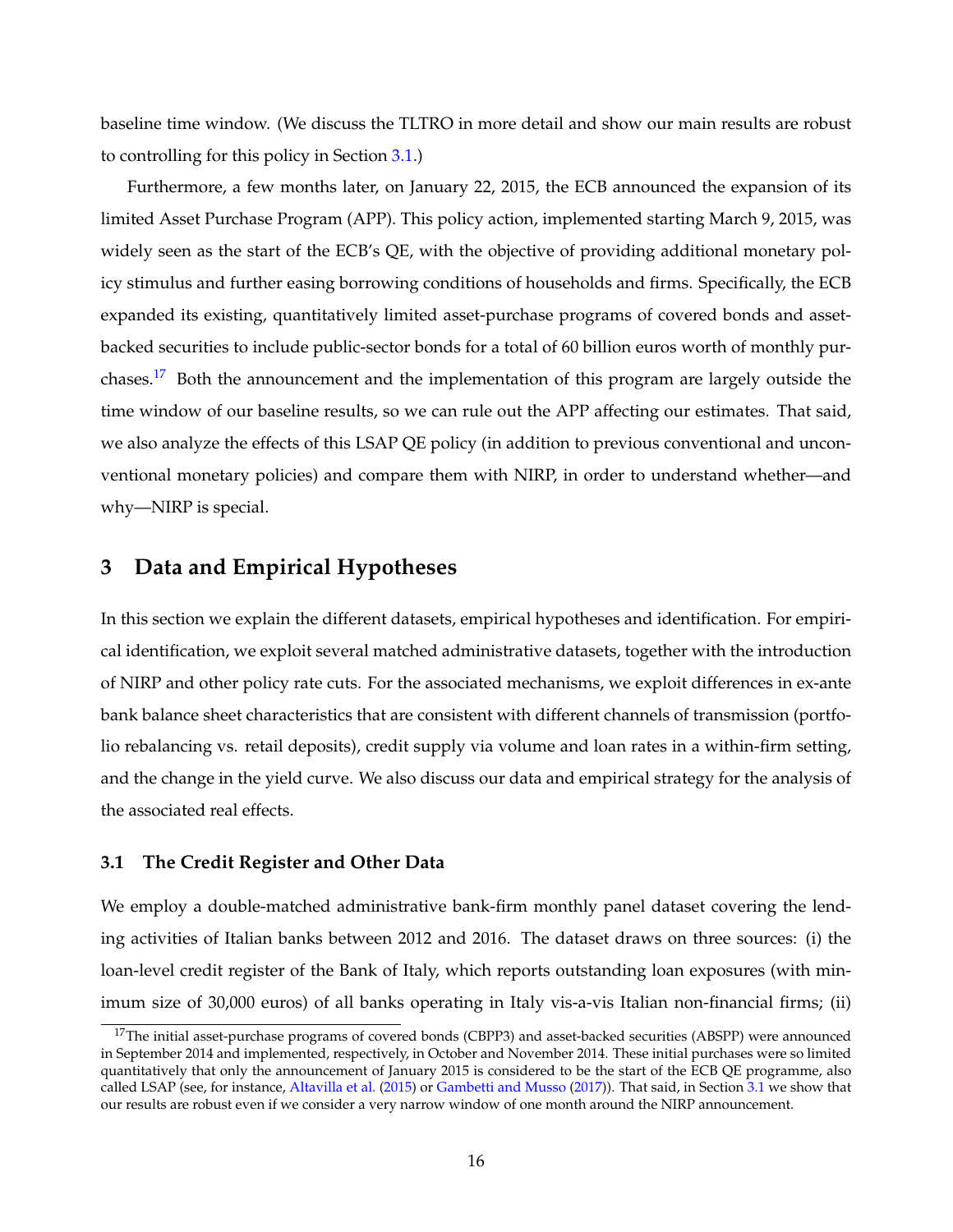supervisory data on bank balance sheets; and (iii) data on firm financials from the proprietary CADS database, owned by Cerved Group, a member of the European Committee of Central Balance-Sheet Data Offices that collects official balance sheet data reported by firms to the Chambers of Commerce, as required by Italian law. All data are monthly, with the exception of firm financials which are yearly and selected bank balance sheet variables which are quarterly (such as capital and net interbank position) or semiannual (income from fees).

Given the relatively small loan size threshold for inclusion of loans in the credit register, coverage of the credit register is almost universal, comprising all firms with banking relationships. We drop foreign bank branches and subsidiaries (as their liquidity depends on foreign headquarters) and cooperative or mutual banks (as they are subject to different regulations). Our final regression sample contains more than 167,000 firms with multiple banking relationships, borrowing from 95 banks. Loan exposures refer to credit lines, overdraft facilities and term loans.

Data on loan interest rates come from a special section of the credit register (Taxia) and are reported by a representative sample of the largest banking groups and individual banks (covering more than 80% of total bank lending in Italy).<sup>[18](#page--1-0)</sup>

For a robustness test, we also use data from the securities register at the Bank of Italy, with information on the holdings of each security held by each bank in each month, coupled with data on securities yields and prices from Thomson Reuters Eikon, on the basis of which we construct a banklevel measure of windfall gains (defined as profits or losses due to the revaluation of the securities in the portfolios).

Italian banks play a key role in financing the real economy, as most borrowers are small or medium-size enterprises with limited access to alternative sources of external financing. Commercial banks have a traditional business model focused on loan intermediation and banking services. Retail deposits (collected almost entirely from domestic residents) account for 69% of total funding, wholesale funding for 24%, and Eurosystem financing for the remaining 7%. On the asset side, loans to the private sector account for 39% of total assets (with loans to non-financial firms at 60% of the average bank's loan book).

 $18$ For each credit relationship with commitments above 75,000 euros, banks report two numbers each quarter: first, the amount paid as interest and second, the amount of the loan outstanding times the days the amount was outstanding. If the outstanding amount is 100,000 euros for 45 days and 150,000 for the remaining 45 days of the quarter, the reported number is 100,000×45+150,000×45. By dividing the interest payments by the second number we obtain the interest rate paid on the loan, which we annualize (see [Sette and Gobbi,](#page-42-7) [2015\)](#page-42-7).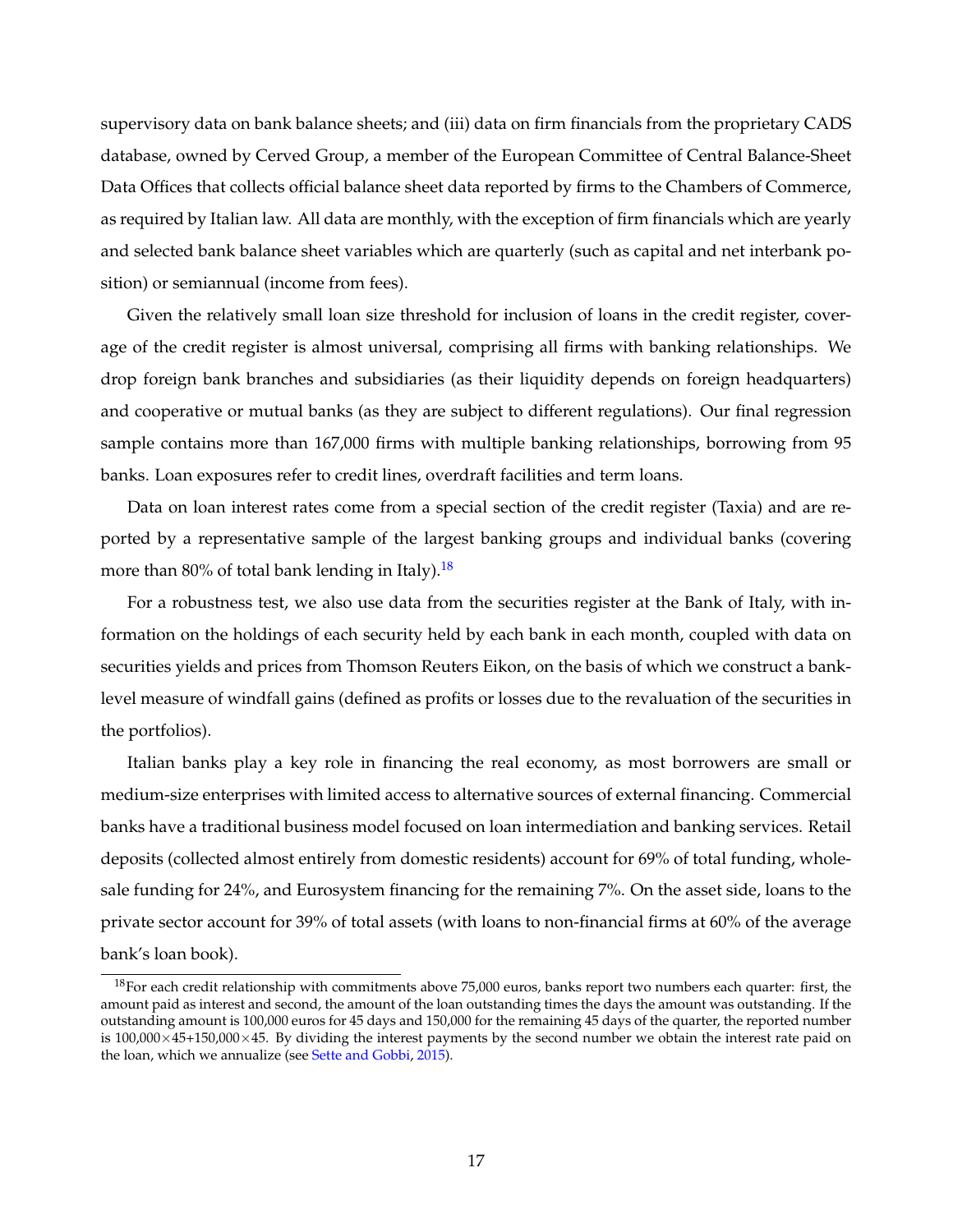## <span id="page-19-0"></span>**3.2 Identification Strategy**

## **3.2.1 Portfolio Rebalancing vs. Retail Deposits Channel**

In the words of the ECB President Mario Draghi: *"negative [policy] rates were introduced for one specific reason: when interest rates reached the zero lower bound, the expectations for the future rates in the long term are only that the rates can go up. So with negative rates we were successful in taking these expectations down"* [\(Draghi,](#page-40-5) [2016\)](#page-40-5). NIRP puts downward pressure on the yields of bank liquid assets and shifts banks' risk-reward calculus for asset allocation, with loans becoming more attractive [\(Bernanke,](#page-39-3) [2016;](#page-39-3) [Rostagno et al.,](#page-42-5) [2016\)](#page-42-5). However, when interest rates become negative, profit margins can also shrink if banks do not pass through short-term funding rates to retail deposits [\(Heider et al.,](#page-40-2) [2019;](#page-40-2) [Eggertsson](#page-40-0) [et al.,](#page-40-0) [2019\)](#page-40-0). Therefore, both a portfolio rebalancing channel and a retail deposits channel may operate simultaneously.

We conduct a cross-sectional analysis of bank balance sheets to show that Italian banks with more retail deposits before the introduction of negative rates did not experience a relative decline in profitability in the 6 months after NIRP (Table  $A1$ ). In addition, we find evidence suggesting that banks were able to compensate for the compression of intermediation margins from incomplete passthrough of negative rates to retail deposit rates with higher fees on banking services. Table [A2](#page-48-0) shows that banks with greater retail deposits obtain higher income from fees for banking services related to the holdings of deposits in the months following the introduction of NIRP. These findings suggest that the retail deposits channel may be inactive in the Italian context; we directly test this hypothesis in Section [3.](#page-17-0)

#### **3.2.2 Portfolio Rebalancing Channel and Bank Exposure Variables**

To identify the portfolio rebalancing channel, we focus on two measures of bank exposure to NIRP: first, the net interbank position and, second, a broader measure of balance sheet liquidity. Both measures are computed prior to the enactment of the policy.

The European interbank market is very large and is mainly concentrated in short-term maturities [\(Upper,](#page-42-8) [2006\)](#page-42-8). Interest rates in this market were immediately affected by NIRP. The one-week Euro Interbank Offered Rate (EURIBOR) experienced the largest drop compared with interbank rates at longer maturities and soon even became negative. Given that banks generally act as both lenders and borrowers in the interbank market [\(Angelini et al.,](#page-38-10) [2011;](#page-38-10) [Acharya and Merrouche,](#page-38-11) [2012\)](#page-38-11), we measure bank-level exposure to NIRP with the net interbank position, computed as the difference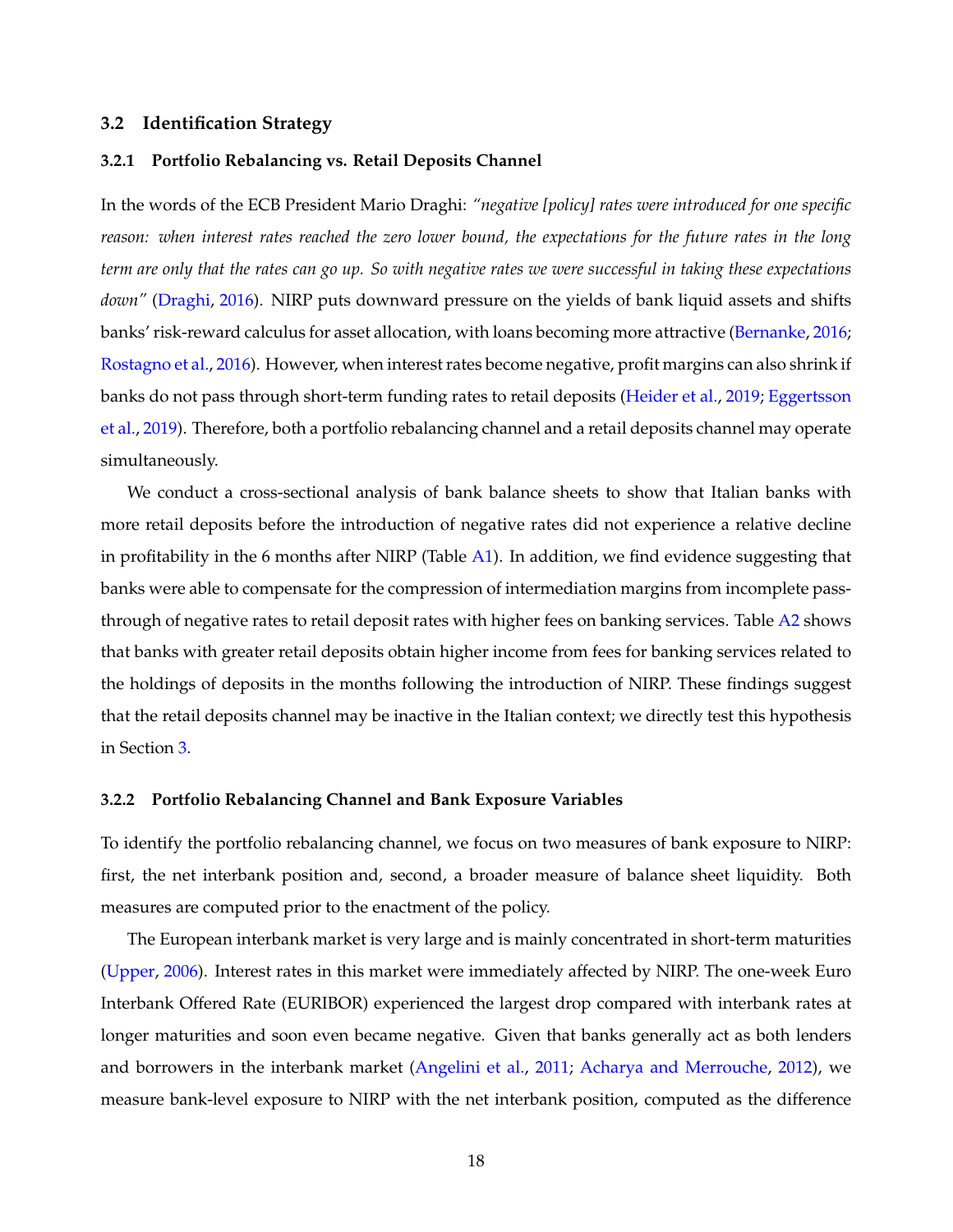between interbank loans and interbank deposits with maturity up to one week, divided by total assets. This measure includes all loans and deposits with banks, both domestic and foreign, as well as repos. Interbank lending at maturities up to one week represents about 70% of total activities in the interbank market.

We use the net interbank position because rates on interbank market were immediately affected by NIRP and even became negative. In addition, we adopt a second measure of bank-level exposure to NIRP, namely the liquid balance sheet position, computed as securities divided by total assets. This measure achieves two purposes. First, it is a broader measure of balance sheet liquidity (in terms of maturities and assets), more sizeable, and more commonly used in the literature of the bank lending channel of monetary policy (e.g., [Kashyap and Stein,](#page-41-2) [2000;](#page-41-2) [Jiménez et al.,](#page-41-3) [2012\)](#page-41-3). Second, the downward shift in the yield curve after NIRP affected all maturities, not only very short-term maturities.<sup>[19](#page--1-0)</sup> Alternative measures of exposure to NIRP, such as the banks' reserve holdings in excess of the minimum reserve requirement, are of limited use in our context as Italian banks effectively did not hold reserves in excess of the amount required by regulation during the sample period.<sup>[20](#page--1-0)</sup>

We compute the net interbank position and the broader liquidity position as of end-March 2014, the closest available date before the implementation of NIRP (on June 11, 2014). Note that our data on bank-level interbank market position are available on a quarterly basis, while data on market expectations show that NIRP was partly expected in May 2014 [\(Wu and Xia,](#page-42-9) [2018\)](#page-42-9). In March 2014 the average net interbank position is positive and accounts for 4% of assets, while liquidity accounts for  $29\%$  of assets (Table  $\overline{A3}$ ). To rule out potential concerns that banks adjusted their liquidity positions ahead of NIRP, Figure [A1](#page-43-0) shows that there is strong persistence in bank-level net interbank position and liquidity over time: comparing end-December 2013 and end-March 2014 data shows that banks lie close to the 45-degree line. In addition, Figure [A2](#page-44-0) shows significant cross-sectional variation in pre-NIRP net interbank position and liquidity.

Consistent with a portfolio rebalancing channel and corroborating the choice of exposure variables, in multivariate bank-level regressions we show that banks with more liquid assets before NIRP reduce liquid assets in the months following the introduction of the policy (Table [A4\)](#page-50-0). Comparing the net interbank position in March 2014 against the change in the net interbank position in the follow-

 $19$ In our sample, net interbank position and liquidity are weakly negatively correlated. We find similar and consistently robust results if we measure bank-level exposure to NIRP with the sum of these two variables.

<sup>&</sup>lt;sup>20</sup>Excess reserves in June 2014 account for 0.001% of total assets for the typical bank in our sample, with a highly-skewed distribution (for the vast majority of banks, the share of excess reserves in total assets is negligible). This is not surprising as excess reserves are generally very small in the countries of the periphery of Europe [\(Baldo et al.,](#page-38-12) [2017\)](#page-38-12).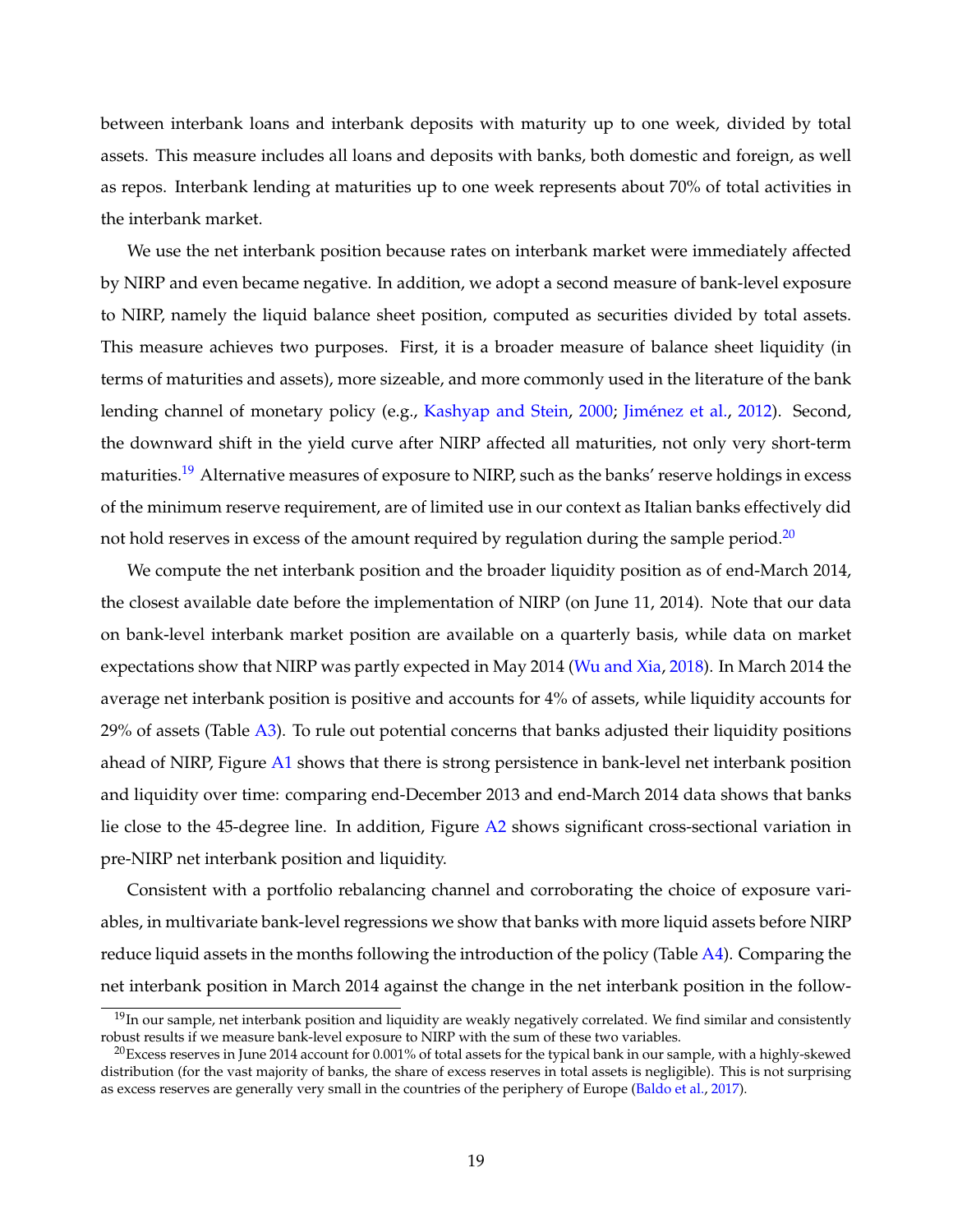ing 6 months (between March and September 2014) shows that banks with greater ex-ante exposure are more likely to reduce their net position in the short-term interbank market (column 1) and this reduction is achieved by curtailing interbank lending (column 2) rather than increasing interbank borrowing (column 3). Similarly, we find that banks with more liquidity in March 2014 reduce the amount of liquid assets held on their balance sheets between March and September 2014 (column 4).

## **3.2.3 NIRP, the Yield Curve, and Portfolio Rebalancing Channel**

What is different about the portfolio rebalancing channel during NIRP, compared to previous rate cuts just above the ZLB? According to Benoît Cœuré, Member of the Executive Board of the ECB, "*with short-term policy rates approaching levels closer to zero during the early phases of the most recent easing cycle, this channel had become less effective*" [\(Cœuré,](#page-39-8) [2017\)](#page-39-8). He goes on to argue that when the ECB changes the key policy rates during normal times, the central bank is able to directly impact the short end of the yield curve, which is the basis of the expectations component. To the extent that market participants see a change in policy rates as the beginning of an incremental series of changes, longer-term rates adjust accordingly. However, in the years before NIRP, market participants believed negative rates were unrealistic and were therefore not pricing the degree of accommodation they normally would have expected. In other words, when nominal rates approach the ZLB, the transmission of short-term policy rate cuts to long-term rates becomes weaker [\(Ruge-Murcia,](#page-42-10) [2006\)](#page-42-10).

In Cœuré [\(2017\)](#page-39-8) words, the "*decision in June 2014 to introduce negative deposit facility rates restored our ability to steer market expectations, [. . . ] by signaling to the market that policy rates could go below zero, we ultimately succeeded in shifting downwards the entire distribution of future expected short-term rates, thereby providing important additional accommodation.*" [21](#page--1-0) In Figure [2](#page-44-0) we document that this was indeed the case. We observe both a downward shift and a flattening of the yield curve only after NIRP and not after the previous rate cuts (above the ZLB) in July 2012 and November 2013 (Figure [4,](#page-45-0) panels a and b). [Rostagno et al.](#page-42-5) [\(2016\)](#page-42-5) conclude that NIRP was able to "*rehabilitate monetary policy in the low rate world"*. Through their impact on the yield curve, negative nominal interest rates reinstated the transmission of monetary policy and facilitated a reallocation of bank assets, with potential benefits for lending

<sup>&</sup>lt;sup>21</sup> [Lemke and Vladu](#page-41-15) [\(2017\)](#page-41-15) show theoretically that this was indeed the case. By pushing down the effective lower bound, negative policy rates enabled current and future rates to be negative. In their model, the introduction of NIRP makes the forward curve flatter than it would be if short rates are expected to be constrained by a zero lower bound. An event study of yield reactions to negative interest rate announcements shows that long rates tend to drop in response to downward revisions in the market's believed location of the lower bound [\(Grisse et al.,](#page-40-7) [2017\)](#page-40-7). [Eisenschmidt and Smets](#page-40-11) [\(2017\)](#page-40-11) make a similar point by showing the empirical discontinuity in the shape of the forward curve around the introduction of NIRP in June 2014.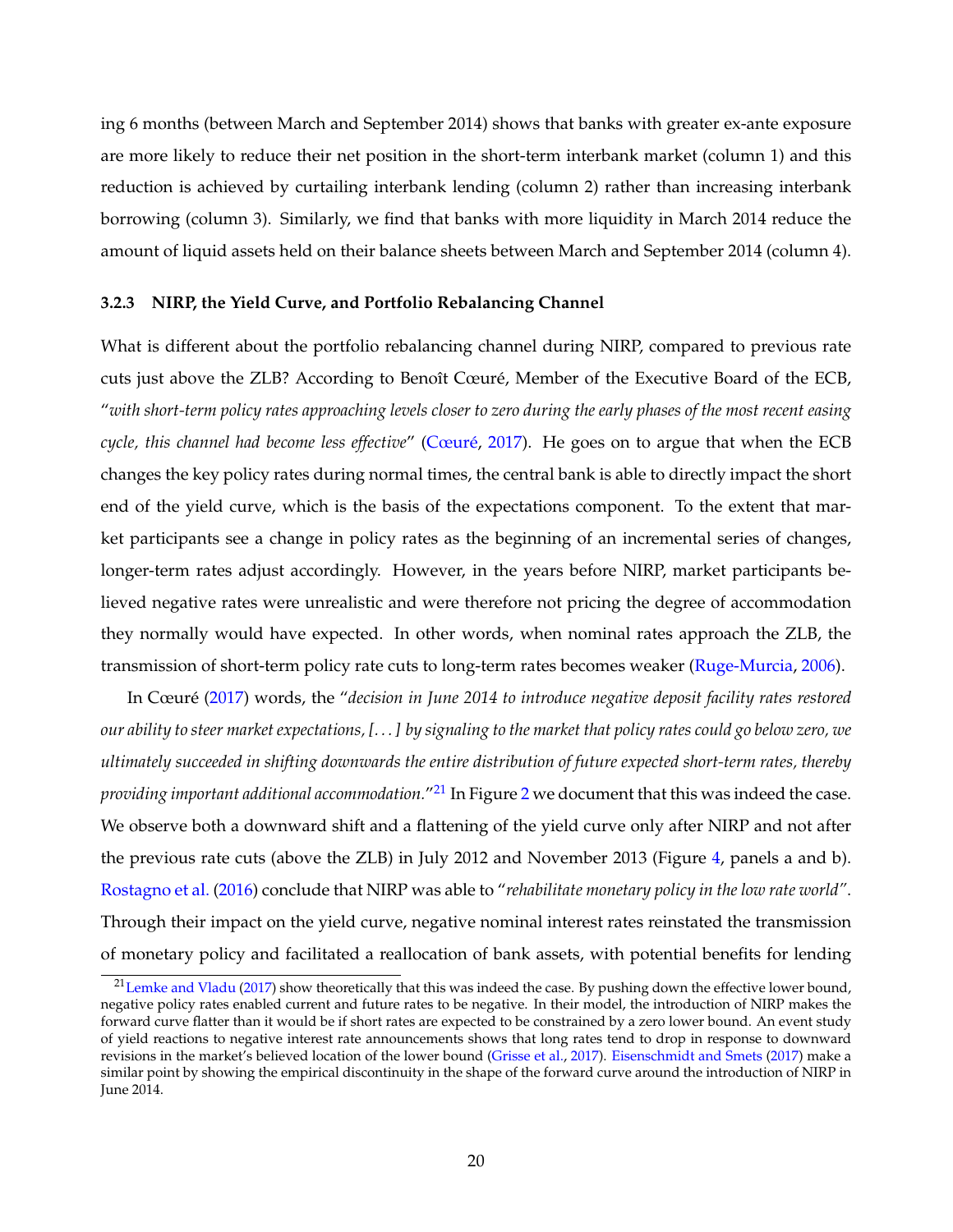and the real economy. In Figure [5](#page-46-0) we show that NIRP was indeed able to generate incentives for portfolio reallocation. The fall in the yield of safer assets of all maturities opened a wedge between the yields on safer, more liquid assets (proxied by Italian government bonds) and yields on riskier assets (loans to Italian non-financial firms). The wedge emerged in May 2014, consistent with the announcement of NIRP being partly expected the month before the announcement [\(Wu and Xia,](#page-42-9) [2018\)](#page-42-9). This development is similar with the increase in the safety premium after QE programs of the Federal Reserve, as documented by [Krishnamurthy and Vissing-Jorgensen](#page-41-7) [\(2011\)](#page-41-7).

In Figure [4](#page-45-0) (panel c) we show that a similar flattening of the yield curve took place in January 2015 when the ECB announced its first LSAP QE (via the expanded APP), a feature documented by [Eser et al.](#page-40-12) [\(2019\)](#page-40-12). In Section [3.4](#page--1-0) we conduct a comprehensive comparison between NIRP and other monetary events, including two preceding interest rate cuts near but above the ZLB, and the QE (APP) announcement (see Figure [4\)](#page-45-0). Finally, one may argue that that a flat yield curve puts downward pressure on net interest income in the long run, as the margin between lending rates and borrowing costs compresses [\(Adrian and Shin,](#page-38-1) [2010\)](#page-38-1). Despite this possibility, in 2014 and 2015 the net income of large euro area banking groups actually increased. Even net interest income made a positive contribution despite a small decline in interest margins. This reflects an increase in credit volumes after NIRP [\(ECB,](#page-40-13) [2016\)](#page-40-13).

## <span id="page-22-0"></span>**3.3 Empirical Specifications**

**Impact on loan volumes and rates**. To identify the effect of negative policy rates on credit supply, we compare loan volumes of banks with different levels of exposure to NIRP before and after the ECB's enactment of this policy in June 2014. Moreover, we also use how banks differently exposed to NIRP change loan rates to the same firm at the same time, i.e. exploiting whether credit volumes vs. rates (depending on bank exposure to NIRP) change in the same way (both increase, consistent with demand), or they change in different way (consistent with supply). We first use the classic [Khwaja](#page-41-8) [and Mian](#page-41-8) [\(2008\)](#page-41-8) approach and collapse the monthly credit register data into a single pre- and post-NIRP period, with windows of  $\pm 3$  and  $\pm 6$  months around June 2014.<sup>[22](#page--1-0)</sup> We also analyze other rate cuts (before and after the June 2014 introduction of NIRP), as well as QE. We compute loan growth at the bank-firm level (∆*Loanib*) as the log difference in total loans granted by bank *b* to firm *i* between

 $^{22}$ Given that the policy was announced in mid-June 2014, we drop all the observations of this month from the sample. We keep the period of analysis relatively short to minimize the impact of other potentially confounding ECB policies. We perform several robustness tests related to the timing of NIRP introduction and the length of windows around it (and we also analyze a very short-term window of  $\pm 1$  month); see Table [A8](#page-61-0) and related discussion in Section [3.2.](#page-19-0)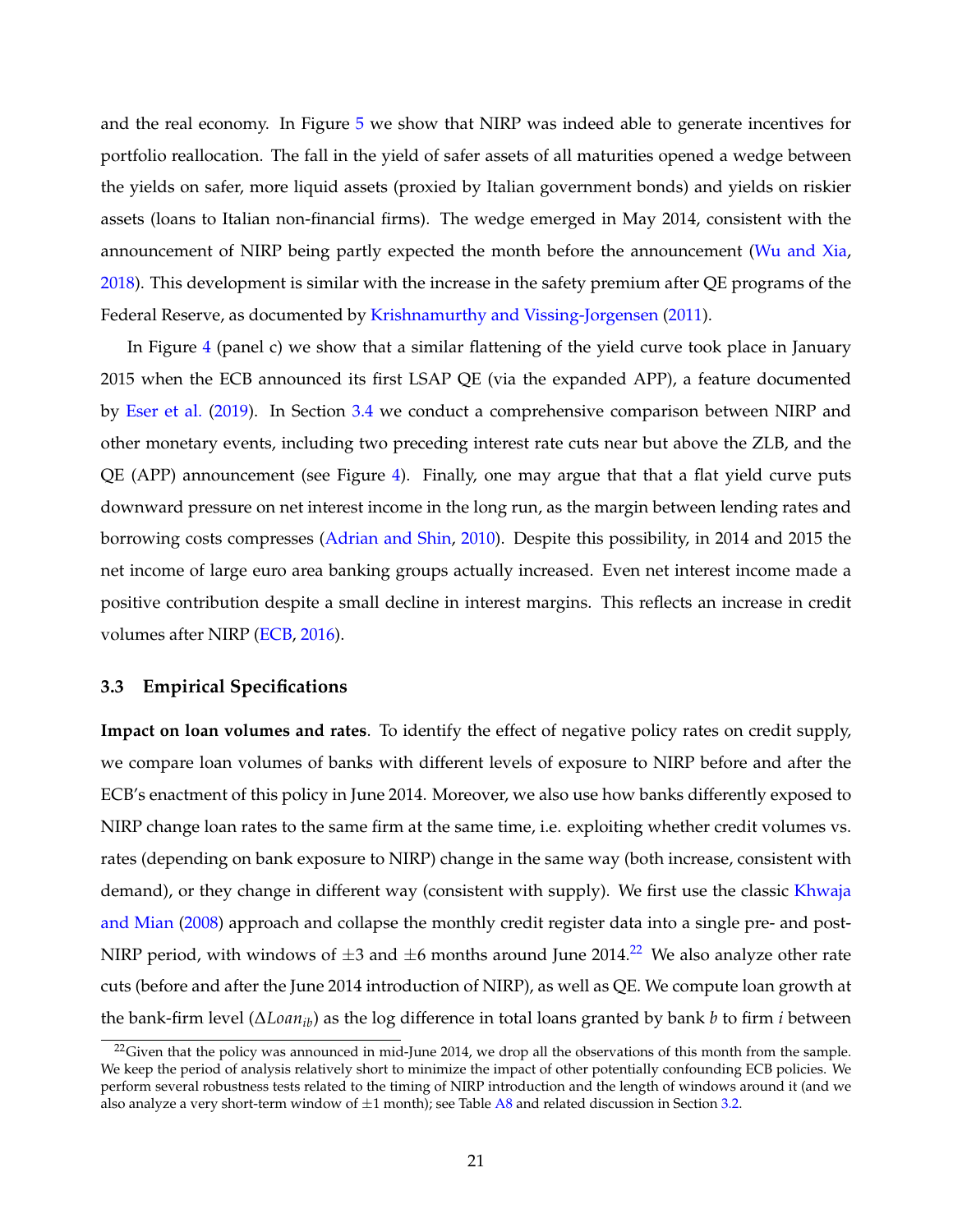the post- and the pre-NIRP periods, and estimate the following equation:

$$
\Delta Loan_{ib} = \alpha Net interbank position_b + \beta Liquidity_b + \gamma' \mathbf{X}_b + \phi_i + \epsilon_{ib}, \qquad (1)
$$

where the measures of NIRP exposure are the net interbank position and liquidity (both defined in Section [2.2.2\)](#page--1-0). Given that our measures of bank exposure to negative rates could be correlated with other bank characteristics (Table  $\overline{A5}$ ), to isolate the effect of NIRP on bank credit supply through the portfolio rebalancing channel, we include the vector  $X<sub>b</sub>$  of bank controls, all measured at end-March 2014: bank size (the logarithm of total assets), regulatory capital (Tier 1 capital divided by total assets), and NPLs (impaired loans divided by total assets)—note also that since the model analyzes differences in credit, not levels, we implicitly control for bank fixed effects.<sup>[23](#page--1-0)</sup> Furthermore, note that there is no systematic relationship between a comprehensive set of firm observables (including size, riskiness measured as distance from default, leverage, and profitability) and bank NIRP exposure, measured either by the net interbank position or liquidity (see Table [A6\)](#page-52-0).<sup>[24](#page--1-0)</sup>

Shifts in credit demand and other unobserved firm-specific shocks are captured by firm fixed effects (*φ<sup>i</sup>* ), so the coefficients of interest *α* and *β* are identified by comparing the change in credit to the same firm in the same period by banks with different NIRP exposure. Regression estimates are obtained with the Ordinary Least Squares (OLS) estimator and standard errors are double-clustered at the bank and firm level. Double-clustering allows for residual correlation within banks, since our treatment variable varies at the bank level, as well as within firms, given that credit growth to the same firm may be correlated across banks (for firms with many banking relationships and not fully absorbed by firm fixed effects). As shown in the next Section, we subject the baseline specification to many robustness tests.

As explained above, we adopt a similar approach to test for the impact of NIRP on loan rates, where the dependent variable is the change in loan rates applied to loans granted by bank *b* to firm *i* between the post- and the pre-NIRP periods, focusing on a  $\pm 6$  month window around June 2014. Descriptive statistics for regression variables are reported in Table [A3.](#page-49-0) If the portfolio rebalancing

 $^{23}$ While net interbank position is negatively correlated with size, liquidity is negatively correlated with capital and NPLs (Table [A5\)](#page-51-0). Moreover, we analyze the same model in other periods to check whether results are driven by NIRP vs. other monetary policies, or by bank unobservables.

<sup>&</sup>lt;sup>24</sup>We test for the balancing of covariates computing the normalized difference between each quartile average and the average in the other three quartiles. To avoid that results depend on sample size, we follow [Imbens and Wooldridge](#page-40-14) [\(2009\)](#page-40-14) and analyze the normalized differences—which are the differences in averages over the square root of the sum of the variances. [Imbens and Wooldridge](#page-40-14) [\(2009\)](#page-40-14) propose as a rule of thumb a 0.25 threshold in absolute terms, i.e. two variables have "similar" means when the normalized difference does not exceed one quarter. Results confirm that firm observables are well balanced across the distribution of bank exposure to NIRP.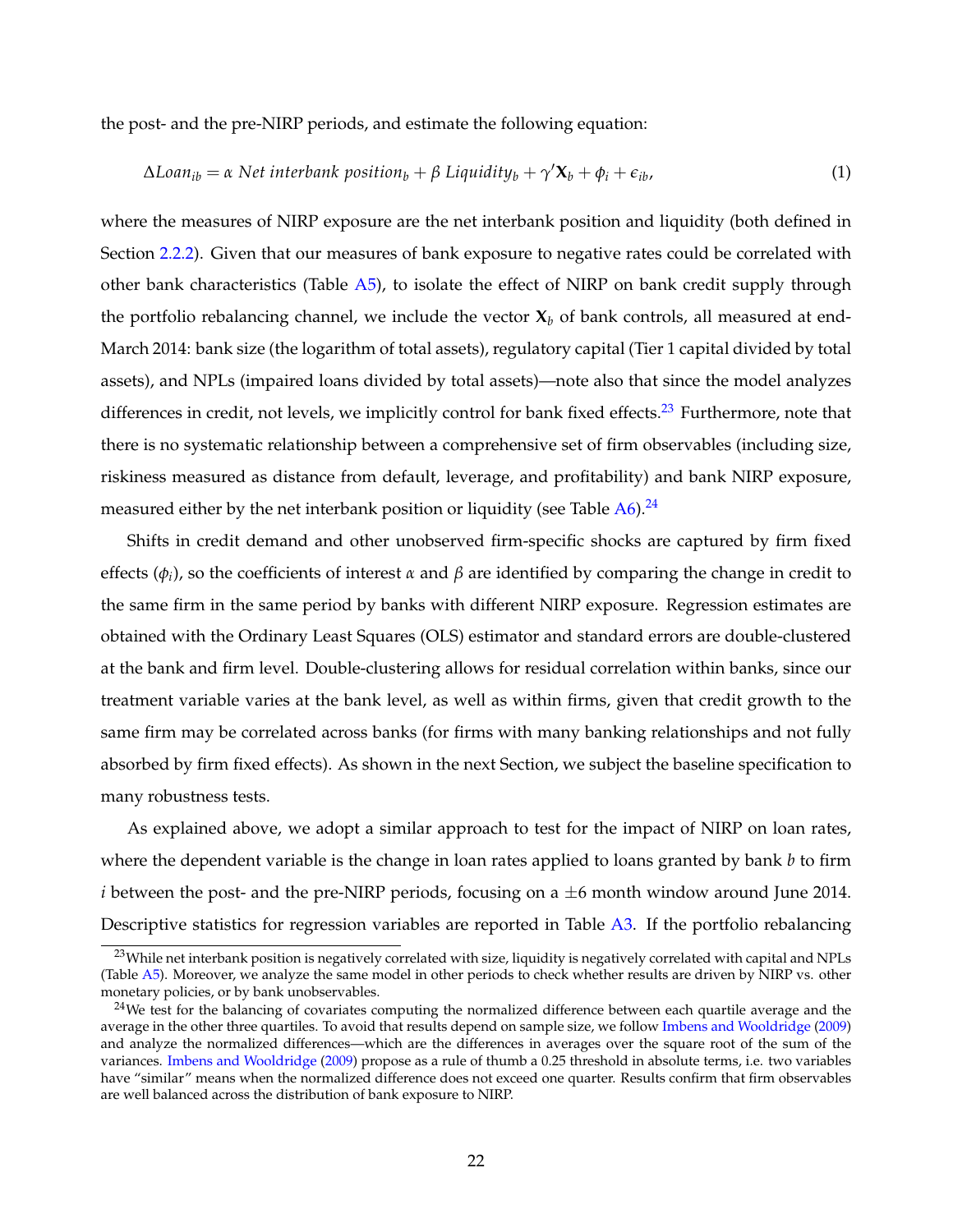by banks due to negative rates is at work, the supply of credit volume by more affected banks will increase, while loan rates will decrease, consistent with a bank (supply) driven mechanism.

**Impact on firm performance**. We examine the impact of NIRP on the real economy using several firm-level outcomes and a standard methodology used in the literature on the credit and real effects of monetary and financial shocks (see, e.g., in [Khwaja and Mian](#page-41-8) [\(2008\)](#page-41-8), [Iyer et al.](#page-40-15) [\(2014\)](#page-40-15), [Cingano](#page-39-16) [et al.](#page-39-16) [\(2016\)](#page-39-16), [Jiménez et al.](#page-41-16) [\(2017\)](#page-41-16) and [Jiménez et al.](#page-40-16) [\(2019\)](#page-40-16)). We focus on three firm-level outcomes: total credit growth, net investment, and wage bill growth in the following specification:

$$
\Delta \text{Firm Outcome}_i = \alpha \text{ Net interbank position}_i + \beta \text{ Liquidity}_i + \gamma' \mathbf{X}_i + \psi_p + \phi_s + \hat{\delta}_i + \epsilon_i,
$$
 (2)

where the first firm-level outcome is the change in total credit growth at the firm level, calculated as the log difference in total bank credit to firm *i* between the pre- and post-NIRP periods. The key explanatory variables are the firm-level weighted average of the net interbank position and liquidity of all of the firm's lenders, measured before the introduction of NIRP in March 2014. The vector (**X***<sup>b</sup>* ) includes a set of firm characteristics (size, riskiness, return on assets) and the same bank control variables as in Equation [1,](#page--1-0) measured before the announcement of NIRP and calculated as weighted averages of the financial variables across the firm's lenders. The firm-specific weights are given by the share of total credit provided by each lender to the firm *i* in March 2014. In addition to firm's province  $(\psi_p)$  and industry  $(\phi_s)$  fixed effects, we account for unobserved growth opportunities at the firm level with estimates of firm credit demand  $(\hat{\delta_i})$  obtained from the previous within-firm model of credit growth in Equation [1.](#page--1-0) [25](#page--1-0)

We also study the response to NIRP of net investment, defined as the growth rate of fixed assets, and the growth rate of the wage bill, two key components of aggregate output. We analyze firm-level real effects in the subsample of manufacturing firms; $^{26}$  $^{26}$  $^{26}$  however, for completeness, we report the analysis for the full sample of firms as well. Furthermore, we focus on the  $\pm 6$  month window, as firm financial data are available on a yearly basis. The firm-level dependent variables are thus computed as growth rates between end-2013 and end-2014 values.

<sup>25</sup>See [Cingano et al.](#page-39-16) [\(2016\)](#page-39-16) or [Bofondi et al.](#page-39-17) [\(2018\)](#page-39-17) for further details on this approach.

<sup>&</sup>lt;sup>26</sup>We use the Ateco 2002 from the National Institute of Statistics (ISTAT), the Italian National Institute of Statistics, which include firms with two-digit industry codes between 15 and 37 in the manufacturing sector.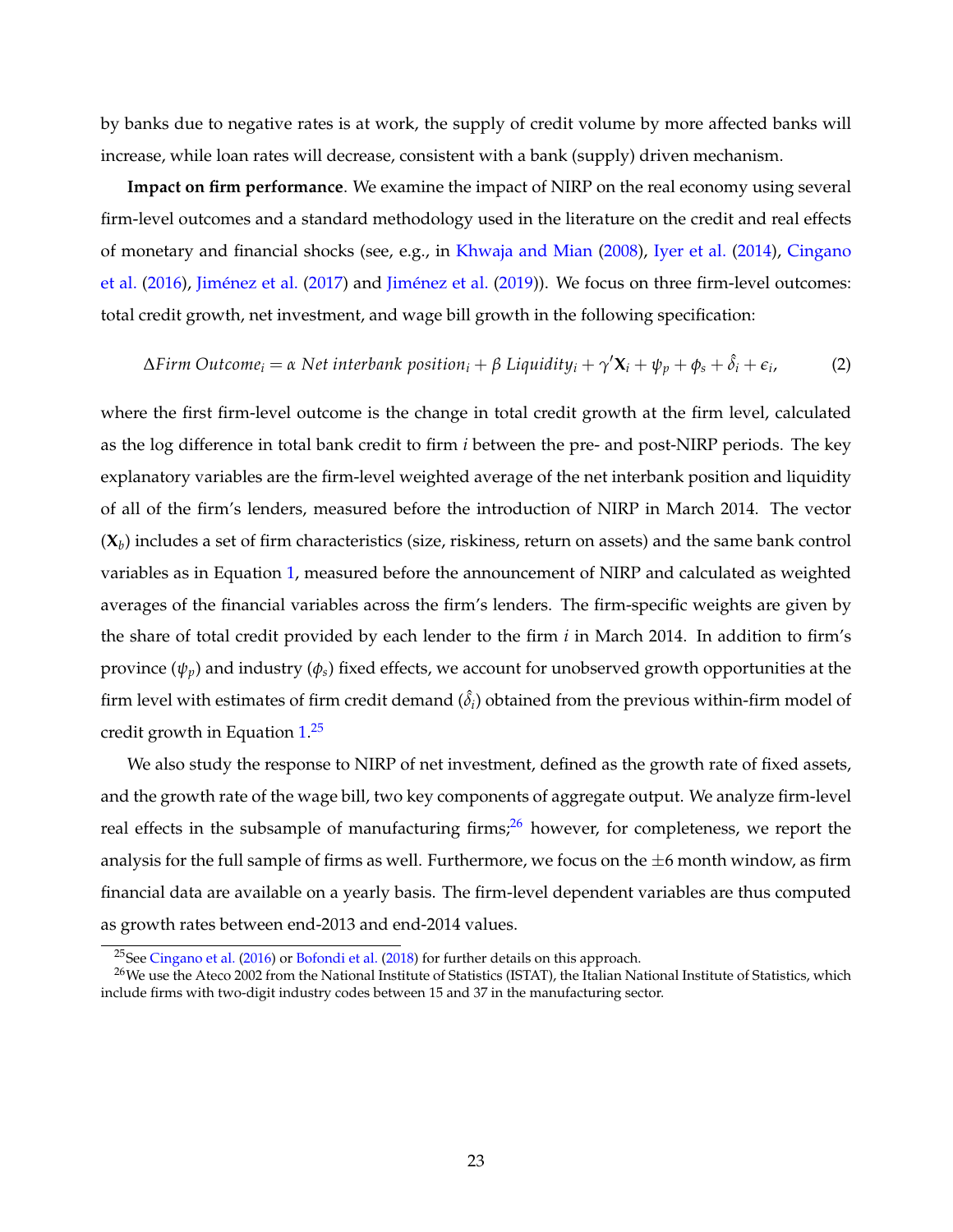# <span id="page-25-0"></span>**4 Credit Supply**

## **4.1 Main Results**

**Baseline Results.** Table [1](#page-47-0) shows the results from our baseline lending regressions for two time windows:  $\pm$ 3 and  $\pm$ 6 months around June 2014. For each case, we start by including separately the net interbank position and liquidity (respectively, columns 1 and 2) and then we include both variables at the same time (column 3).

The coefficient on the net interbank position is positive, statistically significant and stable across model specifications, and indicates that banks with greater net interbank position before NIRP increase credit supply after the introduction of NIRP more than other banks. The estimated effect of the policy is economically significant. One standard deviation increase in net interbank position is associated with a relative increase of 1.4 percentage points in credit supply after 3 months by more exposed banks (based on the coefficient in column 3 of Table [1\)](#page-47-0). This effect is 1.9 percentage points after 6 months.

The estimated coefficient on bank liquidity is also positive, suggesting that banks with more liquid balance sheets react to NIRP by expanding credit supply more than less liquid banks. The magnitude of the effect of liquidity is comparable to that of the net interbank position, as a change in one standard deviation of liquidity is associated with an increase in credit supply by 0.8 percentage points after 3 months and 1 percentage point after 6 months. Given that the average growth rate of credit was -2.1% over the sample period, these effects are economically sizable.

Overall, the results in Table [1](#page-47-0) provide evidence for a portfolio rebalancing channel of monetary policy transmission from liquidity to credit supply in an environment of negative interest rates. They confirm our conjecture that NIRP affects banks through liquidity management. Interestingly, they are also the opposite of how the bank lending channel works in normal times, when banks with more liquid balance sheets react less to monetary policy shocks [\(Kashyap and Stein,](#page-41-2) [2000\)](#page-41-2).

**The Retail Deposits Channel.** As discussed in Section [2.2.1,](#page--1-0) negative policy rates can also affect banks' credit supply through a compression in deposit margins. Given that banks may generally be unwilling to pass negative interest rates to retail depositors, there is a potential cost associated with higher retail deposits when monetary policy rates become negative [\(Heider et al.,](#page-40-2) [2019;](#page-40-2) [Eggertsson](#page-40-0) [et al.,](#page-40-0) [2019\)](#page-40-0). To test this channel, in column 4 of Table [1](#page-47-0) we control for banks' reliance on retail deposits (as a share of total assets). The results show no evidence of a retail deposits channel across the time windows considered. Moreover, the coefficient estimates on our key NIRP-exposure variables remain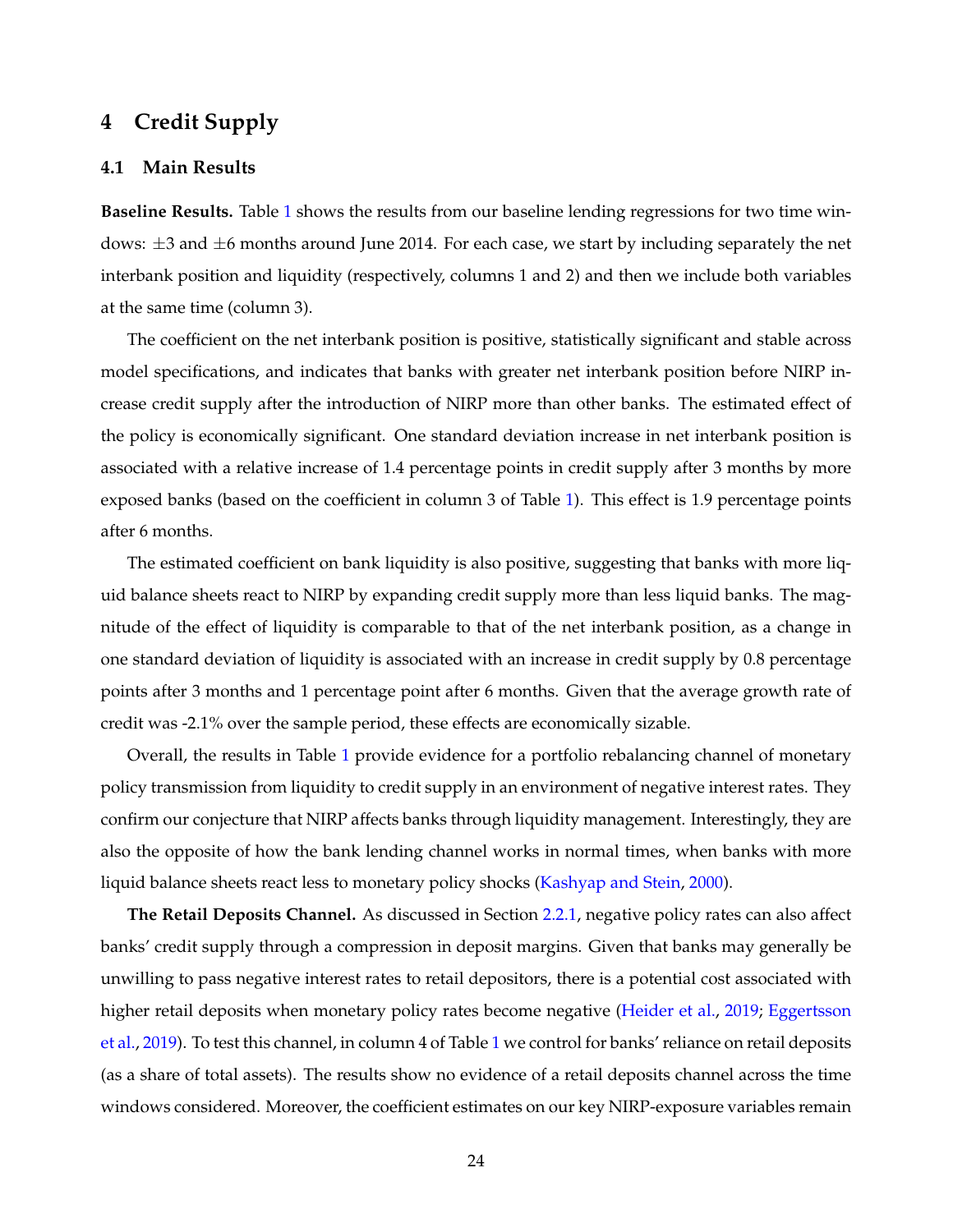unchanged.<sup>[27](#page--1-0)</sup>

The retail deposits channel may be inactive for several reasons. First, despite the fact that retail deposit rates are generally considered sticky at zero, in practice this floor may not bind, neither at zero nor at another level, because of the cost of holding cash. $28$  Second, our data show that banks with a funding structure more skewed toward retail deposits (measured in percent of assets in March 2014) increase fees for banking services related to the holdings of deposits after the introduction of NIRP, possibly offsetting the income loss from a compression of intermediation margins. Therefore, there is no loss of profitability for banks more reliant on retail deposits (Table [A2\)](#page-48-0), in line with recent evidence showing that bank profitability was generally resilient to NIRP (see, e.g. [Arteta et al.](#page-38-13) [\(2018\)](#page-38-13), [Altavilla et al.](#page-38-3) [\(2018\)](#page-41-6), [IMF](#page-40-17) [\(2017\)](#page-40-17), and [Lopez et al.](#page-41-6) (2018)).<sup>[29](#page--1-0)</sup>

**Potentially Confounding Policies.** As discussed in Section [1,](#page-6-0) our sample period may raise concerns that other monetary policies confound our results insofar as bank responses to these policies are correlated with their March 2014 net interbank and liquidity positions and affect bank credit. Such worries may extend especially to the TLTRO. The program was announced in June 2014 and was first implemented in September 2014 through 8 quarterly auctions. According to the TLTRO's guidelines set by the ECB, the program take-up has a maximum threshold (or "borrowing allowance") equal to 7% of the total amount of bank loans to non-financial corporations and households (including nonprofit institutions serving households) resident in Member States whose currency is the euro, except loans to households for house purchases, as of April 2014.

To control for this policy, we construct a bank-level measure of ex-ante "capacity to borrow under the TLTRO" from supervisory data, defined as the share of the outstanding amount of loans and net lending to euro area non-financial corporations and households, excluding loans to households for house purchase, divided by total assets, as of end-April 2014. In the last column of Table [1,](#page-47-0) we add this additional variable to the bank controls and show that differences in borrowing limits under the TLTRO do not correlate with changes in loan supply immediately after June 2014. Furthermore, our coefficients of interest (on the net interbank position and liquidity) remain statistically significant with very similar magnitude to the baseline coefficients. $30$ 

 $27$ See Section  $3.2$  for additional evidence inconsistent with the retail deposits channel.

<sup>&</sup>lt;sup>28</sup>Several German banks were reported to charge negative interest rates on large customer deposits in 2016. See [Financial](https://www.ft.com/content/39b009c6-5fc2-11e6-b38c-7b39cbb1138a) [Times](https://www.ft.com/content/39b009c6-5fc2-11e6-b38c-7b39cbb1138a) (August 11, 2016) and [Altavilla et al.](#page-38-2) [\(2019\)](#page-38-2).

<sup>&</sup>lt;sup>29</sup>The experience of Denmark and Sweden, in particular, shows that NIRP did not reduce bank profitability due to banks' adoption of higher fees and commissions for banking services [\(Turk,](#page-42-11) [2016;](#page-42-11) [Madaschi and Pablos Nuevos,](#page-41-17) [2017\)](#page-41-17). More generally, the evidence indicates that bank profitability indicators are quite stable and do not react to monetary policy [\(Drechsler et al.,](#page-40-18) [2018;](#page-40-18) [Zimmermann,](#page-42-12) [2019\)](#page-42-12).

 $30$ This is consistent with [Benetton and Fantino](#page-39-15) [\(2018\)](#page-39-15) who show that banks more exposed to the TLTRO start to reduce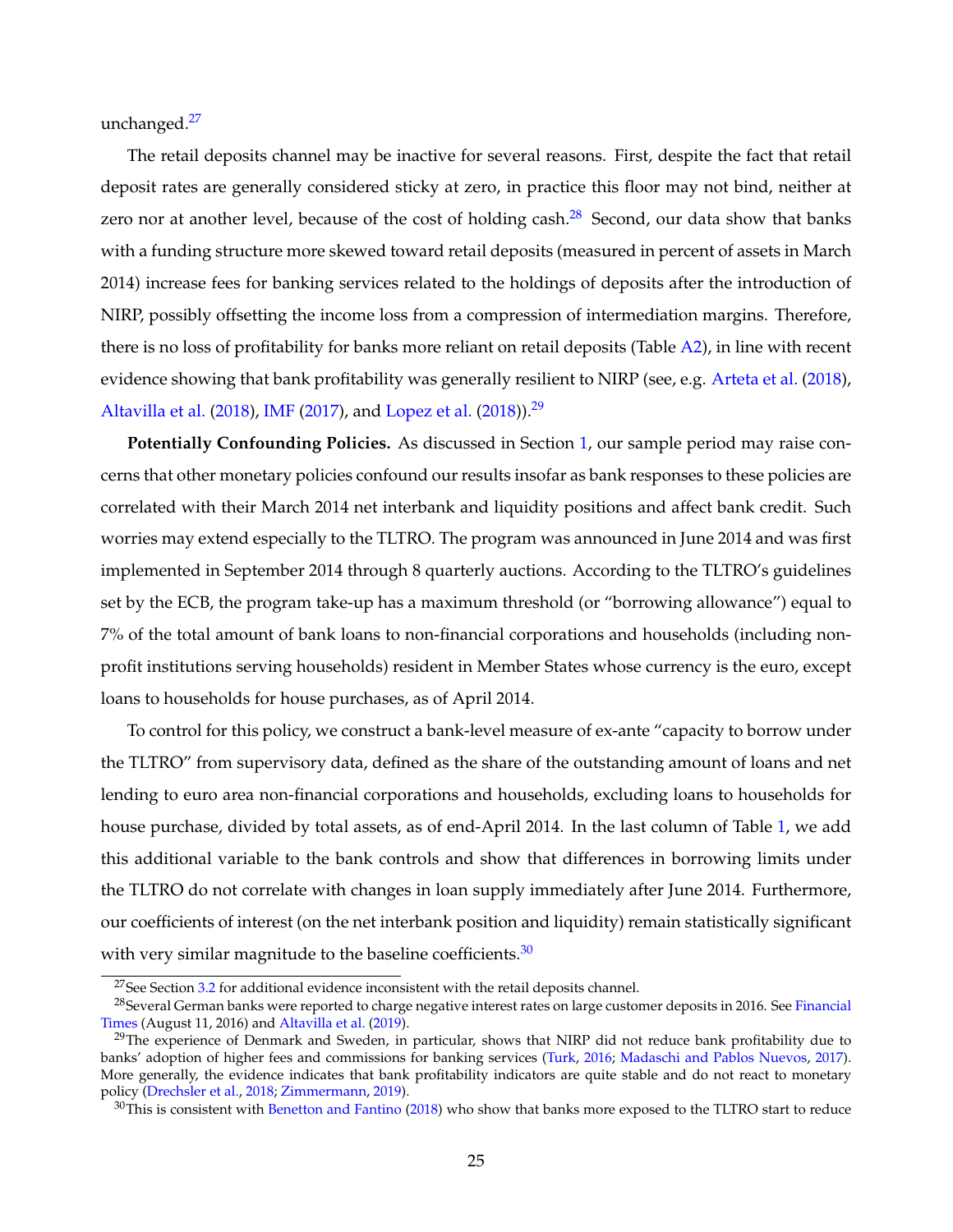Another relevant ECB policy is the first LSAP QE (APP). However, the QE announcement took place on January 22, 2015, that is, more than 3 months after the end of the time window of our baseline results. As a result, QE is unlikely to affect our estimates. In Section [3.4](#page--1-0) we focus on QE to test whether it also affected credit supply through a portfolio rebalancing channel.

To address any residual concerns that our results may be driven by other ECB policies in the time window of our main regressions—such as the second reduction of DF rates, the implementation of the TLTRO or the very limited purchases of asset-backed securities and covered bonds announced in September 2014 (all discussed in Section [1\)](#page-6-0), we shrink the window of analysis. Specifically, we estimate specifications in which we compute loan growth as the log difference in total loans granted between July 2014 (the 1-month post-NIRP window) and April 2014 (the 1-month pre-NIRP window). Given that the introduction of NIRP was already expected by market participants in May 2014 [\(Wu](#page-42-9) [and Xia,](#page-42-9) [2018\)](#page-42-9), we drop observations from both May and June from the sample. As seen in Table [A7](#page-60-0) (columns 1-3), evidence for the portfolio rebalancing channel is present even in this narrow time window, which rules out effects from other ECB policies announced or enacted in September 2014. Furthermore, we continue to find no evidence of a retail deposits channel (columns 4 and 5).

### **4.2 Robustness of the Baseline**

In Table [A8](#page-61-0) we test the robustness of our benchmark specification for loan volume regressions to a number of different data treatments and subsamples, in an effort to alleviate remaining concerns about identification. In this analysis, we take the specification in column 3 of Table [1,](#page-47-0) in which we jointly include the net interbank position and liquidity, as our preferred baseline specification, and focus on the  $\pm 3$  month period around June 2014.

We start by saturating our preferred baseline specification with control variables for banks' liability structure, namely secured repo funding, bank-issued securities, foreign funding (deposits from non-residents), and interbank deposits (all expressed in percent of total assets). While some of the coefficients on these additional controls are statistically significant, adding these variables leaves our coefficients of interest statistically significant and almost identical in size to the baseline (column 1). Notice that in this specification the coefficient on retail deposits is *positive* and statistically significant at the 10% level, *contrary* to predictions of the retail deposits channel of NIRP.

In columns 2 and 3 we further explore the retail deposits channel. First, we remove net interbank position and leave retail deposits with the standard bank level controls (column 2). Second, we re-

interest rates to firms only in the second and third quarter of 2015, beyond our sample period.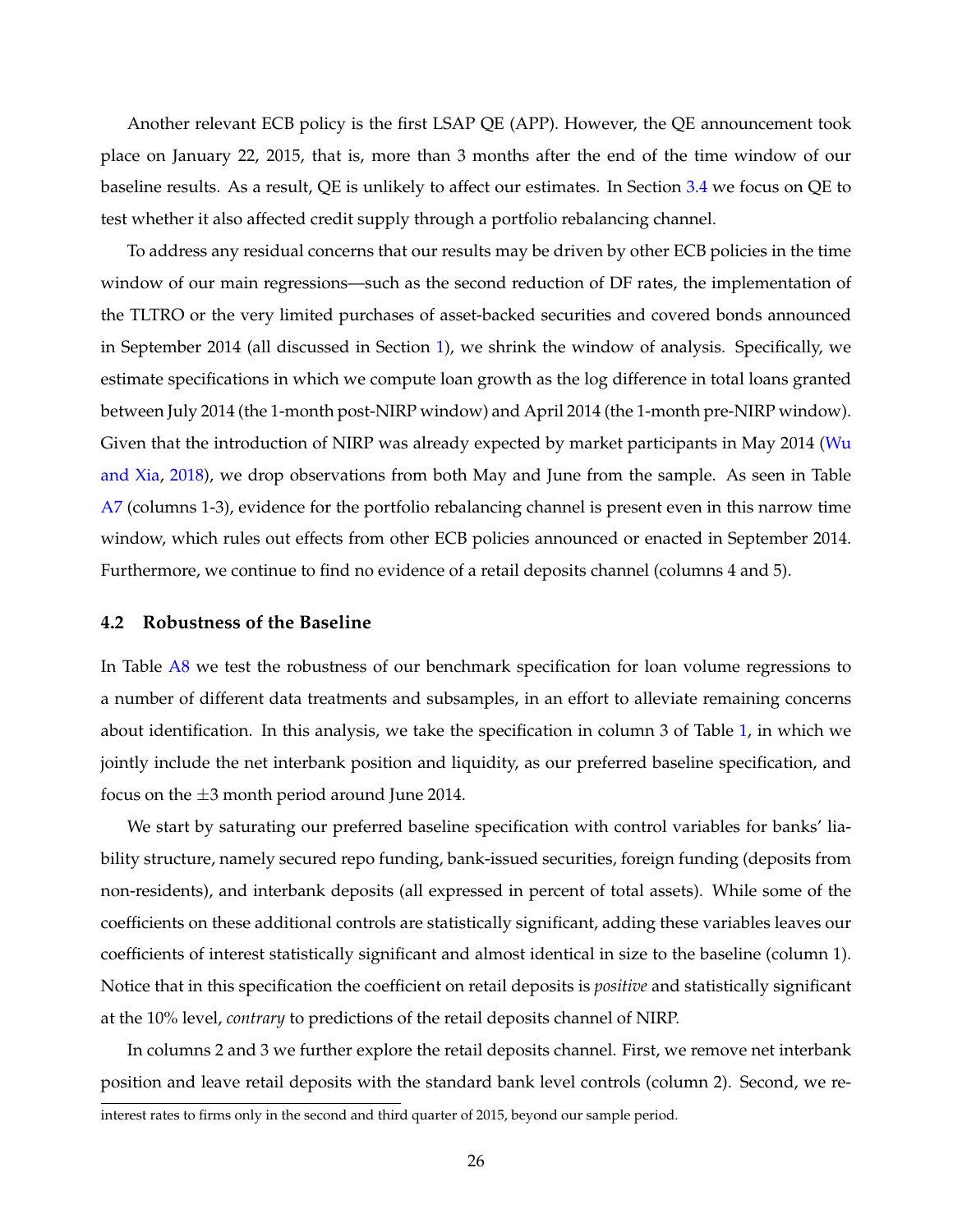strict the analysis to large firms (with above-median total assets in March 2014), which makes our results more directly comparable to [Heider et al.](#page-40-2) [\(2019\)](#page-40-2), whose sample includes large firms that borrow in the syndicated loan market (column 3). In both specifications, the coefficient estimate on retail deposits is *positive* and statistically insignificant, which is further evidence against the retail deposits channel of NIRP.<sup>[31](#page--1-0)</sup>

Second, we consider the possibility that the announcement of NIRP led to an increase in the fair value of securities on bank balance sheets (windfall gains) with an associated increase in net worth, potentially confounding our results. We first note that that lower policy rates benefit both securities (via prices) and loans (e.g., via a reduction in provisioning, delinquencies and write-offs). In any case, the evidence we find does not support this concern. We show that the profits of banks with ex-ante more liquid assets did not improve relatively to other banks in the months after the NIRP announcement (Table [A1\)](#page-47-0). This could be explained by the fact that in Italy, in April 2014, less than 9% of securities are recorded in the trading portfolio, where unrealized gains and losses from price fluctuations are recognized in the income statement. Instead, a very large part of the securities held by banks (more than  $40\%$ ) are recorded at historic cost. This is consistent with evidence from Bundesbank data on German banks [\(Tischer,](#page-42-13) [2018\)](#page-42-13), and from European Banking Authority stress testing data for a broad set of European banks [\(De Marco,](#page-39-18) [2019\)](#page-39-18).<sup>[32](#page--1-0)</sup> However, to further reassure that that our result on bank liquidity—defined as securities over assets—is not driven by revaluation gains from the repricing of securities after NIRP, we also explicitly control for a measure of these gains, which we construct following the approach of [Acharya et al.](#page-38-6) [\(2019\)](#page-38-6).<sup>[33](#page--1-0)</sup> While this measure of windfall gains is positively correlated with liquidity (the correlation conditional on bank controls is 0.24), its inclusion in the model does not affect the estimated coefficient on bank liquidity, which remains positive and significant, and unchanged in size (column 4). An additional argument against this worry is that our estimates of the impact of NIRP are different from those of policy rate cuts

 $31$ In unreported regressions we show that the coefficient of retail deposits is negative and significant only when included as the only variable in the 3-month window. Simply controlling for bank size makes the estimated coefficient not statistically significant. We further explore the possibility that the retail deposits channel is at work for banks operating in more concentrated deposits markets or for banks that ex-ante had lower average deposit rates, finding no robust evidence that retail deposits matter for the transmission of NIRP to bank lending in Italy.

 $32$ Moreover, over the sample period Italian regulations stated that for government bonds recorded at fair value in the available-for-sale portfolio, unrealized gains or losses did not impact the regulatory capital. This rule changed in October 2016).

 $33$ For each security in the bank's securities portfolio, we calculate the change in price around the NIRP announcement (the difference between the price at end-June 2014 and that at end-April 2014) and multiply these price changes for the holdings of each security outstanding in the bank portfolio before the announcement (end-April 2014). Finally, we add up the individual gains over all the securities in bank portfolios and express them as percent of total equity. Since we also know in which portfolio each security is held, we restrict our analysis to securities held in the marked-to-market portfolios. Further, including the changes in value of the securities recorded at historic costs leaves the results unchanged.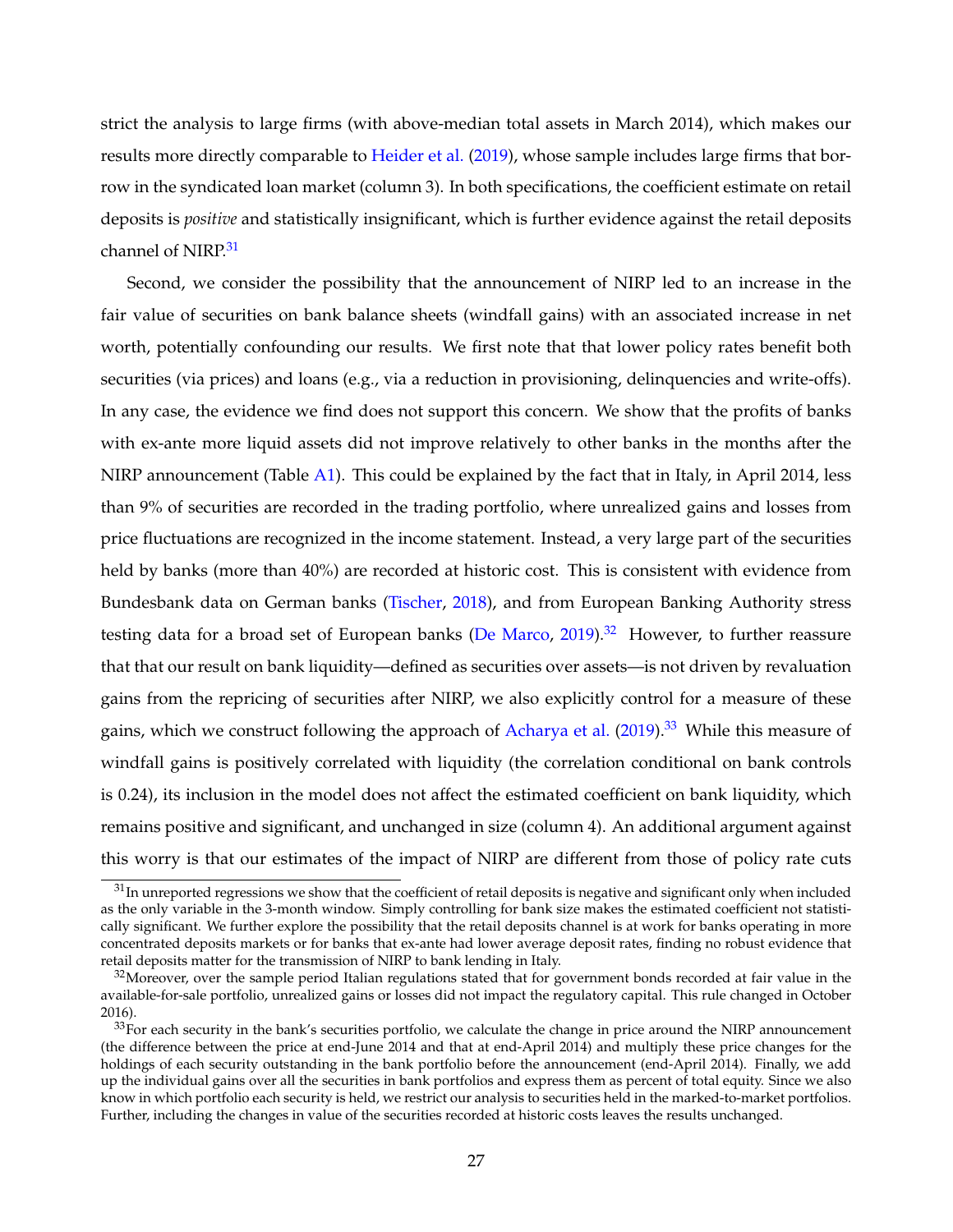above the ZLB, which are similarly associated with windfall gains. More generally, they are different from results on the role of bank liquidity in the bank lending channel of monetary policy for the U.S. (e.g., [Kashyap and Stein,](#page-41-2) [2000\)](#page-41-2) and Spain (e.g., [Jiménez et al.,](#page-41-3) [2012\)](#page-41-3).

Third, we consider an alternative timing for measuring bank exposure to NIRP. Measuring banklevel NIRP exposure at end-March 2014 could miss adjustments that banks may have undertaken ahead of the ECB decision to cut its DF rate to negative levels on June 11, 2014. Given that our data on interbank market participation are available on a quarterly basis, the only other feasible date for measuring the net interbank position is end-June 2014. But this is an *ex-post* measure and may reflect adjustments that took place between June 11 and June 30, 2014. That said, using end-June 2014 exposure to NIRP in the lending regressions leaves our main results unchanged (column 5).

In column 6 we estimate the baseline specification with Weighted Least Squares (WLS), taking the logarithm of loan size as weight. The estimates show that the point estimate on the net interbank position and liquidity are similar to the coefficient estimates in the unweighted (OLS) regressions.

Lastly, we consider alternative timings of NIRP. We start by taking into account the fact that the pass-through from negative policy rates to overnight interbank rates was not simultaneous: EONIA turned negative in August. Given that these rates remained positive through most of the period between June and August 2014, we remove observations for these months and redefine the  $\pm 3$  window around the period June-August 2014. Column 7 shows that the baseline effects remain statistically significant and close in magnitude to that of Table [1,](#page-47-0) column 1. In addition, we account for NIRP being partly expected the month before its enactment [\(Wu and Xia,](#page-42-9) [2018\)](#page-42-9) by re-centering the baseline analysis on the  $\pm 3$  months around May and June 2014—and hence dropping the observations of these months from the sample. Our results are unaffected by the shift of our time window by one month (column 8).

## **4.3 NIRP vs. Other Monetary Policy Events**

Here we examine the extent to which NIRP differs from conventional and unconventional monetary policies. For this purpose, we conduct four additional tests which center the period of analysis on four different monetary policy events. First, we consider the last DF rate cut before NIRP—by 25 basis points to 0% on July 11, 2012. On that occasion, the policy rate cut translated into a decrease in short-term yields, while the long end of the yield curve remained largely unchanged (Figure [4,](#page-45-0) panel a). The second event, in November 2013, is the last cut of the interest rate on the MRO, from 0.50 to 0.25%, before the DF rate went negative. The interest rate on the MRO was the key reference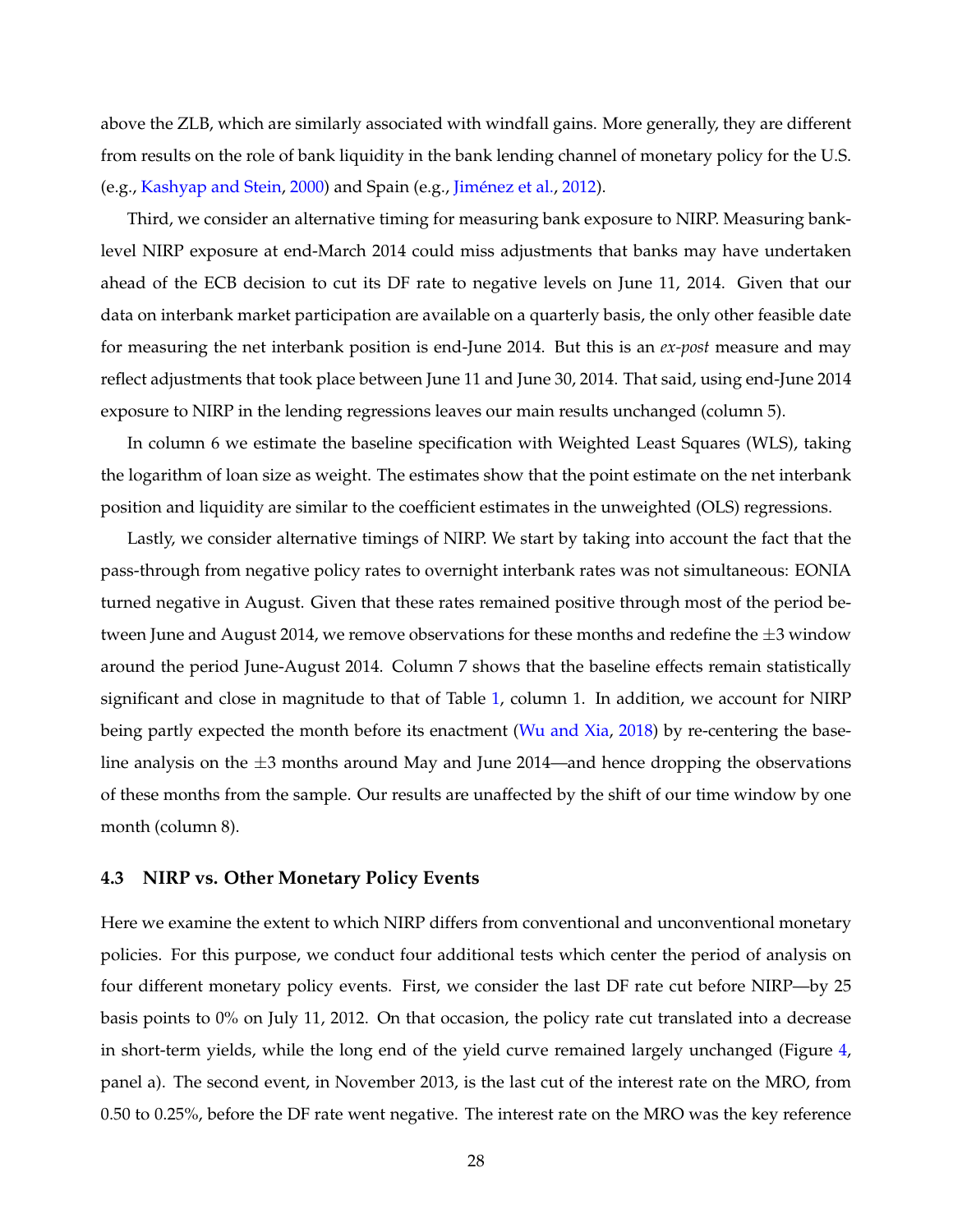rate before the introduction of negative rates on the deposit facility. In that event, the rate cut did not flatten the yield curve; if anything, long term yields at end December 2013 increased compared to September 2013 (see Figure [4,](#page-45-0) panel b). Third, we examine the announcement of the first LSAP QE in January 2015. In that event, the yield curve flattened (Figure [4,](#page-45-0) panel d), as it did after NIRP, even though the DF rate remained unchanged at  $-0.20\%$ .<sup>[34](#page--1-0)</sup> Fourth, we test whether the portfolio rebalancing channel is unique to the introduction of negative rates or, instead, persists after further rate cuts into negative territory. For this purpose, we focus on the most recent episode of monetary easing: $35$  in March 2016 the ECB further cut the DF rate to -0.40 basis points. This episode was associated with a further, smaller, flattening of the yield curve (Figure [4,](#page-45-0) panel e). $36$ 

The regression results for these tests are reported in Table [2.](#page-48-0)<sup>[37](#page--1-0)</sup> We find that during the previous rate cuts in positive territory (the first two events discussed above), the impact of monetary policy is very different from our findings for NIRP. For the July 2012 DF rate cut, the coefficients of net interbank position and liquidity are both negative and statistically significant. Liquidity yields a negative and significant coefficient (for the  $\pm 3$  month window) after the reduction of the interest rate on the MRO as well. These results are consistent with the standard bank lending channel of monetary policy [\(Kashyap and Stein,](#page-41-2) [2000;](#page-41-2) [Jiménez et al.,](#page-41-3) [2012\)](#page-41-3), according to which a monetary easing has stronger effects for banks with an ex-ante lower liquidity buffer (i.e., less need of an ease of monetary policy for banks with higher liquidity as these banks need less extra liquidity to continue lending).

By contrast, after the QE (LSAP) announcement, we find that more liquid banks expand credit supply.<sup>[38](#page--1-0)</sup> However, the coefficient of net interbank position is smaller than for NIRP and statistically insignificant. This result is not surprising given that QE is not associated with a drop in short-term policy rates.

<sup>&</sup>lt;sup>34</sup>[Gambetti and Musso](#page-40-6) [\(2017\)](#page-40-6) also find that the QE announcement in January 2015 was accompanied by a flattening of the yield curve. The authors explain that the announcement was to some extent expected. However, they also report that according to market polls and anecdotal evidence from newspapers, the large scope of asset purchases was not fully expected and hence did surprise the markets.

 $35$ This is the last episode of monetary easing before the September 2019 rate cut, which we cannot yet analyze.

<sup>36</sup>In the press release that announced the cut of interest rate to -0.30 on December 3, 2015 there is also the announcement of an extension of the APP programme. Since analysts expected a much larger extension of the monthly purchases of securities under the APP programme there was a strong negative reaction in the market on the day of the announcement: the DAX and the CAC 30 lost 3.6% and the Euro appreciated 3% against the US Dollar. This presence of confounding information makes this event less suitable for the identification of the NIRP impact.

 $37$ Similar to the baseline regressions, we analyze the impact of other monetary policy announcements on bank credit supply in the  $\pm 3$  (panel A) and  $\pm 6$  (panel B) month windows around these dates. We measure banks' net interbank position and liquidity, in the last available date before the policy announcements, that is, in June 2012, September 2013, December 2014, and December 2015, respectively.

<sup>&</sup>lt;sup>38</sup>This is consistent with the results in [Rodnyansky and Darmouni](#page-41-11) [\(2017\)](#page-41-11) and [Albertazzi et al.](#page-38-14) [\(2018\)](#page-38-14). These papers show that, both in the U.S. and in the euro area, those banks that benefitted more from QE lent more to firms.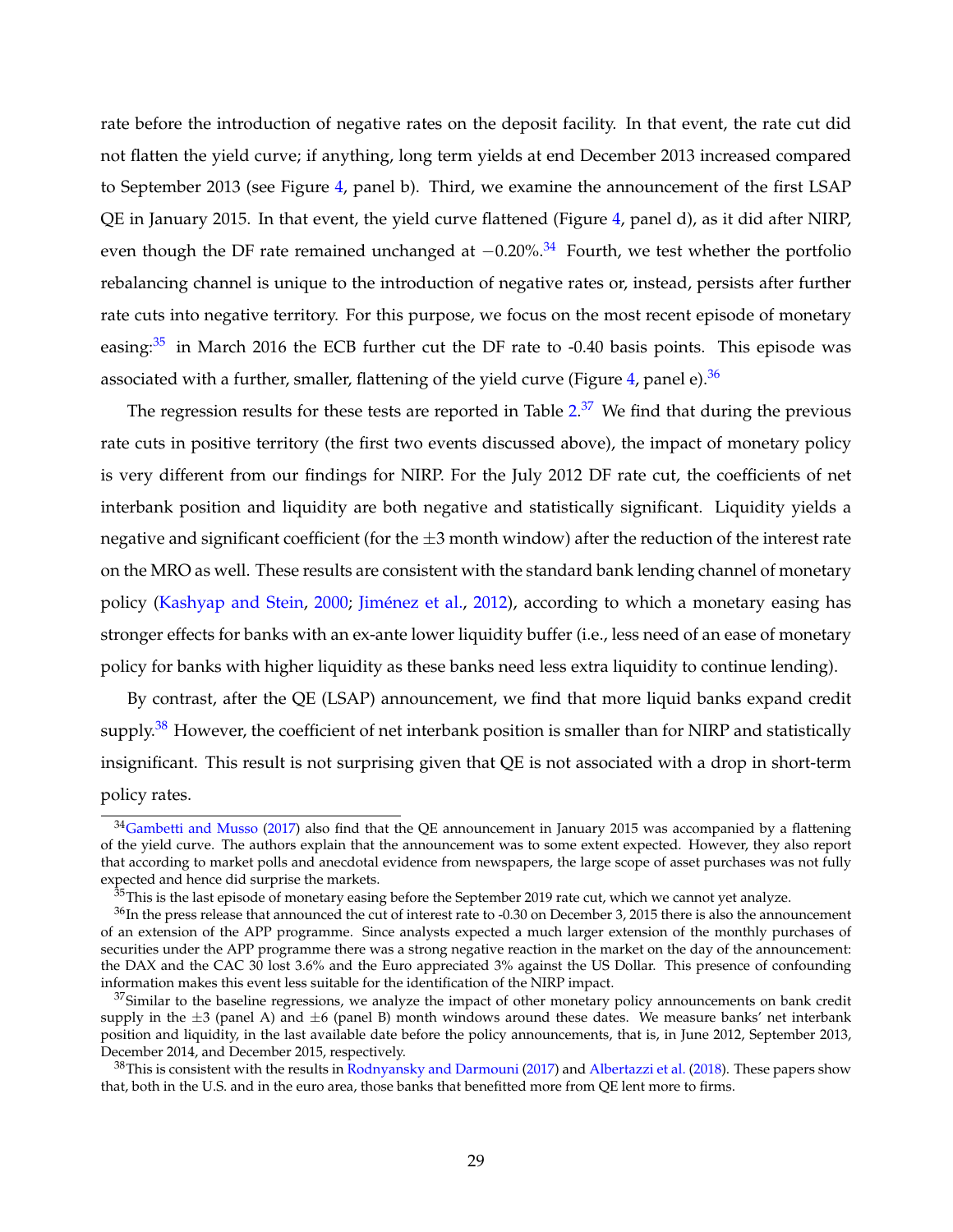Finally, the effect of the March 2016 interest rate cut is similar to that of the NIRP introduction. The result suggests that the portfolio rebalancing channel is not a one-off effect due to the break through the ZLB, but rather the result of the flattening of the yield curve, which was also achieved, albeit to a smaller extent, in the March 2016 rate cut as well. In unreported regressions, we continue to find no evidence of a contractionary retail deposits channel for the March 2016 event. These results alleviate possible concerns that our baseline finding was caused by rates not being "low enough" or low "for long enough" to dampen bank profitability. In other words, this evidence would suggest that the reversal rate [\(Brunnermeier and Koby,](#page-39-1) [2018\)](#page-39-1) has not yet been reached. Even with the DF rate at -0.40% and negative rates in place for almost two years, there is evidence of an expansionary portfolio rebalancing channel and no sign of a contractionary retail deposits channel, similar to the initial DF rate cut in mid-2014 (column 4 of Table  $2^{39}$  $2^{39}$  $2^{39}$ )

Taken together, our tests suggest that the NIRP announcement, as well as later cuts below zero, activate a portfolio rebalancing mechanism. Banks rebalance their portfolios from liquid assets towards credit supply. This rebalancing behavior is not at play after policy rate cuts in positive territory and close to the ZLB. By contrast, the QE announcement generates effects that are similar to NIRP (in the sense of portfolio rebalancing, but with differences across exposure variables in their suitability to capture the transmission mechanism).

## **4.4 Falsification Tests**

An important identifying assumption in our empirical framework is "parallel trends," which would be violated if our NIRP bank exposure variables were correlated with pre-NIRP loan growth. To rule out pre-existing trends in loan growth for banks with different net interbank and liquidity positions, we run regressions that are similar to our baseline specification (Table [1,](#page-47-0) column 3), but center the  $\pm 3$  and  $\pm 6$  month windows on different months before the NIRP announcement. The results are reported in Table [A9,](#page-62-0) which shows the estimated coefficients of the net interbank position and liquidity (both measured at end-March 2014). The top panel considers the  $\pm 3$  months window and reports results centered on December 2013, January 2014, and February 2014, the last month for which the post-NIRP 3-month window does not include June 2014 (November 2013-May 2014). For the same reason, the bottom panel reports results for the  $\pm 6$  month window around September, October, and November 2013. The results indicate that the parallel trends assumption is valid given that the coef-

<sup>&</sup>lt;sup>39</sup>The estimated coefficients for the portfolio rebalancing are larger in 2016 but the standard deviations of the variables are smaller.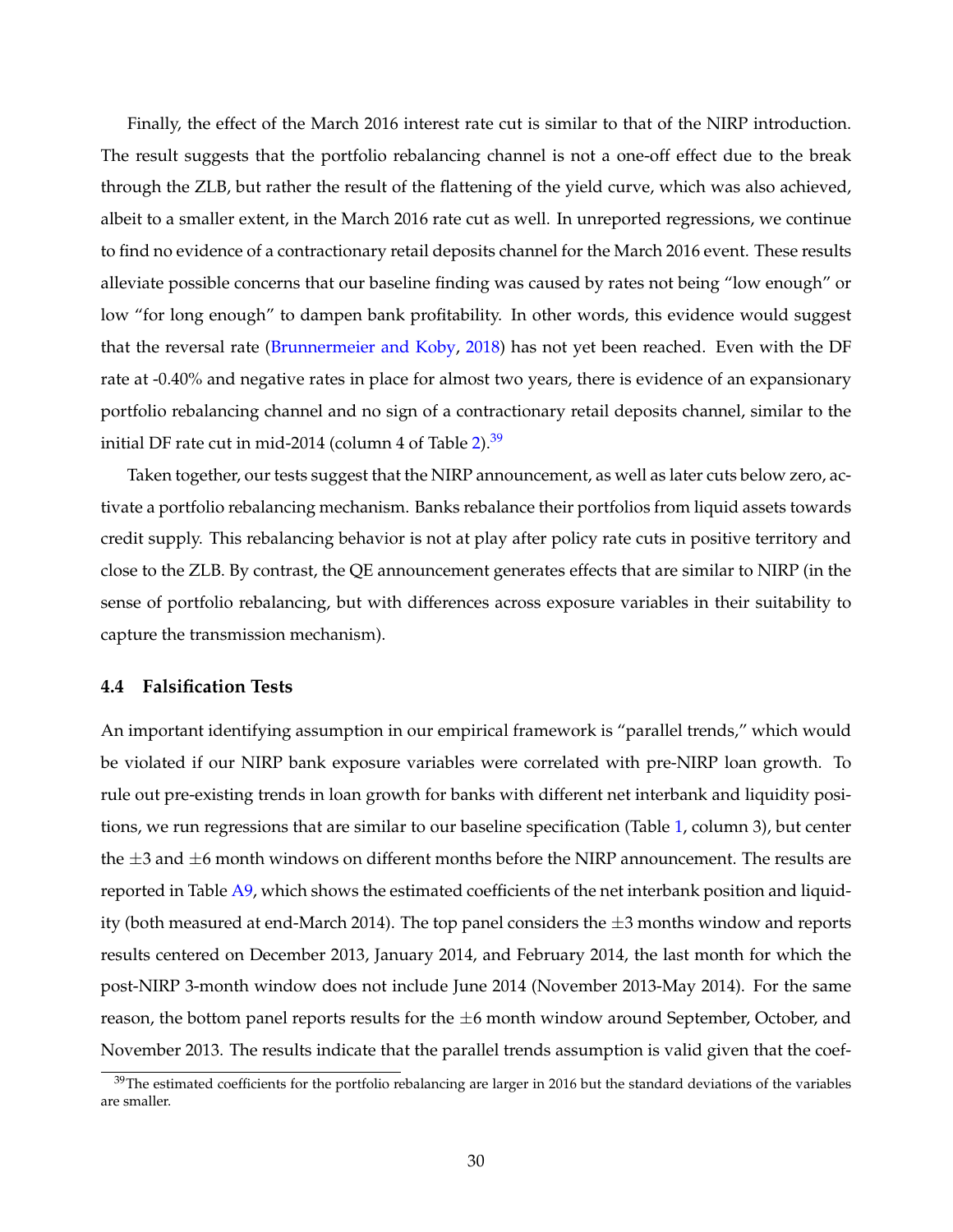ficients estimated in the months before NIRP are generally close to zero and statistically insignificant.

## **4.5 NIRP and Portfolio Rebalancing Across Euro Area Banks**

A residual concern is related to our analysis being based on Italian banks. One could argue that the effect of negative rates may be heterogeneous across the euro area. Differences in deposit rates across banks in different countries, for instance, may make the retail deposits channel more or less effective. Similarly, differences in sovereign risk premia may make the reversal rate [\(Brunnermeier and Koby,](#page-39-1) [2018\)](#page-39-1) country-specific, so that negative rates are contractionary in some countries, but expansionary in others. To address these concerns, we replicate our baseline analysis in a large panel of euro area banks. The benefit of examining the effect of NIRP across countries comes at the cost of a weaker identification strategy, as with bank-level data, we can neither analyze loan level volumes and prices nor we can properly control for firm-level credit demand with borrower fixed effects.

We collect yearly data on bank balance sheet data from Fitch Connect, for the period 2010 to 2016. After dropping duplicates and cleaning the data (we winsorize all variables at the 1st and 99th percentile), the sample includes 1,838 commercial banks. Using this (unbalanced) sample at the bank-year level, we estimate the following equation:

$$
\Delta Loan_{bt} = \alpha_0 \text{ Liquidity}_{bt} + \alpha_1 \text{ Liquidity}_{bt} \times \text{Post NIRP}_t +
$$
\n
$$
\beta_0 \text{ Retail deposits}_{bt} + \beta_1 \text{ Retail deposits}_{bt} \times \text{Post NIRP}_t + \gamma' \mathbf{X}_{bt} + \phi_b + \tau_t + \epsilon_{bt},
$$
\n(3)

where ∆*Loanbt* is the change in the ratio of gross loans over total assets between *t* + 1 and *t*. Liquidity and retail deposits are defined as in the main analysis and scaled by total assets. By contrast, data limitations prevent us from computing a measure of exposure to the short-term interbank market. As a result, the two key variable of interests are the interactions of liquidity and retail deposits with the Post-NIRP dummy (equal to 1 starting at the introduction of NIRP). The coefficients *α*<sub>1</sub> and *β*<sub>1</sub> test for the portfolio rebalancing and the retail deposits channels, respectively. The set of bank controls (**X***bt*) mimics as much as possible the main analysis and includes: the ratio of gross loans over assets, equity over assets, the logarithm of total assets, return on assets, and the ratio of NPLs over gross loans. All these variables are included as stand-alone controls and interacted with the Post-NIRP dummy. The model also includes bank (*φ<sup>b</sup>* ) and year (*τt*) fixed effects. Standard errors are clustered at the bank level.

The results are shown in Table [4,](#page-50-0) which reports the coefficients of the key interaction terms. The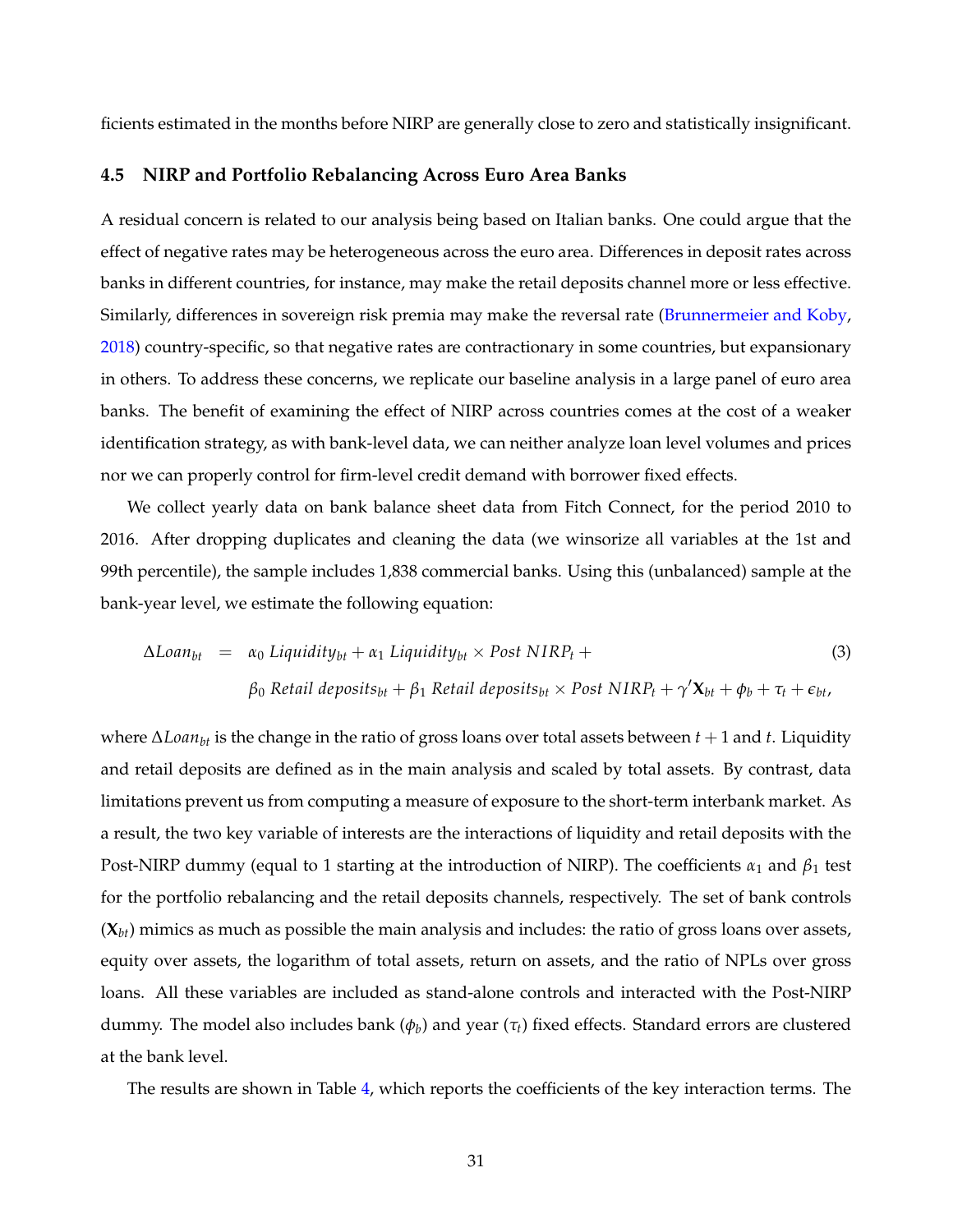first two columns do not include NPLs as a control variable to maximize sample size, while columns 2 and 4 include a triple interaction with GIIPS countries (Greece, Ireland, Italy, Portugal and Spain) to test for differential lending behavior in response to NIRP. The results in this table confirm our main findings (based on loan-level data) for Italy in a significantly larger sample of European banks. The estimates consistently show that more liquid banks expand lending more after NIRP, even until 2016, with no significant differences between the core and the periphery of the euro area. By contrast, we do not find any evidence that banks more dependent on retail deposits change their lending after the introduction of negative rates. These results also confirm what found by [Demiralp et al.](#page-40-8) [\(2019\)](#page-40-8) on a sample of euro area banks.

#### **4.6 Heterogeneity: Firm Risk and Size**

Thus far, our findings show that NIRP-affected banks rebalance portfolios away from liquid assets to bank loans. It is important to understand whether banks further rebalance *within* the loan portfolio, in other words whether credit increases homogeneously across firms, or whether it does so more towards certain types of firms.

We focus on two key firm dimensions—riskiness and size—which are relevant for the following reasons. First, riskier and smaller firms are typically more credit constrained and monetary easing should lead banks to expand credit towards marginal, financially-constrained borrowers, too. Second, we would like to pin down the channel driving our results more precisely. If banks rebalance their portfolios towards higher yielding assets, they should expand credit especially towards higher yielding loans. Riskiness and size are good proxies for the yield banks can extract from borrowers because risky and small borrowers are typically charged higher loan spreads and have fewer opportunities to substitute across lenders. We split the sample between (ex-ante) small and large firms, and firms with (ex-ante) weak and strong credit ratings, around the median of the distribution of total assets and that of the Altman z-score respectively (at end-2013).

The results are shown in Table [3,](#page-49-0) where the first three columns refer to the  $\pm 3$  month window and the last three columns to the  $\pm 6$  month window. We are testing whether the expansion of credit is stronger for certain type of firms, therefore we include bank fixed effects in all the specifications to absorb unobserved bank heterogeneity and focus on the interaction terms between firm characteristics and the banks' net interbank position and liquidity, respectively. The results consistently show that the relative expansion of credit supply by more NIRP-exposed banks, measured either by the net interbank position (panel A) or by the liquidity ratio (panel B), is significantly higher for ex-ante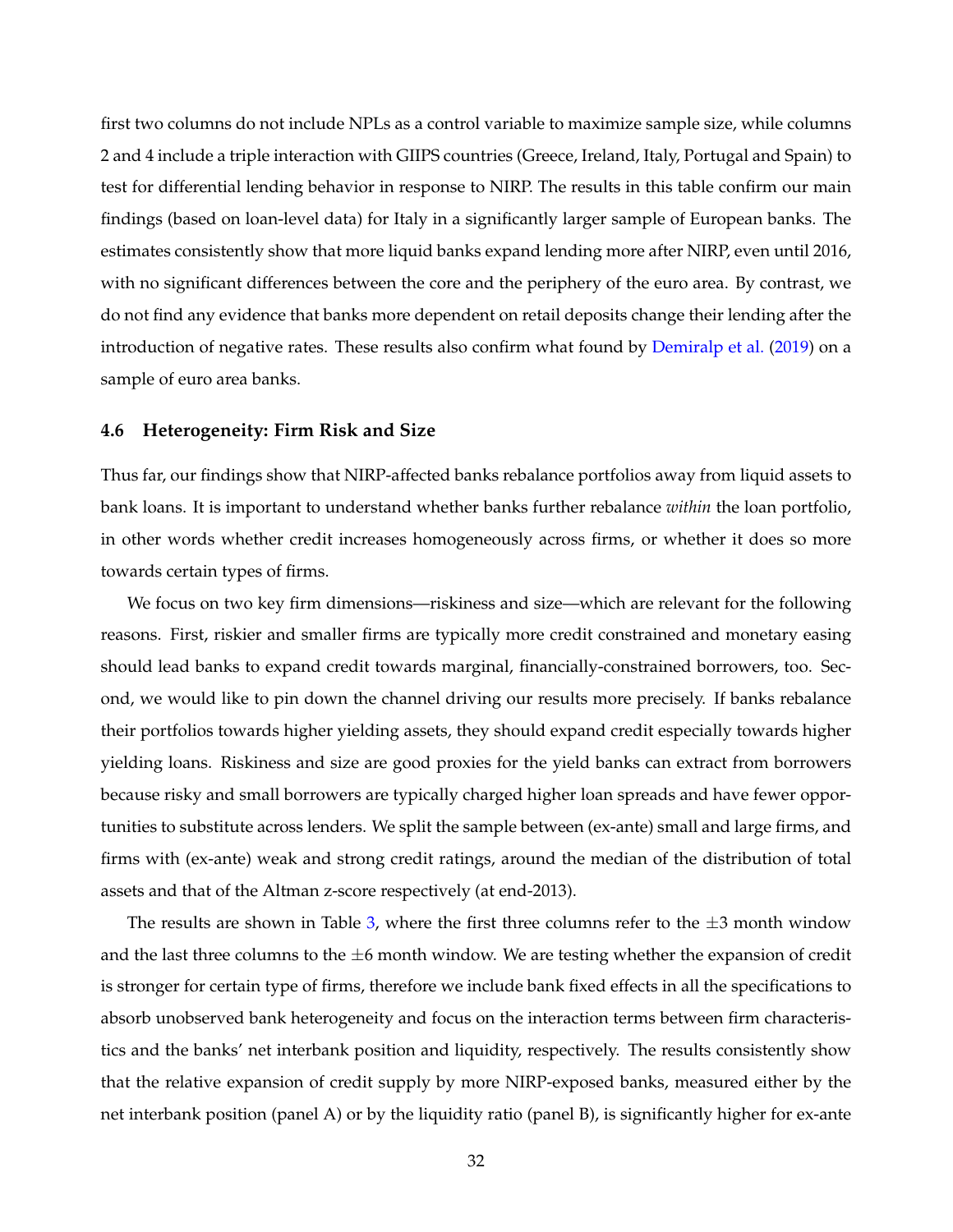riskier firms (with high z-score or low credit rating) and smaller firms.

Note that the increase in ex-ante risk-taking by more NIRP-affected banks does not translate into higher levels of ex-post NPLs, even five years after the introduction of NIRP. In Table [A10](#page-63-0) we report bank-level regressions where the dependent variable is the change in the NPL ratio over one year (top panel) and five years (bottom panel) after the introduction of NIRP and the regressors are bank characteristics at end-March 2014. The results show that more NIRP-exposed banks do not experience a steeper deterioration in loan quality (despite higher lending, and to ex-ante riskier firms), which suggests that banks do not engage in "excessive" risk-taking, but extend loans to ex-ante riskier yet viable firms.<sup>[40](#page--1-0)</sup>

Finally, we explore the possibility that banks more reliant on retail deposits, even though they do not contract lending, concentrate their lending on riskier firms, as found by [Heider et al.](#page-40-2) [\(2019\)](#page-40-2). The results—reported in panel C—do not show any significant and robust difference in lending to risky firms across banks with different levels of retail deposits. The coefficient of the interaction term between retail deposits and risky firms is marginally significant (at 10% level), but only for the  $\pm 3$ month window.

### **4.7 Transmission to Loan Rates**

Our analysis so far has focused on the impact of NIRP on bank loan volume decisions. But another margin of adjustment is pricing. [Eggertsson et al.](#page-40-0) [\(2019\)](#page-40-0) use bank-level data and variation in the share of deposit funding across Swedish banks to document a weaker pass-through from the policy rate to loan rates during the NIRP period. By contrast, using loan-level data, we compare the change in the interest rates on loans granted to the same firm by at least two banks with different exposure to the policy, before and after NIRP introduction. Documenting a strong pass-through of negative policy rates to bank loan rates in our approach would further strengthen a supply-side interpretation of the impact of NIRP on bank credit.

Table [5](#page-51-0) reports the estimates for net loan rates, separating credit lines and overdraft facilities from term loans. Across columns, our results indicate that negative policy rates affect lending rates through banks' net interbank position and the broader measure of liquidity, although the effect is stronger on credit lines and overdraft facilities than on term loans, as expected. Using the estimates

 $40$ Another potential source of heterogeneity is bank capital, as banks with lower capital ratios may be constrained in rebalancing their portfolio toward more credit. In unreported regressions, we test whether banks' responses to the introduction of NIRP varies with the level of ex-ante bank capital. We find some weak evidence that the effect of NIRP on the credit supply is larger for high-capital banks, but the results are not robust.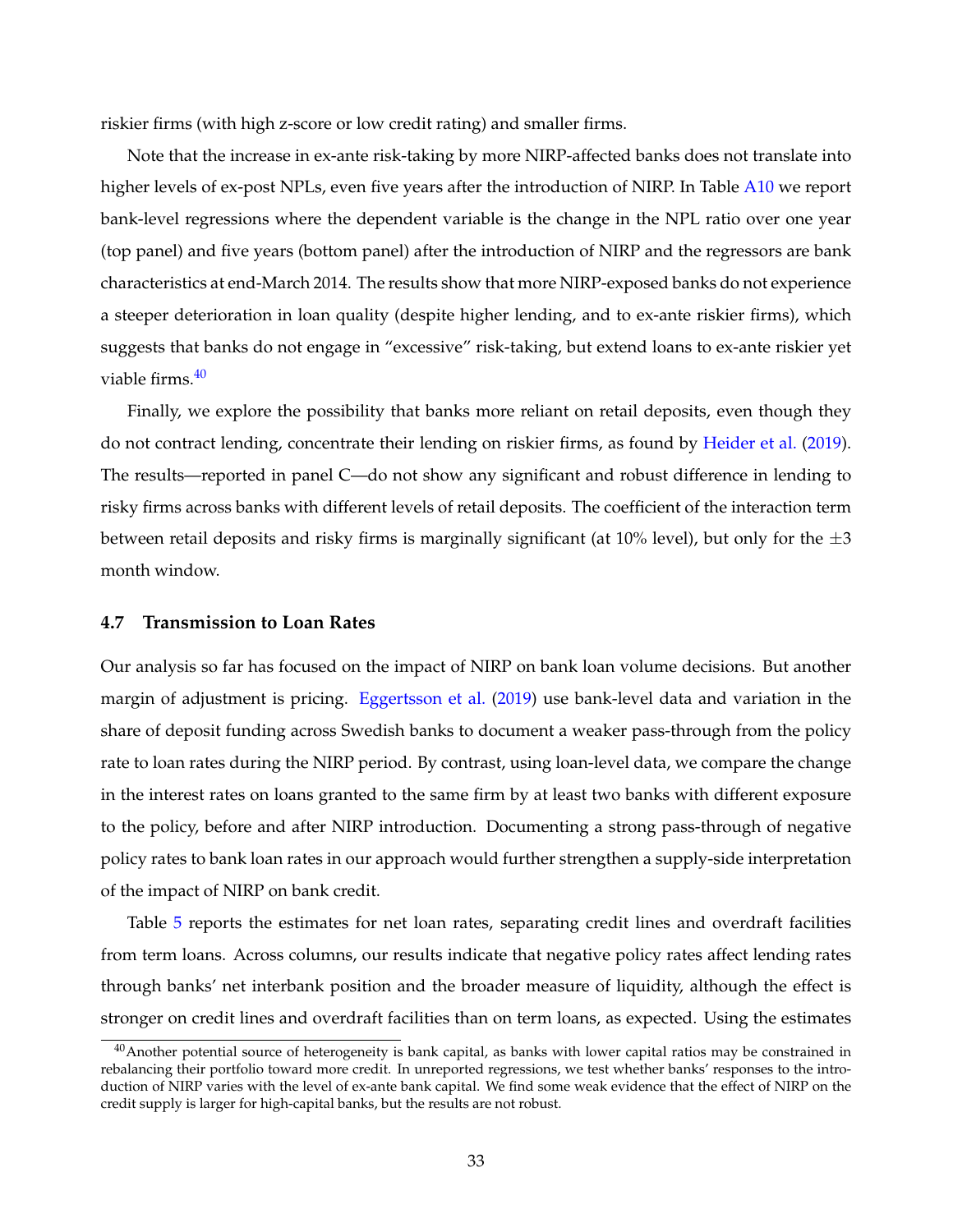in column 3, a change in one standard deviation in the banks' net interbank position (liquidity) leads to 29 bps (29 bps) reduction of loan rates on credit lines and overdraft facilities after 6 months; this effect is economically meaningful, as it corresponds to almost a 4% reduction (the median net loan rate in 7.9%). In the case of term loans, these effects are smaller and limited to about 5 bps, which correspond to a 1.3% reduction of loan rates after 6 months.

We find qualitatively similar results for gross interest rates, which capture the total cost of borrowing. In this case, the size of the effects on credit lines and overdraft facilities are even larger. A one standard deviation change in the banks' net interbank position (liquidity) leads to 89 bps (62 bps) reduction of loan rates after 6 months, which corresponds to a 7.6% (5.4%) reduction of gross rates on credit lines and overdraft facilities (Table [A11\)](#page-64-0).

Finally, our results are robust to controlling for banks' reliance on retail deposits and show no evidence that NIRP affects loans rates through the retail deposits channel (column 4). Hence, the retail deposits channel is inactive both in lending volumes and loan rates, measured either in net or gross terms.

# <span id="page-35-0"></span>**5 Real Effects**

Our analysis of credit register lending data shows that NIRP-exposed banks increase credit supply in response to NIRP. But did this positive effect on credit translate into better outcomes in the real sector? To answer this question, we estimate firm-level regressions where the dependent variable is the growth rate of total firm-level credit in the  $\pm 6$  month window around June 2014. The net interbank position and liquidity are defined at the firm level as the average net position in the interbank market and average liquidity ratio of the firms' lenders in March 2014, weighted by the share of total credit granted to the firm by each lender. We control for the same (weighted) bank characteristics as in the loan-level baseline regressions, a set of firm characteristics (size, riskiness and return on assets), firm-level demand (measured as the estimated firm fixed effects from the firm-bank loan-growth regressions), and location and industry fixed effects.

The results—reported in the first column of Table [6—](#page-52-0)show that the coefficients on the net interbank position and liquidity are positive and statistically significant, both in the sample of manufacturing firms (panel A) and in the full sample of manufacturing and services firms (panel B). Using the estimates for the full sample, we find that a one standard deviation change in a firm's lenders' net interbank position (liquidity) is associated with a 2.4 (1.0) percentage point increase in total credit for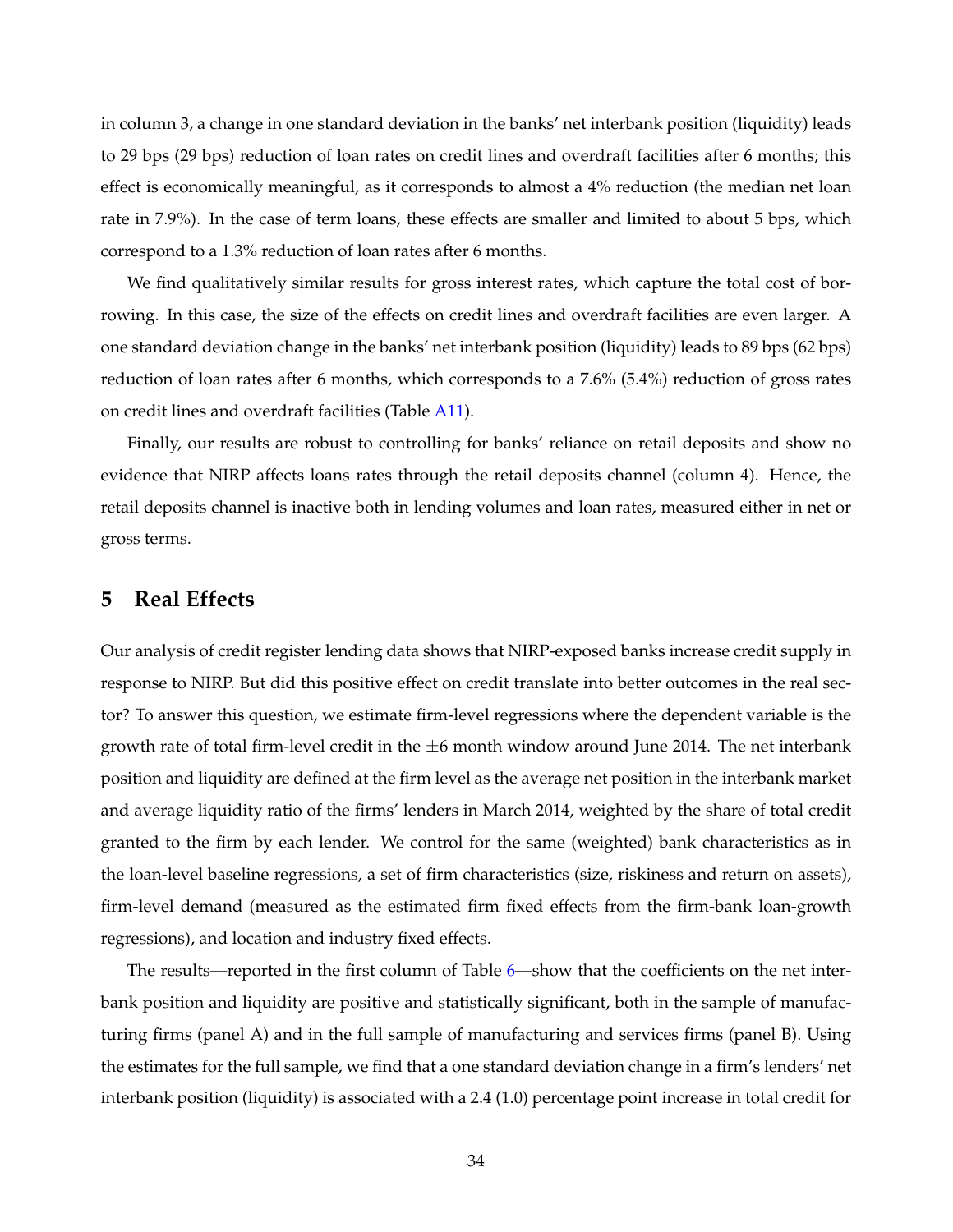that firm. These effects are economically large given that the average change in total firm-level credit in the  $\pm 6$  month window is 1.7%.

Next, we determine whether more credit translates into stronger firm performance. In the remaining columns of Table [6](#page-52-0) we use the same specification but consider the following firm outcomes: the growth rate of fixed assets (investment expenditure, column 2) and the growth of total payroll (wage bill, column 3), which are key components of aggregate output. In the sample of manufacturing firms (panel A) we find that firms borrowing from lenders with greater exposure to NIRP (prior to the NIRP introduction) expand economic activity relatively more. Looking at the coefficient estimate for the net interbank position, firm investment increases by 6.8 percentage points and the wage bill by 3.8 percentage points more for firms borrowing from banks with (one standard deviation) larger ex-ante net interbank position. Similarly, a one standard deviation increase in banks' ex-ante liquidity is associated with a 4.6 percentage points increase in firm investment and with 1 percentage point increase in the wage bill in response to NIRP.<sup>[41](#page--1-0)</sup>

# **6 Conclusions**

Despite the importance of negative interest rates for our broader understanding of finance and macroeconomics, systematic evidence on their transmission to the economy through the banking system remains scarce. Not only do several major economies (such as the euro area and Japan) currently have negative policy rates and a significant share of global debt trades at negative yields, but NIRP may become even more center-stage in the future given the current low interest rate environment.

We study the impact of NIRP exploiting the introduction of negative nominal policy rates by the ECB in mid-2014, as well as other rate cuts, and comprehensive administrative microdata from Italy. Our main contribution to the literature is to document that NIPR has expansionary effects, and yet differs from policy rate cuts just above the ZLB. The mechanism by which NIRP works is to shift down and flatten the yield curve, thereby incentivizing banks to rebalance their portfolio from liquid assets to lending—a portfolio rebalancing channel. Furthermore, we show that the bank lending channel of NIRP is different from the traditional channel associated with interest rate cuts above the ZLB [\(Kashyap and Stein,](#page-41-1) [1995,](#page-41-1) [2000;](#page-41-2) [Jiménez et al.,](#page-41-3) [2012;](#page-41-3) [Drechsler et al.,](#page-40-1) [2017\)](#page-40-1). We find no evidence of a retail deposits channel (unlike [Eggertsson et al.](#page-40-0) [\(2019\)](#page-40-0) and [Heider et al.](#page-40-2) [\(2019\)](#page-40-2)) for loan volumes, rates, or bank risk-taking, even after ECB's last rate cut.

 $41$ Results for wage bill growth are similar in the full sample of firms (panel B). This is not the case for investment, as manufacturing firms arguably are more dependent on credit to finance fixed assets.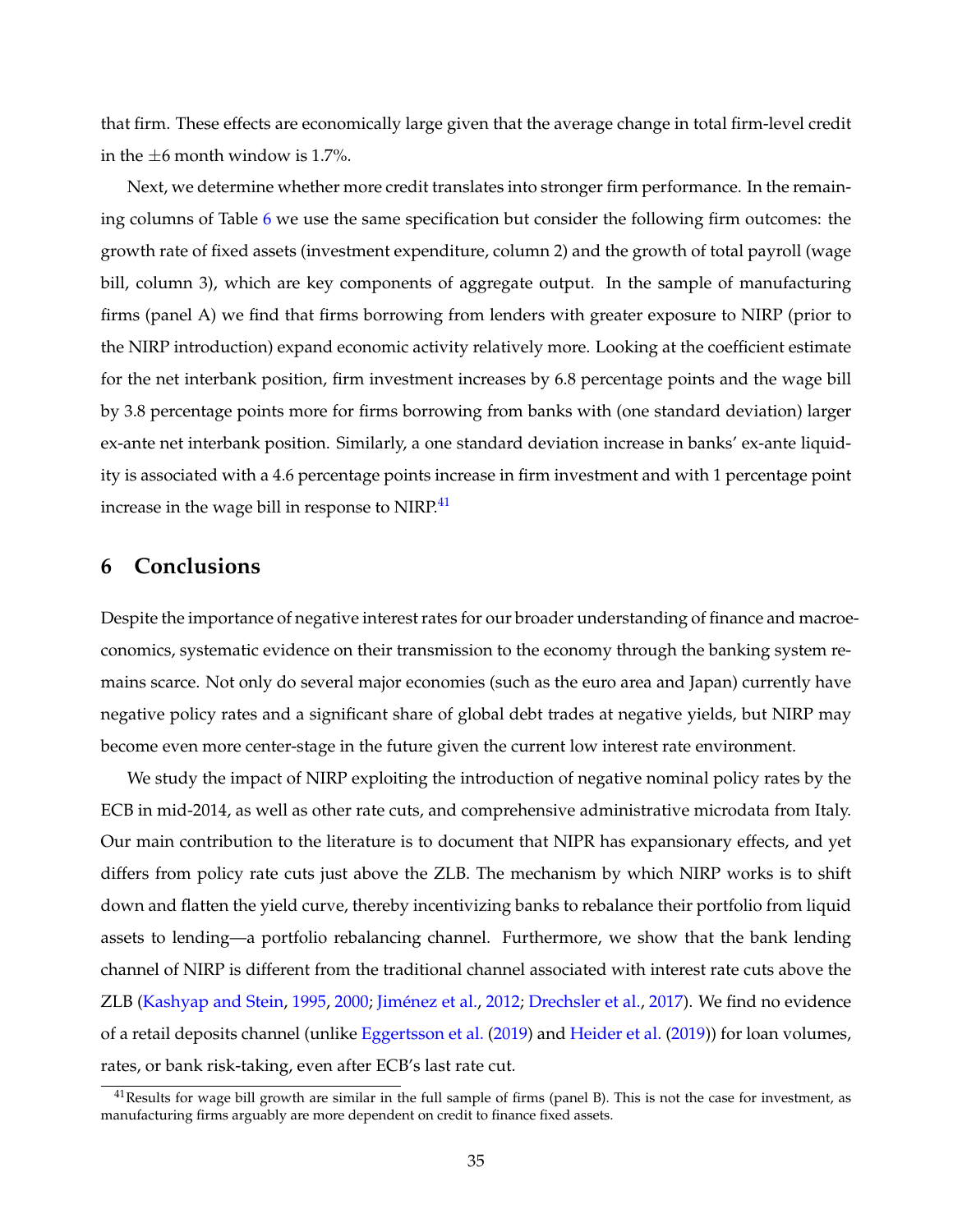Our main results are as follows. First, we document an increase in the growth rate of total bank credit after the introduction of NIRP with aggregate time-series data. Second, we use loan-level volume and price data to show that NIRP has expansionary effects on credit supply and the real economy through the portfolio rebalancing channel. Differently from previous rate cuts just above the ZLB, the announcement of NIRP shifted down and flattened the entire yield curve, widening the wedge between yields on safer, liquid assets and yields on riskier assets, such as corporate loans. The same portfolio rebalancing channel is also active after ECB's last rate cut (with available data) in 2016, which went further into negative territory. To further substantiate our findings, we take our analysis to a cross-country setting and show that (ex-ante) more liquid euro area banks also increase credit more than other banks after the introduction of NIRP. Moreover, we show that more NIRP-affected banks expand credit supply more to ex-ante riskier and smaller firms, and cut loan rates, thereby inducing sizable firm-level real effects, including on investment and wage bill, without higher expost delinquencies.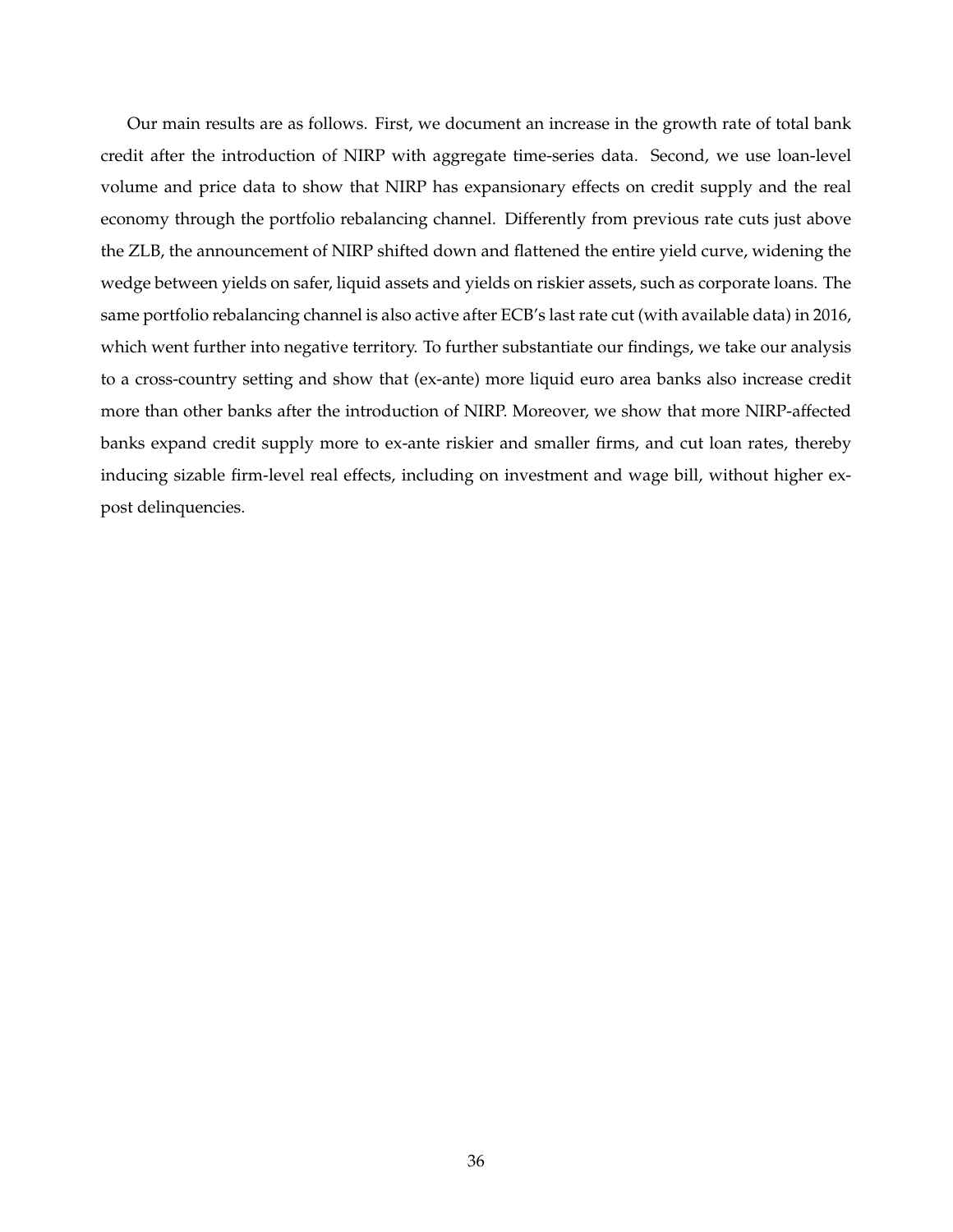# **References**

- <span id="page-38-6"></span>Acharya, V., Eisert, T., Eufinger, C., and Hirsch, C. (2019). Whatever it Takes: The Real Effects of Unconventional Monetary Policy. *Review of Financial Studies*, 32(9):3366–3411.
- <span id="page-38-11"></span>Acharya, V. V. and Merrouche, O. (2012). Precautionary Hoarding of Liquidity and Interbank Markets: Evidence from the Subprime Crisis. *Review of Finance*, 17(1):107–160.
- <span id="page-38-5"></span>Acharya, V. V., Pierret, D., and Steffen, S. (2016). Lender of Last Resort versus Buyer of Last Resort: Evidence from the European Sovereign Debt Crisis. mimeo. New York University.
- <span id="page-38-1"></span>Adrian, T. and Shin, H. S. (2010). Financial Intermediaries and Monetary Economics. In Friedman, B. M. and Woodford, M., editors, *Handbook of Monetary Economics*, volume 3a, chapter 12, pages 601–650. Elsevier.
- <span id="page-38-14"></span>Albertazzi, U., Becker, B., and Boucinha, M. (2018). Portfolio rebalancing and the transmission of large-scale asset programmes: evidence from the euro area. Working Paper 2125, European Central Bank.
- <span id="page-38-0"></span>Allen, F. and Rogoff, K. S. (2011). Asset Prices, Financial Stability and Monetary Policy. In Jansson, P. and Persson, M., editors, *The Riksbank's Inquiry into the Risks in the Swedish Housing Market*, pages 189–218. Sveriges Riksbank, Stockholm.
- <span id="page-38-3"></span>Altavilla, C., Boucinha, M., and Peydró, J.-L. (2018). Monetary policy and bank profitability in a low interest rate environment. *Economic Policy*, 33(96):531–586.
- <span id="page-38-2"></span>Altavilla, C., Burlon, L., Giannetti, M., and Holton, S. (2019). Is there a zero lower bound? The effects of negative policy rates on banks and firms. ECB Working Paper 2289, European Central Bank, Frankfurt.
- <span id="page-38-4"></span>Altavilla, C., Carboni, G., and Motto, R. (2015). Asset purchase programmes and financial markets: lessons from the euro area. Working Paper 1864, European Central Bank.
- <span id="page-38-15"></span>Altman, E. I. (1968). Financial ratios, discriminant analysis and the prediction of corporate bankruptcy. *The Journal of Finance*, 23(4):589–609.
- <span id="page-38-10"></span>Angelini, P., Nobili, A., and Picillo, C. (2011). The Interbank Market after August 2007: What Has Changed, and Why? *Journal of Money, Credit and Banking*, 43(5):923–958.
- <span id="page-38-9"></span>Arce, O., Garcia-Posada, M., Mayordomo, S., and Ongena, S. (2018). Adapting lending policies when negative interest rates hit banks' profits. Electronic copy available at: https://ssrn.com/abstract=3161924.
- <span id="page-38-8"></span>Arseneau, D. M. (2017). How Would US Banks Fare in a Negative Interest Rate Environment? Finance and Economics Discussion Series 2017-030, Federal Reserve Board.
- <span id="page-38-13"></span>Arteta, C., Kose, A., Stocker, M., and Taskin, T. (2018). Implications of negative interest rate policies: An early assessment. *Pacific Economic Review*, 23(1):8–26.
- <span id="page-38-12"></span>Baldo, L., Hallinger, B., Helmus, C., Herrala, N., Martins, D., Mohing, F., Petroulakis, F., Resinek, M., Vergote, O., Usciati, B., et al. (2017). The distribution of excess liquidity in the euro area. Occasional Paper 200, European Central Bank, Frankfurt.
- <span id="page-38-7"></span>Basten, C. and Mariathasan, M. (2018). How Banks Respond to Negative Interest Rates: Evidence from the Swiss Exemption Threshold. CESifo Working Paper 6901, CESifo, Munich.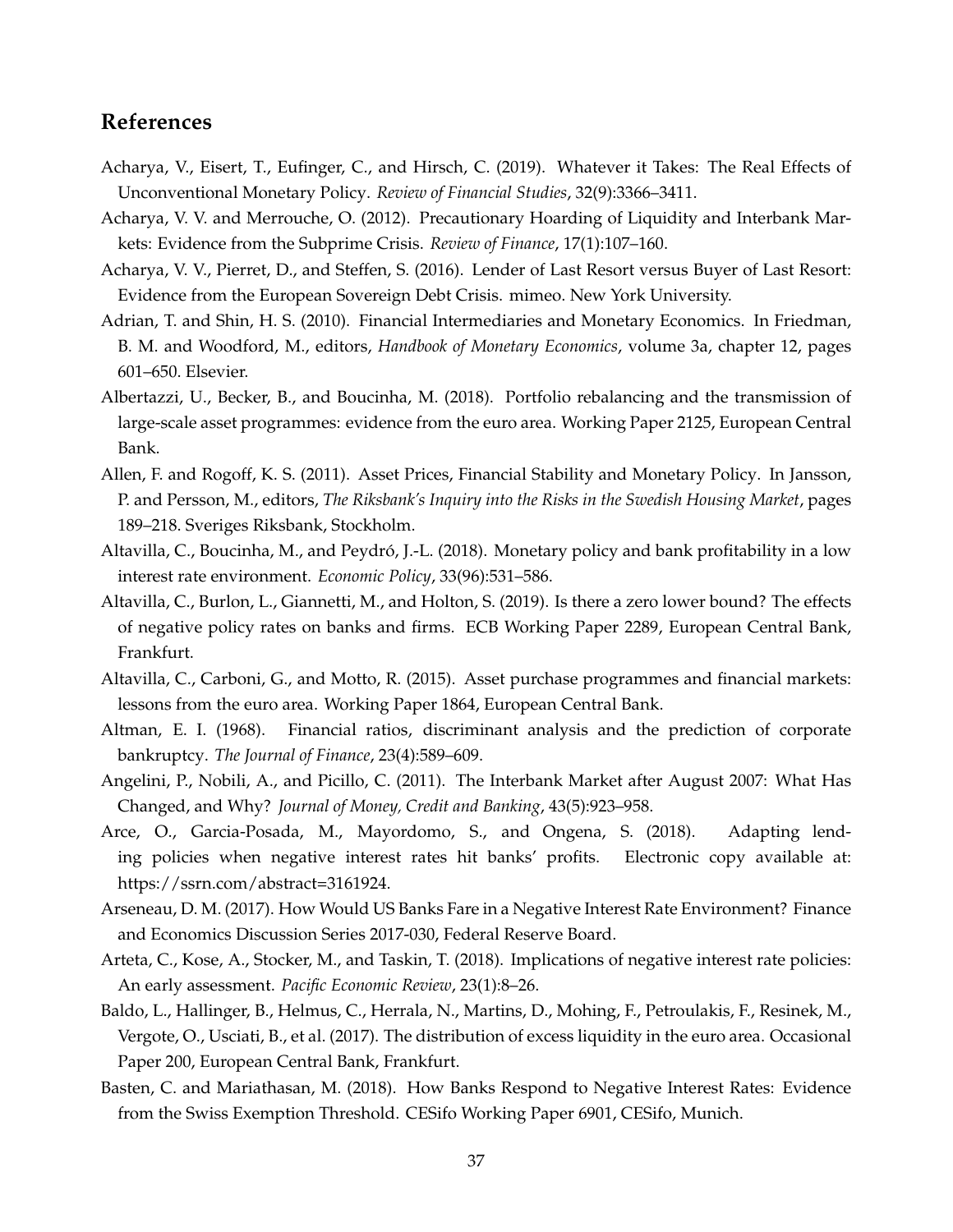- <span id="page-39-15"></span>Benetton, M. and Fantino, D. (2018). Competition and The Pass-Through of Unconventional Monetary Policy: Evidence from TLTROs. unpublished working paper.
- <span id="page-39-3"></span>Bernanke, B. S. (2016). Modifying the Fed's policy framework: Does a higher inflation target beat negative interest rates? Brookings.
- <span id="page-39-0"></span>Bernanke, B. S. (2017). Monetary Policy in a New Era. Prepared for conference on Rethinking Macroeconomic Policy, Peterson Institute.
- <span id="page-39-11"></span>Bhattarai, S. and Neely, C. (2016). A Survey of the Empirical Literature on U.S. Unconventional Monetary Policy. Working Paper 2016-021, Federal Reserve Bank of St. Louis.
- <span id="page-39-17"></span>Bofondi, M., Carpinelli, L., and Sette, E. (2018). Credit Supply During a Sovereign Debt Crisis. *Journal of the European Economic Association*, 16(3):696–729.
- <span id="page-39-4"></span>Borio, C. and Zhu, H. (2012). Capital regulation, risk-taking and monetary policy: A missing link in the transmission mechanism? *Journal of Financial Stability*, 8(4):236–251.
- <span id="page-39-1"></span>Brunnermeier, M. K. and Koby, Y. (2018). The reversal interest rate: An effective lower bound on monetary policy. Mimeo. Princeton University.
- <span id="page-39-12"></span>Chakraborty, I., Goldstein, I., and MacKinlay, A. (2019). Monetary Stimulus and Bank Lending. *Journal of Financial Economics*, forthcoming.
- <span id="page-39-5"></span>Chodorow-Reich, G. (2014). Effects of unconventional monetary policy on financial institutions. *Brookings Papers on Economic Activity*, Spring(1):155–227.
- <span id="page-39-9"></span>Christensen, J. H. (2019). Yield Curve Responses to Introducing Negative Policy Rates. FRBSF Economic Letter 27, Federal Reserve Bank of San Francisco, San Francisco.
- <span id="page-39-16"></span>Cingano, F., Manaresi, F., and Sette, E. (2016). Does Credit Crunch Investments Down? New Evidence on the Real Effects of the Bank-Lending Channel. *Review of Financial Studies*, 29(10):2737–2773.
- <span id="page-39-7"></span>Cœuré, B. (2016). Assessing the implications of negative interest rates. Speech at the Yale Financial Crisis Forum, Yale School of Management, New Haven.
- <span id="page-39-8"></span>Cœuré, B. (2017). Dissecting the yield curve: a central bank perspective. Welcome remarks at the annual meeting of the ECB's Bond Market Contact Group. Frankfurt am Main.
- <span id="page-39-14"></span>Curdia, V. and Woodford, M. (2011). The Central-Bank Balance Sheet as an Instrument of Monetary Policy. *Journal of Monetary Economics*, 58(1):54–79.
- <span id="page-39-6"></span>D'Amico, S. and King, T. B. (2013). Flow and stock effects of large-scale treasury purchases: Evidence on the importance of local supply. *Journal of Financial Economics*, 108(2):425–448.
- <span id="page-39-18"></span>De Marco, F. (2019). Bank lending and the european sovereign debt crisis. *Journal of Financial and Quantitative Analysis*, 54(1):155–182.
- <span id="page-39-10"></span>Debortoli, D., Galí, J., and Gambetti, L. (2019). On the Empirical (Ir)Relevance of the Zero Lower Bound Constraint. In Eichenbaum, M. S., Hurst, E., and Parker, J. A., editors, *NBER Macroeconomics Annual 2019*, volume 34. University of Chicago Press.
- <span id="page-39-13"></span>Dell'Ariccia, G., Laeven, L., and Suarez, G. A. (2017). Bank Leverage and Monetary Policy's Risk-Taking Channel: Evidence from the United States. *Journal of Finance*, 72(2):613–654.
- <span id="page-39-2"></span>Dell'Ariccia, G., Rabanal, P., and Sandri, D. (2018). Unconventional Monetary Policies in the Euro Area, Japan, and the United Kingdom. *Journal of Economic Perspectives*, 32(4):147–172.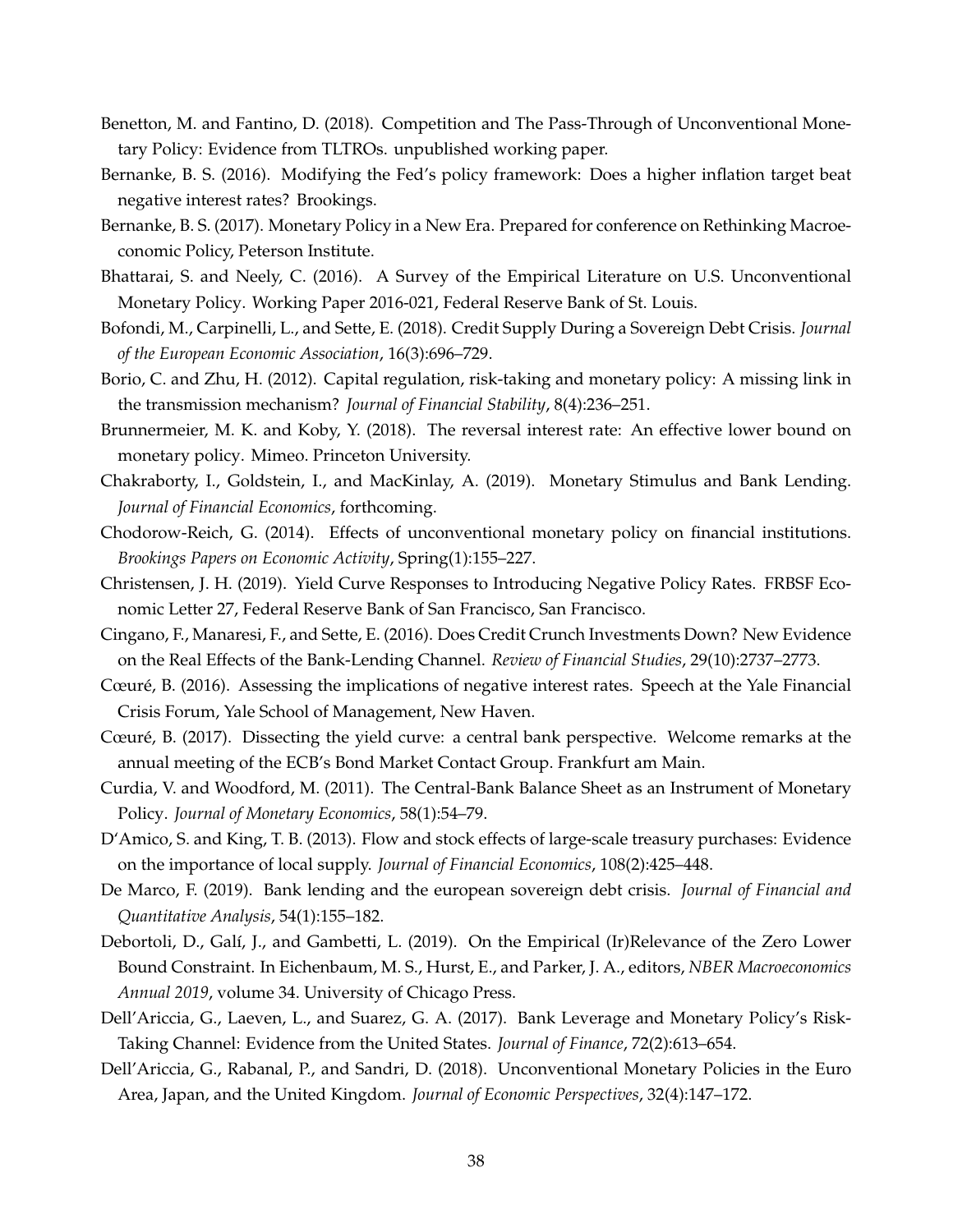- <span id="page-40-8"></span>Demiralp, S., Eisenschmidt, J., and Vlassopoulos, T. (2019). Negative interest rates, excess liquidity and retail deposits: Banks' reaction to unconventional monetary policy in the euro area. ECB Working Paper 2283, European Central Bank.
- <span id="page-40-5"></span>Draghi, M. (2016). Press conference introductory statement. Introductory statement at ECB Press Conference, Frankfurt am Main, March 10, 2016.
- <span id="page-40-3"></span>Draghi, M. (2017). Press conference introductory statement. Introductory statement at ECB Press Conference, Frankfurt am Main, April 27, 2017.
- <span id="page-40-1"></span>Drechsler, I., Savov, A., and Schnabl, P. (2017). The deposits channel of monetary policy. *The Quarterly Journal of Economics*, 132(4):1819–1876.
- <span id="page-40-18"></span>Drechsler, I., Savov, A., and Schnabl, P. (2018). Banking on Deposits: Maturity Transformation without Interest Rate Risk. NBER Working Paper 24582, National Bureau of Economic Research.
- <span id="page-40-13"></span><span id="page-40-0"></span>ECB (2016). Financial stability review. Technical report, European Central Bank.
- Eggertsson, G. B., Juelsrud, R. E., Summers, L. H., and Wold, E. G. (2019). Negative Nominal Interest Rates and the Bank Lending Channel. NBER Working Paper 25416, National Bureau of Economic Research.
- <span id="page-40-11"></span>Eisenschmidt, J. and Smets, F. (2017). Negative interest rates: Lessons from the euro area. unpublished working paper.
- <span id="page-40-12"></span>Eser, F., Lemke, W., Nyholm, K., Radde, S., and Vladu, A. L. (2019). Tracing the impact of the ECB's asset purchase programme on the yield curve. Working Paper Series 2293, European Central Bank.
- <span id="page-40-6"></span>Gambetti, L. and Musso, A. (2017). The macroeconomic impact of the ECB's expanded asset purchase programme (APP). Working Paper 2075, European Central Bank, Frankfurt.
- <span id="page-40-9"></span>Gertler, M. and Karadi, P. (2011). A Model of Unconventional Monetary Policy. *Journal of Monetary Economics*, 58(1):17–34.
- <span id="page-40-7"></span>Grisse, C., Krogstrup, S., and Schumachera, S. (2017). Lower-Bound Beliefs and Long-Term Interest Rates. *International Journal of Central Banking*, 13(3):165–202.
- <span id="page-40-2"></span>Heider, F., Saidi, F., and Schepens, G. (2019). Life Below Zero: Bank Lending Under Negative Policy Rates. *Review of Financial Studies*, 32(10):3728–3761.
- <span id="page-40-10"></span>Hutchinson, J. and Smets, F. (2017). Monetary Policy in Uncertain Times: ECB Monetary Policy Since June 2014. *The Manchester School*, 85(52):c1–c15.
- <span id="page-40-14"></span>Imbens, G. W. and Wooldridge, J. M. (2009). Recent developments in the econometrics of program evaluation. *Journal of Economic Literature*, 47(1):5–86.
- <span id="page-40-4"></span>IMF (2016). Euro Area Policies–Selected Issues. Technical report, International Monetary Fund, Washington DC. IMF Country Report No. 16/220.
- <span id="page-40-17"></span>IMF (2017). Negative Interest Rate Policies–Initial Experiences and Assessments. Technical report, International Monetary Fund, Washington DC. IMF Policy Paper.
- <span id="page-40-15"></span>Iyer, R., Lopes, S., Peydro, J., and Schoar, A. (2014). Interbank liquidity crunch and the firm credit crunch: Evidence from the 2007-2009 crisis. *Review of Financial Studies*, 27(1):347–372.
- <span id="page-40-16"></span>Jiménez, G., Mian, A. R., Peydró, J.-L., and Saurina, J. (2019). The Real Effects Of The Bank Lending Channel. *Journal of Monetary Economics*, Forthcoming.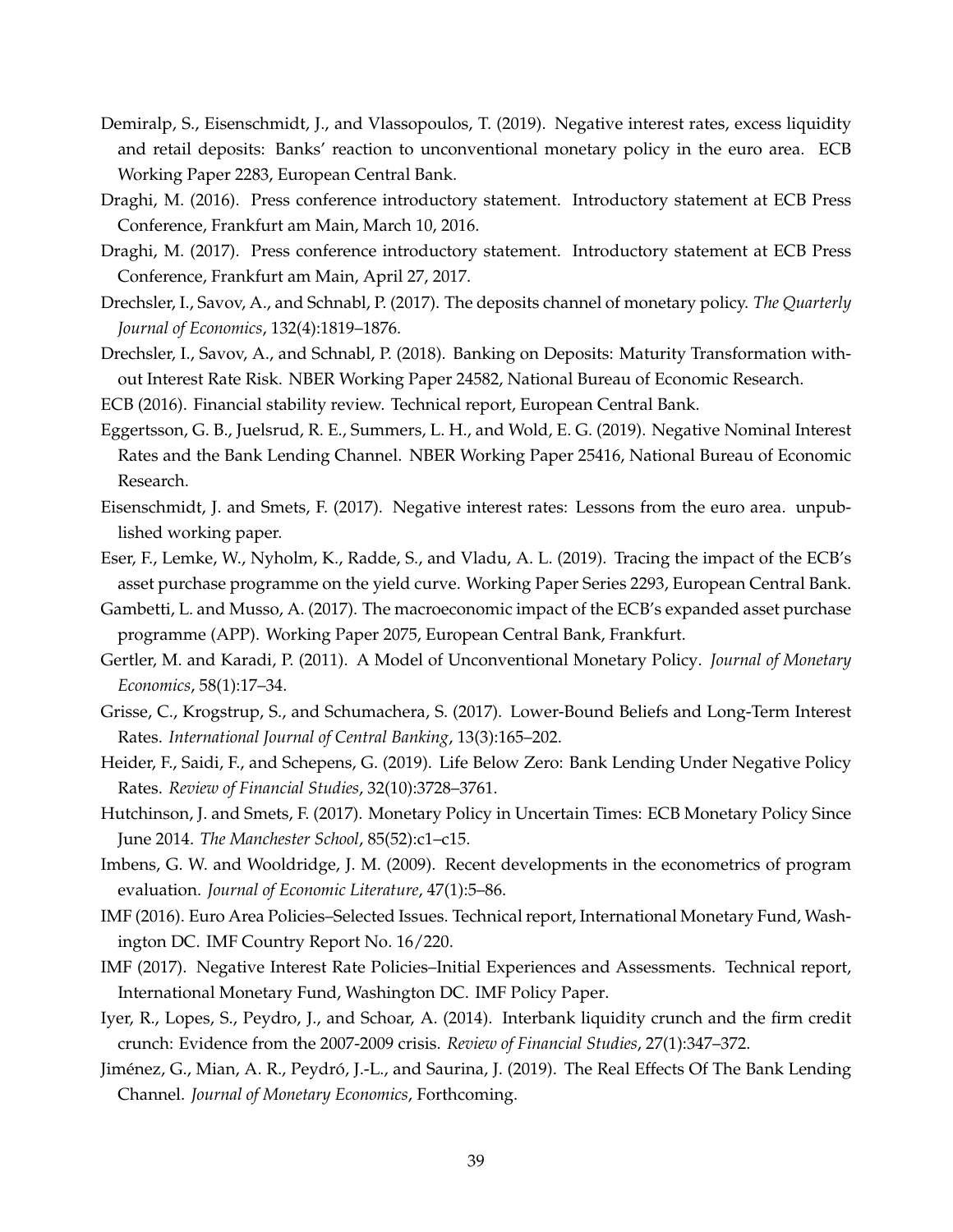- <span id="page-41-3"></span>Jiménez, G., Ongena, S., Peydró, J., and Saurina, J. (2012). Credit supply and monetary policy: Identifying the bank-balance sheet channel with loan applications. *American Economic Review*, 102(5):2121–2165.
- <span id="page-41-13"></span>Jiménez, G., Ongena, S., Peydró, J., and Saurina, J. (2014). Hazardous times for monetary policy: What do twenty-three million bank loans say about the effects of monetary policy on credit risk? *Econometrica*, 2(82):463–505.
- <span id="page-41-16"></span>Jiménez, G., Ongena, S., Peydró, J.-L., and Saurina, J. (2017). Macroprudential Policy, Countercyclical Bank Capital Buffers, and Credit Supply: Evidence from the Spanish Dynamic Provisioning Experiments. *Journal of Political Economy*, 125(6):2126–2177.
- <span id="page-41-1"></span>Kashyap, A. K. and Stein, J. C. (1995). The impact of monetary policy on bank balance sheets. In *Carnegie-Rochester Conference Series on Public Policy*, volume 42, pages 151–195. Elsevier.
- <span id="page-41-2"></span>Kashyap, A. K. and Stein, J. C. (2000). What do a million observations on banks say about the transmission of monetary policy? *American Economic Review*, pages 407–428.
- <span id="page-41-8"></span>Khwaja, A. I. and Mian, A. (2008). Tracing the impact of bank liquidity shocks: Evidence from an emerging market. *American Economic Review*, 98(4):1413–42.
- <span id="page-41-7"></span>Krishnamurthy, A. and Vissing-Jorgensen, A. (2011). The Effects of Quantitative Easing on Interest Rates: Channels and Implications for Policy. *Brookings Papers on Economic Activity*, Fall(2):215–265.
- <span id="page-41-15"></span>Lemke, W. and Vladu, A. (2017). Below the zero lower bound: A shadow-rate term structure model for the euro area. ECB Working Paper 1991, European Central Bank.
- <span id="page-41-6"></span>Lopez, J. A., Rose, A. K., and Spiegel, M. M. (2018). Why Have Negative Nominal Interest Rates Had Such a Small Effect on Bank Performance? Cross Country Evidence. Working Paper 2018-07, Federal Reserve Bank of San Francisco.
- <span id="page-41-17"></span>Madaschi, C. and Pablos Nuevos, I. (2017). The profitability of banks in a context of negative monetary policy rates: The cases of Sweden and Denmark. ECB Occasional Paper 195, European Central Bank.
- <span id="page-41-5"></span>Martinez-Miera, D. and Repullo, R. (2017). Search for yield. *Econometrica*, 85(2):351–378.
- <span id="page-41-14"></span>McKay, A., Nakamura, E., and Steinsson, J. (2016). The power of forward guidance revisited. *The American Economic Review*, 106(10):3133–3158.
- <span id="page-41-10"></span>Nakamura, E. and Steinsson, J. (2018). Identification in macroeconomics. *Journal of Economic Perspectives*, 32(3):59–86.
- <span id="page-41-12"></span>Peydró, J.-L., Polo, A., and Sette, E. (2017). Monetary policy at work: Security and credit application registers evidence. mimeo. Universitat Pompeu Fabra.
- <span id="page-41-4"></span>Rajan, R. G. (2005). Has Financial Development Made the World Riskier? In *Proceedings - Economic Policy Symposium - Jackson Hole, Federal Reserve Bank of Kansas City*, pages 313–369.
- <span id="page-41-11"></span>Rodnyansky, A. and Darmouni, O. M. (2017). The Effects of Quantitative Easing on Bank Lending Behavior. *The Review of Financial Studies*, 30(11):3858–3887.
- <span id="page-41-9"></span>Rognlie, M. (2016). What Lower Bound? Monetary Policy with Negative Interest Rates. unpublished working paper.
- <span id="page-41-0"></span>Rogoff, K. (2017). Dealing with Monetary Paralysis at the Zero Bound. *Journal of Economic Perspectives*,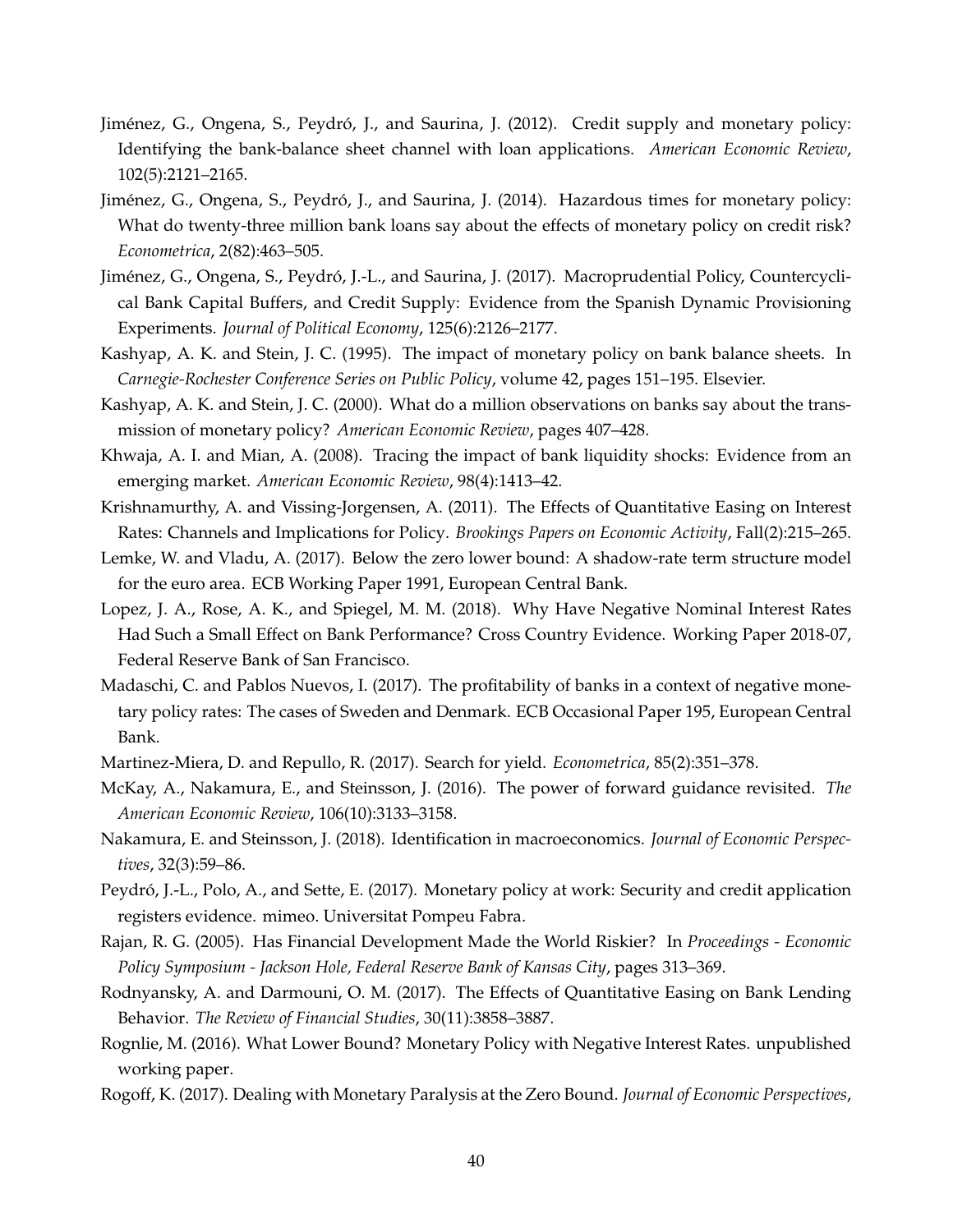31(3):47–66.

<span id="page-42-5"></span><span id="page-42-0"></span>Rogoff, K. S. (2016). *The Curse of Cash*. University Press, Princeton.

- Rostagno, M., Bindseil, U., Kamps, A., Lemke, W., Sugo, A., and Vlassopoulos, T. (2016). Breaking through the zero line: The ECB's negative interest rate policy. Presentation at Brookings.
- <span id="page-42-10"></span>Ruge-Murcia, F. J. (2006). The expectations hypothesis of the term structure when interest rates are close to zero. *Journal of Monetary Economics*, 53(7):1409–1424.
- <span id="page-42-7"></span>Sette, E. and Gobbi, G. (2015). Relationshio Lending During a Financial Crisis. *Journal of the European Economic Association*, 13(3):453–481.
- <span id="page-42-1"></span>Sims, E. and Wu, J. C. (2019). Evaluating Central Banks' Tool Kit: Past, Present, and Future. NBER Working Paper 26040, National Bureau of Economic Research.
- <span id="page-42-4"></span>Stein, J. C. (2013). Overheating in Credit Markets: Origins, Measurement, and Policy Responses. Speech at the "Restoring Household Financial Stability after the Great Recession: Why Household Balance Sheets Matter" research symposium sponsored by the St. Louis Fed.
- <span id="page-42-6"></span>Swanson, E. T. (2018). The Federal Reserve Is Not Very Constrained by the Lower Bound on Nominal Interest Rates. *Brookings Papers on Economic Activity*, 2018(Fall):555–572.
- <span id="page-42-3"></span>Taylor, J. B. (2009). Economic Policy and the Financial Crisis: An Empirical Analysis of What Went Wrong. *Critical Review*, 21(2-3):341–364.
- <span id="page-42-13"></span>Tischer, J. (2018). Quantitative easing, portfolio rebalancing and credit growth: Micro evidence from Germany. Discussion Paper 20/2018, Deutsche Bundesbank.
- <span id="page-42-11"></span>Turk, R. A. (2016). Negative Interest Rates: How Big a Challenge for Large Danish and Swedish Banks? IMF Working Paper 16/198, International Monetary Fund, Washington DC.
- <span id="page-42-2"></span>Ulate, M. (2019). Going Negative at the Zero Lower Bound: The Effects of Negative Nominal Interest Rates. Working paper, Federal Reserve Bank of San Francisco.
- <span id="page-42-8"></span>Upper, C. (2006). Contagion Due to Interbank Credit Exposures: What Do We Know, Why Do We Know It, and What Should We Know? BIS Working Paper.
- <span id="page-42-9"></span>Wu, J. C. and Xia, F. D. (2018). Negative Interest Rate Policy and Yield Curve. NBER Working Paper 25180, National Bureau of Economic Research.
- <span id="page-42-12"></span>Zimmermann, K. (2019). Monetary Policy and Bank Profitability, 1870 – 2015. Available at SSRN: https://ssrn.com/abstract=3322331.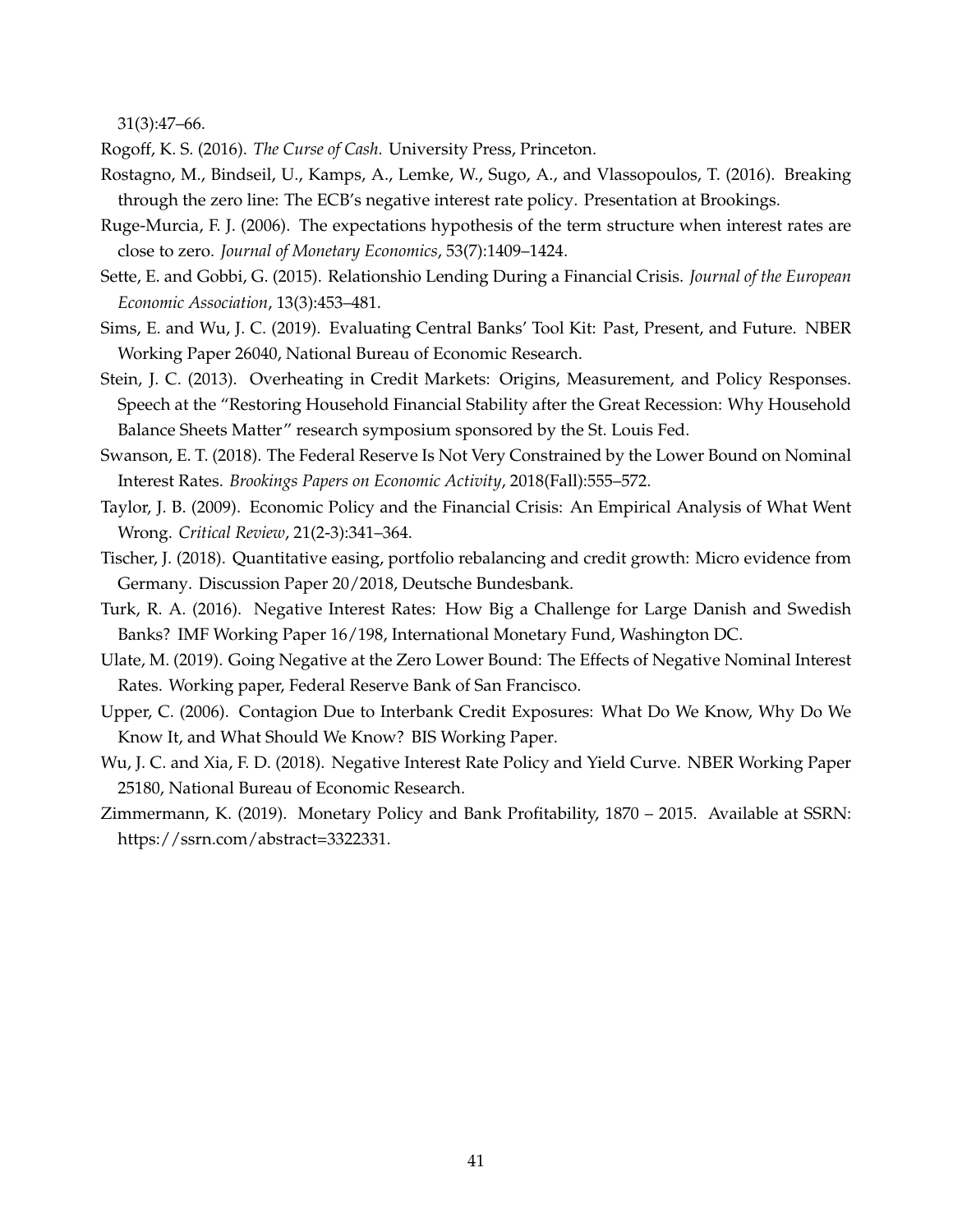# **Figures and Tables**



<span id="page-43-0"></span>Figure 1: Policy and Interbank Rates, January 2014–December 2014

*Notes*: The chart plots the ECB Deposit Facility rate and the Euribor one-week interest rate, at monthly frequency, taking the end-month values. The solid vertical line corresponds to end June 2014, and separates the pre-NIRP (January 2014–June 2014) from the post-NIRP (July 2014–December 2014) windows. Source: Thomson Reuters Eikon.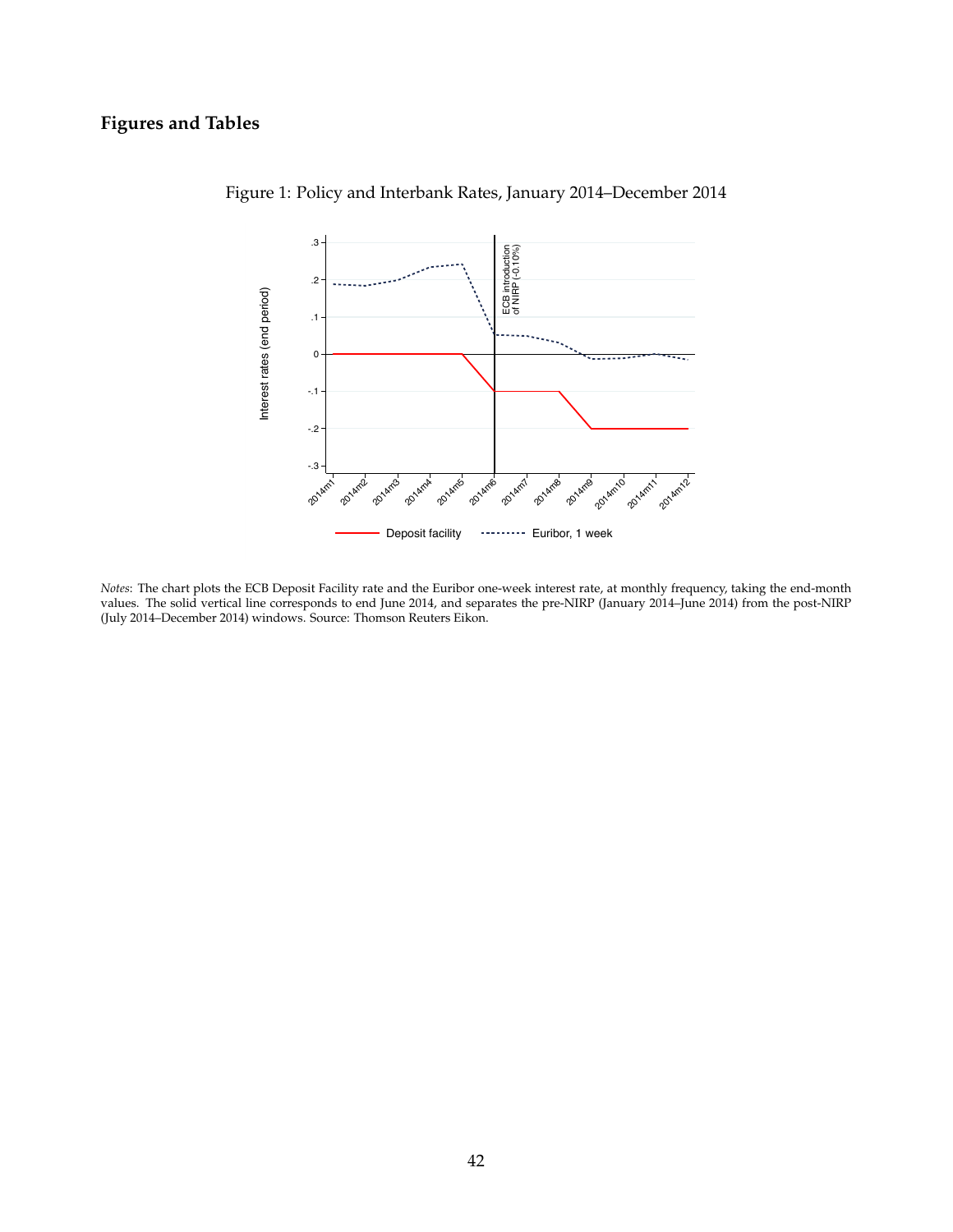

<span id="page-44-0"></span>Figure 2: Forward Curves with Negative Policy Rates

*Notes*: The charts plot yield curves before and after the ECB introduction of negative policy rates in June 2014. Source: Thomson Reuters Eikon.

Figure 3: Aggregate Credit Growth to Non-Financial Corporations in Italy, 2014

<span id="page-44-1"></span>

*Notes*: The chart plots the year-on-year growth rate of total bank credit to non-financial corporations. Source: Bank of Italy.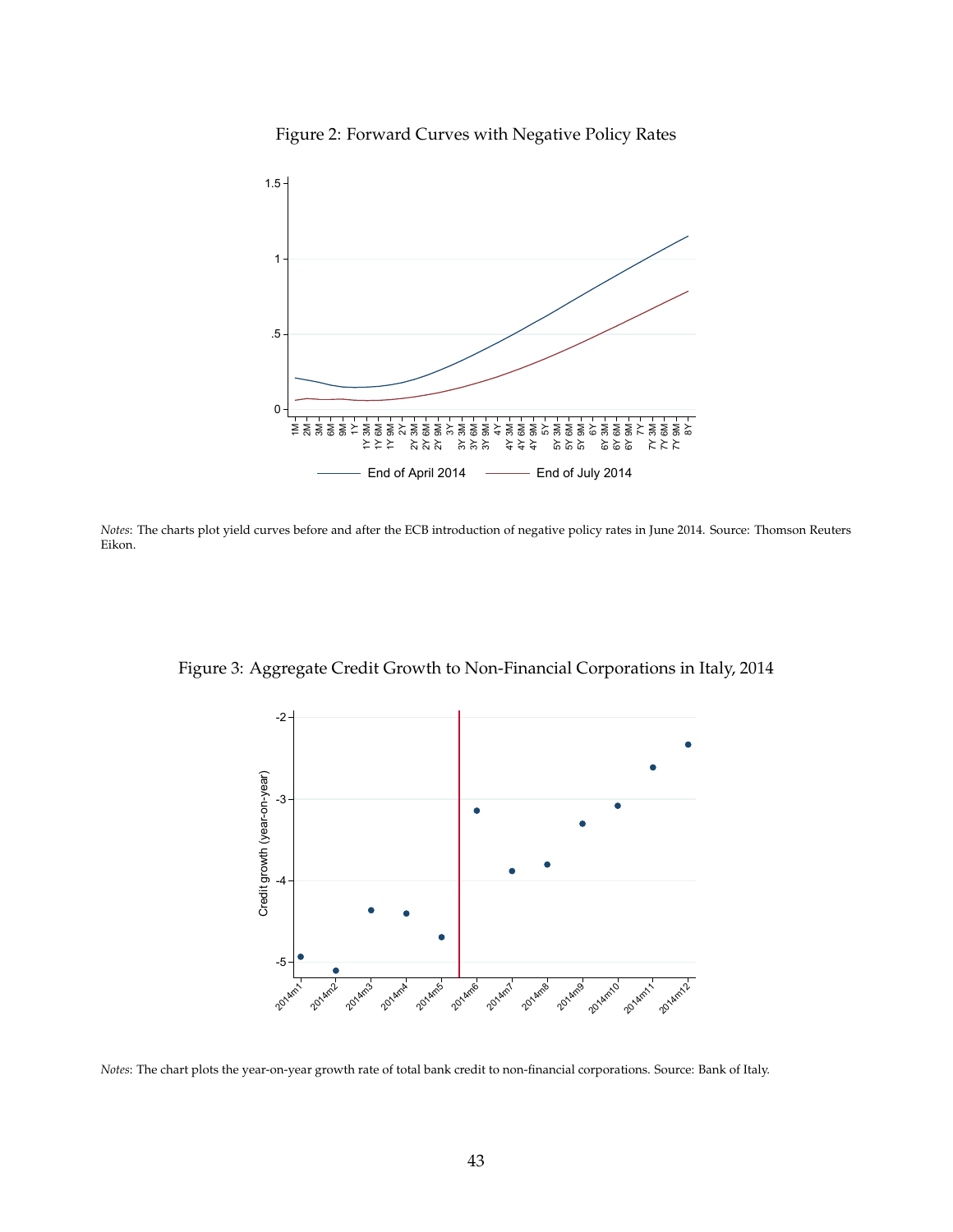

<span id="page-45-0"></span>Figure 4: Forward Curves with Conventional and Unconventional Monetary Policy

*Notes*: The charts plot the yield curves before and after: the ECB DF rate cut of July 2012 (panel a), the ECB MRO rate cut of November 2013 (panel b), the ECB announcement of QE (expanded asset purchase programme) in January 2015 (panel c), and the ECB interest rate cut of March 2016 (panel d). Source: Thomson Reuters Eikon.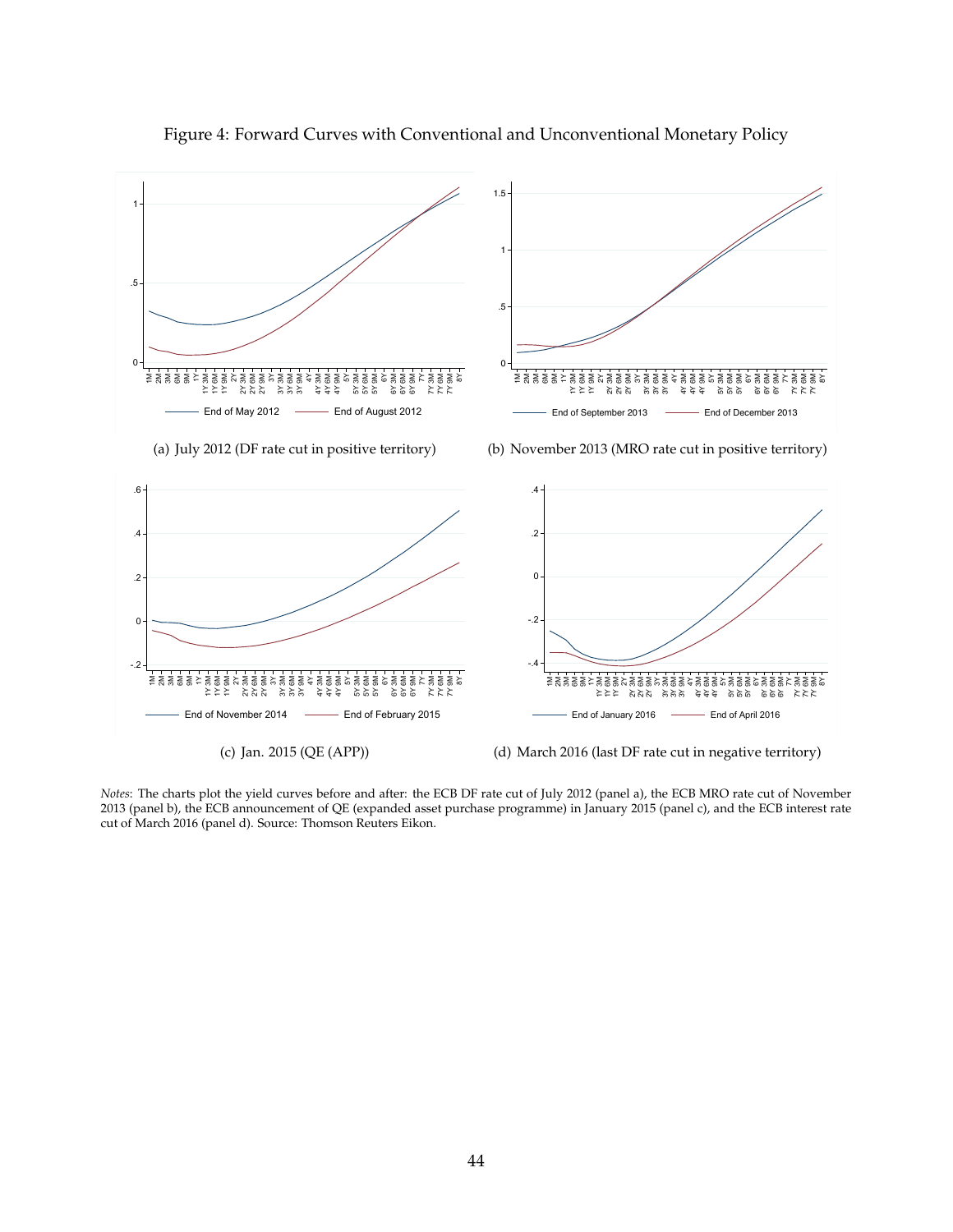# Figure 5: Negative Policy Rates and the Wedge Between Yields on Safer and Riskier Assets

<span id="page-46-0"></span>

*Notes*: The chart plots the growth rate of the difference ("wedge") between the average yield on loans to Italian non-financial corporations and that on Italian government bonds, expressed in percent and normalized at 0 in May 2014. Data on market expectations show that the introduction of NIRP in June 2014 was partly expected in May 2014 (Wu and Xia, 2018). Source: European Central Bank statistical data warehouse and Thomson Reuters Eikon.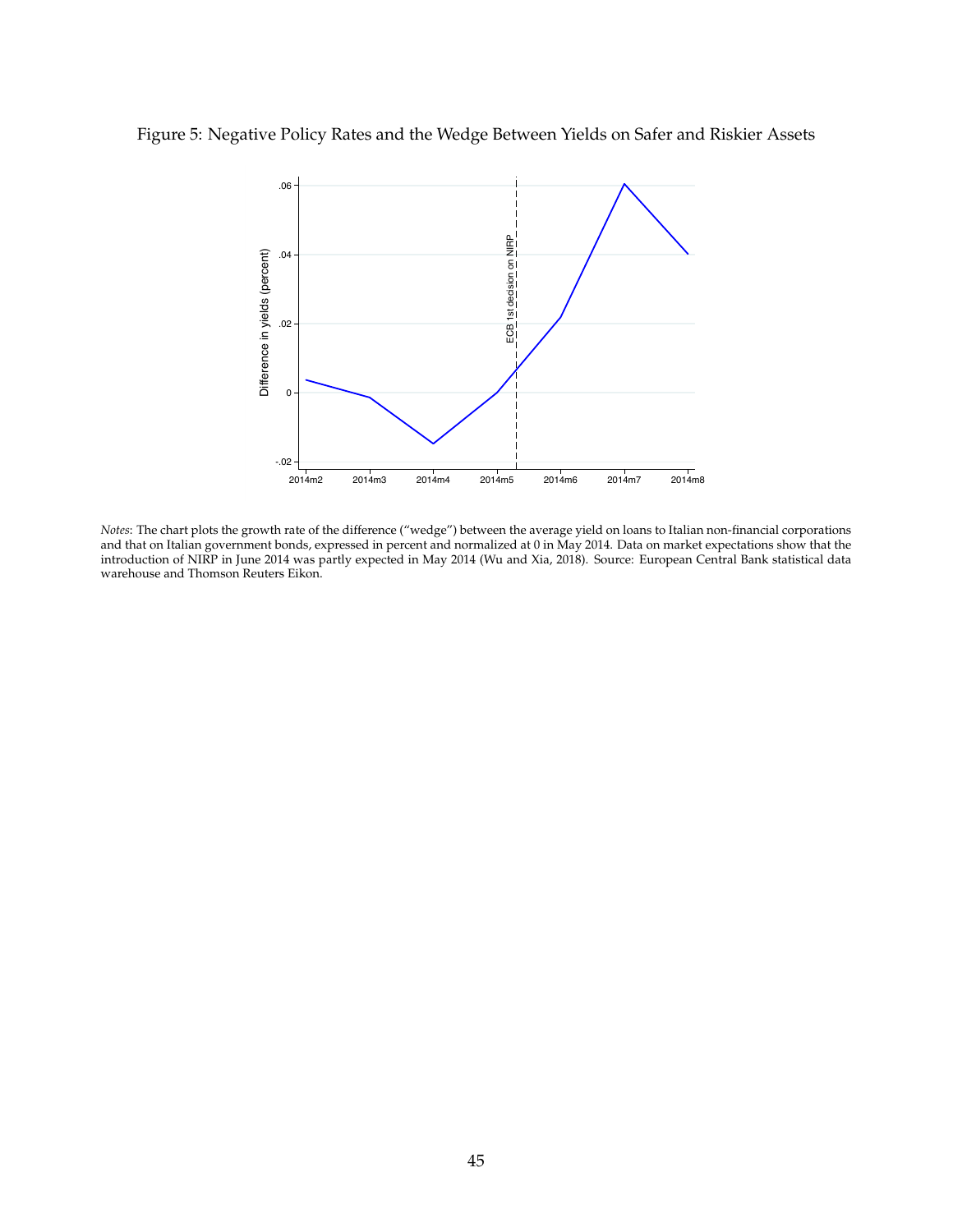## <span id="page-47-0"></span>Table 1: Negative Policy Rates and Bank Credit Supply—Baseline regressions

Notes: The table presents OLS estimates of model [1.](#page--1-0) The dependent variable is loan growth at the bank-firm-month level, calculated as log difference between the post- and the pre-NIRP period. The length of the pre- and post-NIRP periods ranges between 3 and 6 months, centered around June 2014, which is excluded from the sample. Net interbank position is measured by the ratio of interbank loans minus interbank deposits with maturity up to one week, over total assets, as of end-March 2014. Liquidity is the ratio of securities over total assets, as of March 2014. Retail deposits are measured as a share of total assets, as of March 2014. TLTRO is the ratio of total loans to euro area non-financial corporations and households—excluding loans to households for house purchase—over total assets, as of April 2014. Bank control variables include: i) Size, defined as the logarithm of total assets; ii) Capital, defined as the ratio of TIER 1 capital over total assets; and iii) NPL, defined as non-performing loans scaled by total assets. These three variables are measured as of March 2014. Standard errors, double clustered at the bank and firm level, are in parentheses. \*\*\* p<0.01, \*\* p<0.05, \* p<0.1.

| Window:                | (1)                    | (2)<br>$\pm 3$ month around June 2014 | (3)                     | (4)                     | (5)                     |
|------------------------|------------------------|---------------------------------------|-------------------------|-------------------------|-------------------------|
| Net interbank position | $0.1438**$<br>(0.0610) |                                       | $0.1283**$<br>(0.0597)  | $0.1249**$<br>(0.0605)  | $0.1232*$<br>(0.0631)   |
| Liquidity              |                        | $0.0586***$<br>(0.0179)               | $0.0551***$<br>(0.0179) | $0.0648***$<br>(0.0194) | $0.0625***$<br>(0.0208) |
| Retail deposits        |                        |                                       |                         | 0.0174<br>(0.0211)      | 0.0243<br>(0.0251)      |
| <b>TLTRO</b>           |                        |                                       |                         |                         | $-0.0141$<br>(0.0308)   |
| Observations           | 495942                 | 495942                                | 495942                  | 495942                  | 495942                  |
| <b>Bank</b> controls   | Yes                    | Yes                                   | Yes                     | Yes                     | Yes                     |
| Firm FE<br>$R^2$       | Yes<br>0.3726          | Yes<br>0.3727                         | Yes<br>0.3728           | Yes<br>0.3728           | Yes<br>0.3728           |
|                        |                        |                                       |                         |                         |                         |
|                        |                        |                                       |                         |                         |                         |
| Window:                |                        | $\pm$ 6 month around June 2014        |                         |                         |                         |
| Net interbank position | $0.1972**$             |                                       | $0.1778**$              | $0.1720**$              | $0.1683**$              |
|                        | (0.0803)               | $0.0735**$                            | (0.0771)<br>$0.0686**$  | (0.0773)<br>$0.0854***$ | (0.0800)<br>$0.0803**$  |
| Liquidity              |                        | (0.0296)                              | (0.0288)                | (0.0322)                | (0.0354)                |
| Retail deposits        |                        |                                       |                         | 0.0300<br>(0.0315)      | 0.0447<br>(0.0363)      |
| <b>TLTRO</b>           |                        |                                       |                         |                         | $-0.0303$<br>(0.0460)   |
|                        |                        |                                       |                         |                         |                         |
| Observations           | 498234                 | 498234                                | 498234                  | 498234                  | 498234                  |
| <b>Bank</b> controls   | Yes                    | Yes                                   | Yes                     | Yes                     | Yes                     |
| Firm FE<br>$R^2$       | Yes<br>0.4009          | Yes<br>0.4009                         | Yes<br>0.4010           | Yes<br>0.4010           | Yes<br>0.4010           |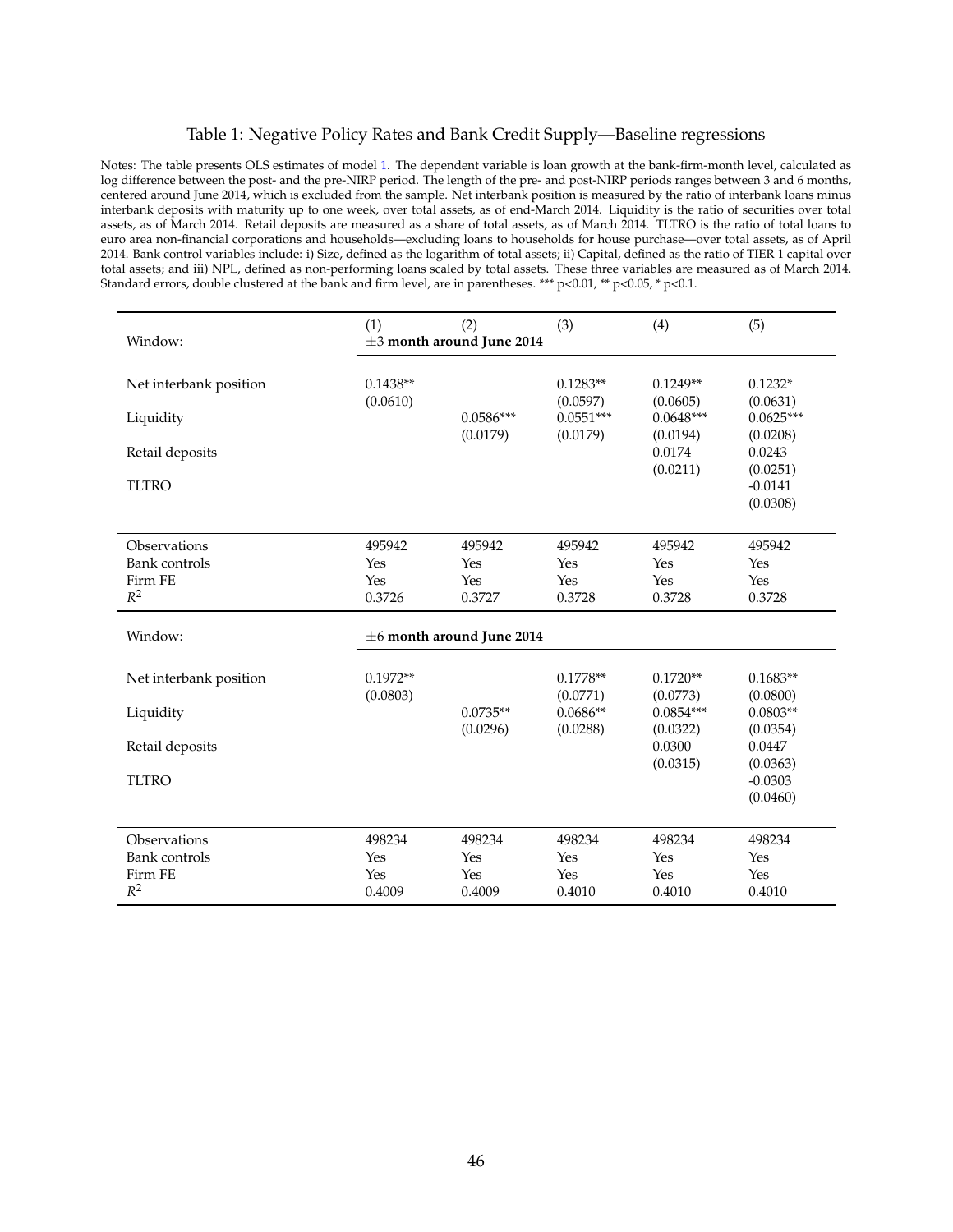#### <span id="page-48-0"></span>Table 2: Other Monetary Policy Announcements and Bank Credit Supply

Notes: The table presents OLS estimates of model [1.](#page--1-0) The dependent variable is loan growth at the bank-firm-month level, calculated as log difference between the post- and the pre- monetary policy announcement. The length of the pre- and post-periods is 3 (Panel A) and 6 (Panel B) months, centered around: 1) July 2012, the latest cut of the DF rate in positive territory (column 1); 2) November 2013, the latest cut of the interest rate on MRO before NIRP (column 2); 3) January 2015, the announcement of QE (expanded asset purchase programme) (column 3); and 4) March 2016, the other rate cut in negative territory (column 4). In each model, the month of the policy announcement is excluded from the sample. Net interbank position in the interbank market is measured as the ratio of interbank loans minus interbank deposits with maturity up to one week, over total assets, as of June 2012 (column 1), September 2013 (column 2), December 2014 (column 3), and December 2015 (column 4). Liquidity is the ratio of securities over total assets, as of June 2012 (column 1), September 2013 (column 2), December 2014 (column 3), and December 2015 (column 4). Bank control variables include: i) Size, defined as the logarithm of total assets; ii) Capital, defined as the ratio of TIER 1 capital over total assets; and iii) NPL, defined as non-performing loans scaled by total assets. These three variables are measured as of June 2012 (column 1), September 2013 (column 2), December 2014 (column 3), and December 2015 (column 4). Standard errors, double clustered at the bank and firm level, are in parentheses. \*\*\* p<0.01, \*\* p<0.05, \* p<0.1.

|                        | (1)                                    | (2)                                    | (3)          | (4)                                    |  |  |
|------------------------|----------------------------------------|----------------------------------------|--------------|----------------------------------------|--|--|
|                        | Panel A: $\pm 3$ months window around: |                                        |              |                                        |  |  |
|                        | DFR cut in posi-<br>tive territory     | MRO cut in posi-<br>tive territory     | QE (APP)     | Other DFR cut in<br>negative territory |  |  |
|                        | <b>July 2012</b>                       | November 2013                          | January 2015 | March 2016                             |  |  |
| Net interbank position | $-0.2264***$                           | $-0.0014$                              | 0.0873       | $0.1619***$                            |  |  |
|                        | (0.0562)                               | (0.0476)                               | (0.0580)     | (0.0352)                               |  |  |
| Liquidity              | $-0.0866**$                            | $-0.0777***$                           | $0.0686***$  | $0.1064***$                            |  |  |
|                        | (0.0403)                               | (0.0189)                               | (0.0192)     | (0.0218)                               |  |  |
| Observations           | 560352                                 | 512130                                 | 479977       | 471293                                 |  |  |
| $R^2$                  | 0.3769                                 | 0.3802                                 | 0.3671       | 0.3666                                 |  |  |
|                        |                                        | Panel B: $\pm 6$ months window around: |              |                                        |  |  |
|                        | DFR cut in posi-                       | MRO cut in posi-                       | QE (APP)     | Other DFR cut in                       |  |  |
|                        | tive territory<br><b>July 2012</b>     | tive territory<br>November 2013        | January 2015 | negative territory<br>March 2016       |  |  |
|                        | $-0.2970***$                           | 0.0039                                 | 0.1320       | $0.3019***$                            |  |  |
| Net interbank position | (0.0740)                               | (0.0782)                               | (0.0797)     | (0.0498)                               |  |  |
| Liquidity              | $-0.1472***$                           | 0.0182                                 | $0.0936***$  | $0.1509***$                            |  |  |
|                        | (0.0529)                               | (0.0225)                               | (0.0331)     | (0.0391)                               |  |  |
|                        |                                        |                                        |              |                                        |  |  |
| Observations           | 562857                                 | 528362                                 | 481942       | 471293                                 |  |  |
| <b>Bank</b> controls   | Yes                                    | Yes                                    | Yes          | Yes                                    |  |  |
| Firm FE                | Yes                                    | Yes                                    | Yes          | Yes                                    |  |  |
| $R^2$                  | 0.3997                                 | 0.4054                                 | 0.3924       | 0.3878                                 |  |  |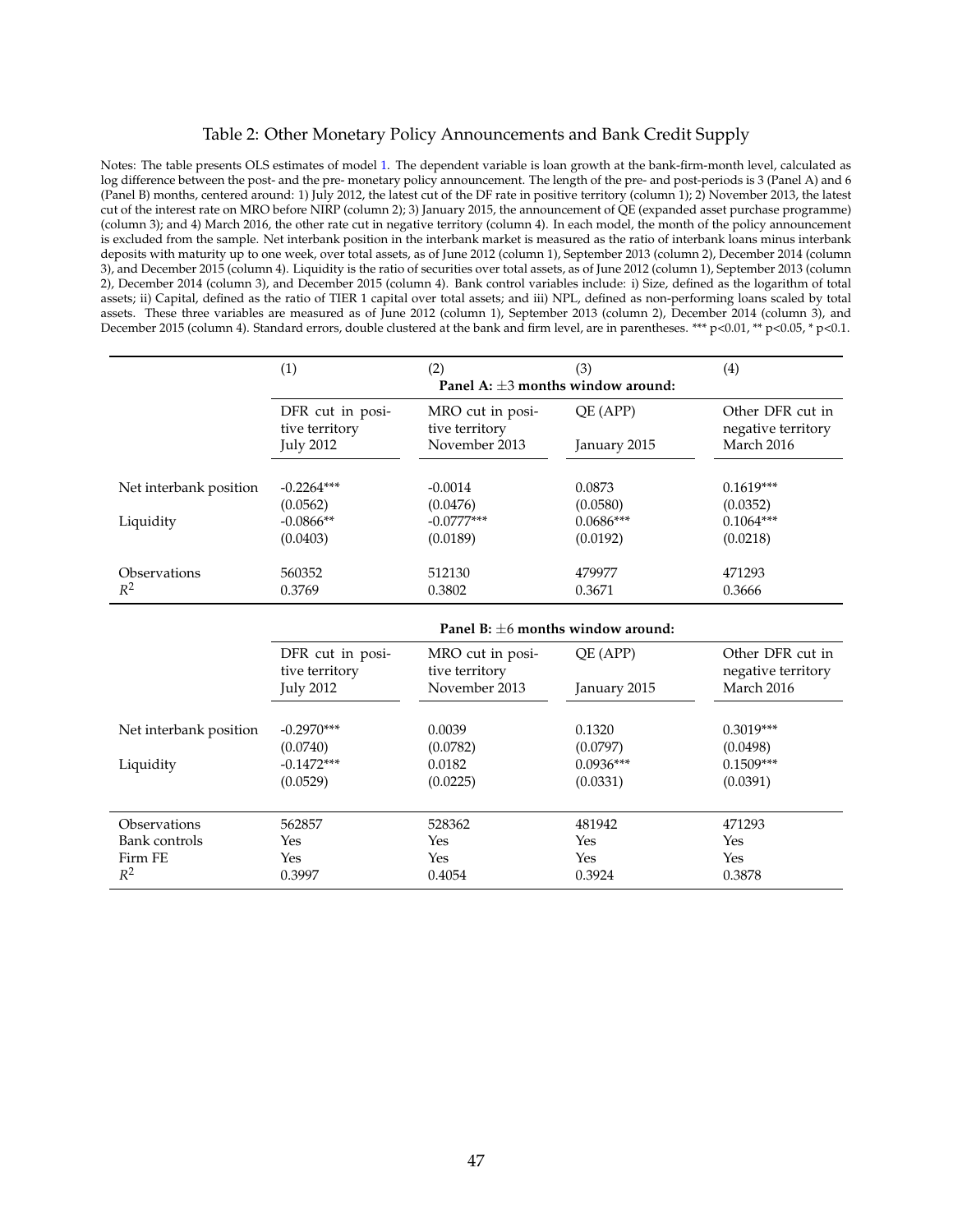## <span id="page-49-0"></span>Table 3: Negative Policy Rates and Bank Credit Supply—Firm Heterogeneity

Notes: The table presents OLS estimates of model [1.](#page--1-0) The dependent variable is loan growth at the bank-firm-month level, calculated as log difference between the post-and the pre-NIRP period. The length of the pre- and post-NIRP period ranges between 3 (first three columns) and 6 (last three columns) months, centered around June 2014, which is excluded from the sample. Panel A looks at the heterogeneous effects of net interbank position across firm's rating and size. Panels B and C replicate this analysis considering the heterogeneous effects of liquidity and retail deposits, respectively. Net interbank position is measured as the ratio of interbank loans minus interbank deposits with maturity up to one week, over total assets, as of end-March 2014. The standalone net interbank position and other bank controls liquidity, capital, size and NPL, as in the baseline (Table [1\)](#page-47-0)—are absorbed by the bank fixed effects, as they are time-invariant (measured as of end-March 2014). Risky firms are defined as those above the median of the Altman z-score [\(Altman,](#page-38-15) [1968\)](#page-38-15), measured on a scale from 1 to 9, 1 = best, 9 = worst. Small firms are defined as below the median of total assets. All these splits are done using data as of end-2013. Standard errors, double clustered at the bank and firm level, are in parentheses. \*\*\*  $p<0.01$ , \*\*  $p<0.05$ , \*  $p<0.1$ .

| Window:                                                          | (1)                            | (2)<br>$\pm 3$ month around June 2014 | (3)                                              | (4)                            | (5)<br>$\pm 6$ months around June 2014 | (6)                                           |
|------------------------------------------------------------------|--------------------------------|---------------------------------------|--------------------------------------------------|--------------------------------|----------------------------------------|-----------------------------------------------|
| Panel A: Net interbank position                                  |                                |                                       |                                                  |                                |                                        |                                               |
| Net interbank position x risky<br>Net interbank position x small | $0.1532**$<br>(0.0764)         | 0.0994*<br>(0.0518)                   | $0.1473*$<br>(0.0766)<br>$0.0892*$<br>(0.0516)   | 0.1503<br>(0.1249)             | $0.1340**$<br>(0.0629)                 | 0.1431<br>(0.1262)<br>$0.1201*$<br>(0.0640)   |
| Observations<br>Firm FE<br><b>Bank FE</b><br>$R^2$               | 439039<br>Yes<br>Yes<br>0.3670 | 441144<br>Yes<br>Yes<br>0.3676        | 439029<br>Yes<br>Yes<br>0.3670                   | 440882<br>Yes<br>Yes<br>0.3944 | 442992<br>Yes<br>Yes<br>0.3950         | 440840<br>Yes<br>Yes<br>0.3943                |
| Panel B: Liquidity                                               |                                |                                       |                                                  |                                |                                        |                                               |
| Liquidity x risky<br>Liquidity x small                           | $0.0633**$<br>(0.0279)         | $0.0522***$<br>(0.0180)               | $0.0596**$<br>(0.0282)<br>$0.0475**$<br>(0.0181) | $0.1125***$<br>(0.0405)        | 0.0301<br>(0.0240)                     | $0.1114***$<br>(0.0412)<br>0.0211<br>(0.0248) |
| Observations<br>Firm FE<br><b>Bank FE</b><br>$R^2$               | 439039<br>Yes<br>Yes<br>0.3670 | 441144<br>Yes<br>Yes<br>0.3676        | 439029<br>Yes<br>Yes<br>0.3670                   | 440882<br>Yes<br>Yes<br>0.3944 | 442992<br>Yes<br>Yes<br>0.3950         | 440840<br>Yes<br>Yes<br>0.3944                |
| Panel C: Retail deposits                                         |                                |                                       |                                                  |                                |                                        |                                               |
| Retail deposits x risky<br>Retail deposits x small               | $0.0359*$<br>(0.0186)          | $-0.0025$<br>(0.0090)                 | $0.0362*$<br>(0.0186)<br>$-0.0049$<br>(0.0091)   | 0.0537<br>(0.0324)             | 0.0115<br>(0.0095)                     | 0.0532<br>(0.0328)<br>0.0079<br>(0.0109)      |
| Observations<br>Firm FE<br><b>Bank FE</b><br>$R^2$               | 439039<br>Yes<br>Yes<br>0.3670 | 441144<br>Yes<br>Yes<br>0.3675        | 439029<br>Yes<br>Yes<br>0.3670                   | 440882<br>Yes<br>Yes<br>0.3944 | 442992<br>Yes<br>Yes<br>0.3950         | 440840<br>Yes<br>Yes<br>0.3944                |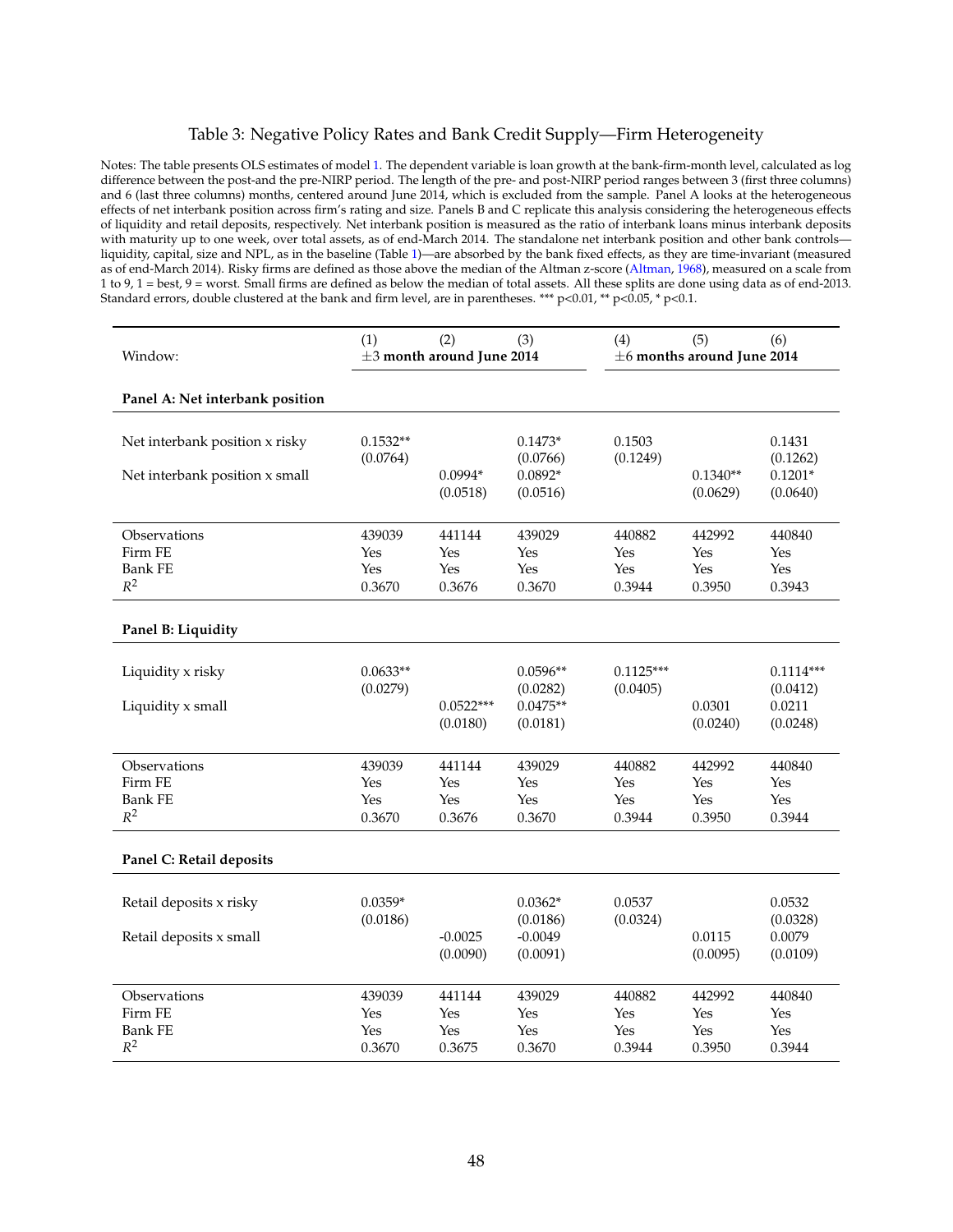## <span id="page-50-0"></span>Table 4: Negative Policy Rates Rates and Lending in the Euro Area

Notes: The table presents OLS estimates of model [3.](#page--1-0) The dependent variable (∆*Loanbt*) is the change in gross loans over total assets at the bank level between *t* + 1 and *t*. Liquidity is the ratio of securities over total assets. Retail deposits are measured as a share of total assets. The Post NIRP dummy is equal to 1 starting in 2013, so that ∆*Loanbt*, defined as change in loans-to-assets between December 2014 and December 2013, is the first post NIRP period. The set of bank controls includes: i) the ratio of gross loans over assets; ii) equity over assets; iii) the logarithm of assets; iv) the return on assets; and v) the ratio of NPLs over gross loans. All these variables are included as stand alone controls and also interacted with the Post NIRP dummy. The model also includes bank and year fixed effects. Standard errors, clustered at the bank level, are in parentheses. \*\*\* p<0.01, \*\* p<0.05, \* p<0.1.

|                                     | (1)         | (2)            | (3)         | (4)         |
|-------------------------------------|-------------|----------------|-------------|-------------|
| Liquidity x Post NIRP               | $0.0342***$ | $0.0327***$    | $0.0394***$ | $0.0365***$ |
|                                     | (0.0058)    | (0.0055)       | (0.0095)    | (0.0087)    |
| Liquidity x Post NIRP x GIIPS       |             | 0.0415         |             | 0.0749      |
|                                     |             | (0.0841)       |             | (0.1168)    |
| Retail deposits x Post NIRP         | 0.0025      | 0.0008         | $-0.0023$   | $-0.0077$   |
|                                     | (0.0054)    | (0.0063)       | (0.0071)    | (0.0086)    |
| Retail deposits x Post NIRP x GIIPS |             | $-0.0313$      |             | $-0.0169$   |
|                                     |             | (0.0451)       |             | (0.0482)    |
| Observations                        | 10,825      | 10,825         | 7,359       | 7,359       |
| Bank controls                       | Yes         | Yes            | Yes         | Yes         |
| Bank NPL <sub>S</sub>               | No          | N <sub>0</sub> | Yes         | Yes         |
| Year FE                             | Yes         | Yes            | Yes         | Yes         |
| <b>Bank FE</b>                      | Yes         | Yes            | Yes         | Yes         |
| $R^2$                               | 0.3994      | 0.4005         | 0.4611      | 0.4646      |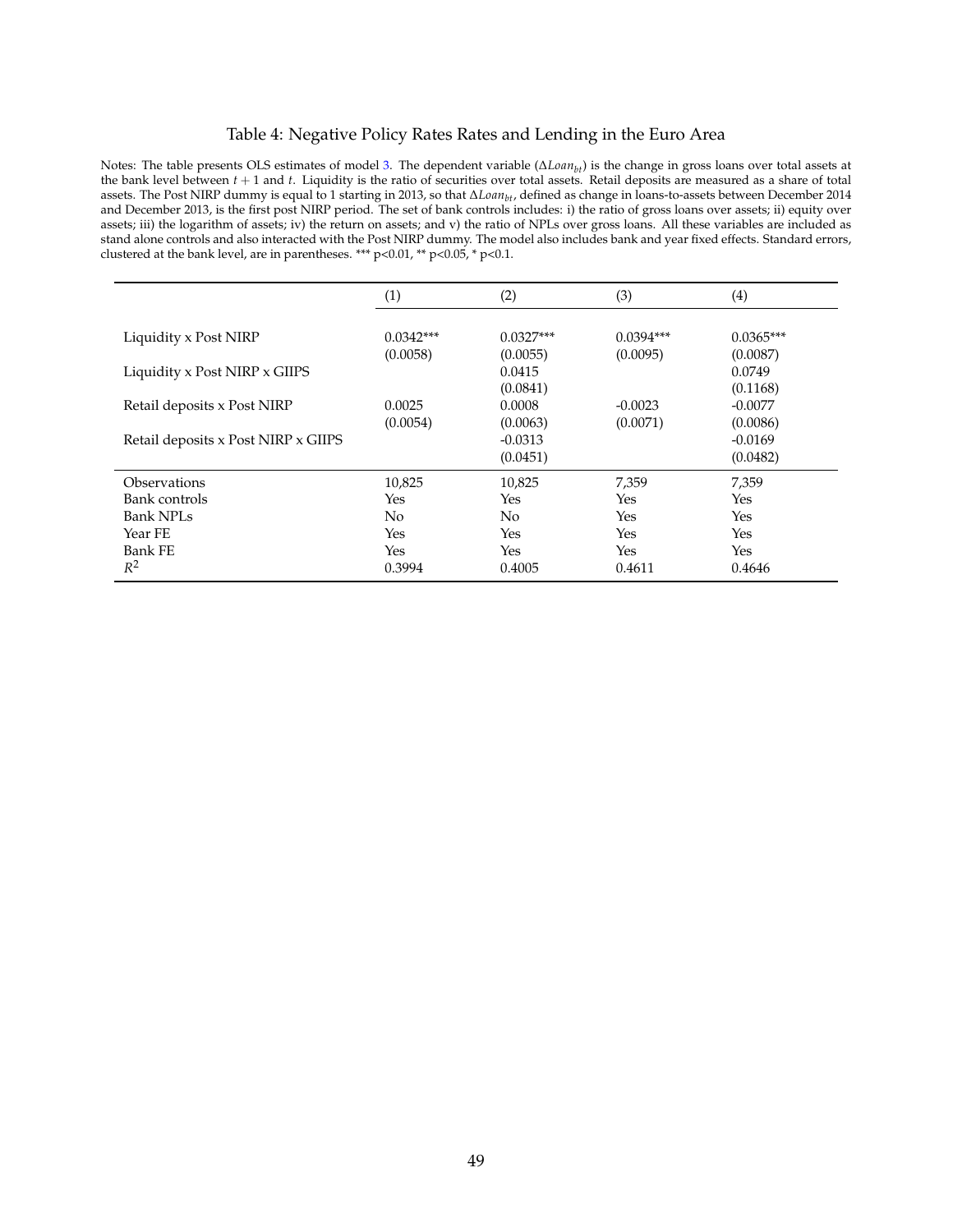## <span id="page-51-0"></span>Table 5: Negative Policy Rates and Loan Rates

Notes: The table presents OLS estimates of model [1.](#page--1-0) The dependent variable is the change in net loan rates at the bank-firm-month level, calculated as difference between the post- and the pre-NIRP period. The length of the pre- and post-NIRP period is of 6 months, centered around June 2014, which is excluded from the sample. Panel A reports the results for the change in net loan rates on credit lines and overdraft facilities, while Panel B reports the results for term loans. Net interbank position is measured as the ratio of interbank loans minus interbank deposits with maturity up to one week, over total assets, as of end-March 2014. Liquidity is the ratio of securities over total assets as of March 2014. Retail deposits are measured as a share of total assets, as of March 2014. TLTRO is the ratio of total loans to euro area non-financial corporations and households—excluding loans to households for house purchase—over total assets, as of April 2014. Bank control variables include: i) Size, defined as the logarithm of total assets; ii) Capital, defined as the ratio of TIER 1 capital over total assets; and iii) NPL, defined as non-performing loans scaled by total assets. These three variables are measured as of March 2014. Standard errors, double clustered at the bank and firm level, are in parentheses. \*\*\* p<0.01, \*\* p<0.05, \* p<0.1.

|                        | (1)        | (2)                                                       | (3)                     | (4)                     |  |  |
|------------------------|------------|-----------------------------------------------------------|-------------------------|-------------------------|--|--|
|                        |            | Panel A: Credit lines and overdraft facilities, net rates |                         |                         |  |  |
| Net interbank position | $-0.0349*$ |                                                           | $-0.0270**$             | $-0.0267*$              |  |  |
| Liquidity              | (0.0176)   | $-0.0218**$                                               | (0.0124)<br>$-0.0209**$ | (0.0133)<br>$-0.0211**$ |  |  |
| Retail deposits        |            | (0.0091)                                                  | (0.0087)                | (0.0104)<br>$-0.0004$   |  |  |
|                        |            |                                                           |                         | (0.0042)                |  |  |
| Observations           | 205091     | 205091                                                    | 205091                  | 205091                  |  |  |
| Firm FE                | Yes        | Yes                                                       | Yes                     | Yes                     |  |  |
| $R^2$                  | 0.3796     | 0.3821                                                    | 0.3825                  | 0.3825                  |  |  |
|                        |            | Panel B: Term loans, net rates                            |                         |                         |  |  |
| Net interbank position | $-0.0059*$ |                                                           | $-0.0044*$              | $-0.0048*$              |  |  |
| Liquidity              | (0.0030)   | $-0.0041**$                                               | (0.0024)<br>$-0.0039**$ | (0.0025)<br>$-0.0036*$  |  |  |
|                        |            | (0.0017)                                                  | (0.0016)                | (0.0020)                |  |  |
| Retail deposits        |            |                                                           |                         | 0.0005                  |  |  |
|                        |            |                                                           |                         | (0.0013)                |  |  |
| Observations           | 113801     | 113801                                                    | 113801                  | 113801                  |  |  |
| Firm FE                | Yes        | Yes                                                       | Yes                     | Yes                     |  |  |
| $R^2$                  | 0.4100     | 0.4108                                                    | 0.4109                  | 0.4109                  |  |  |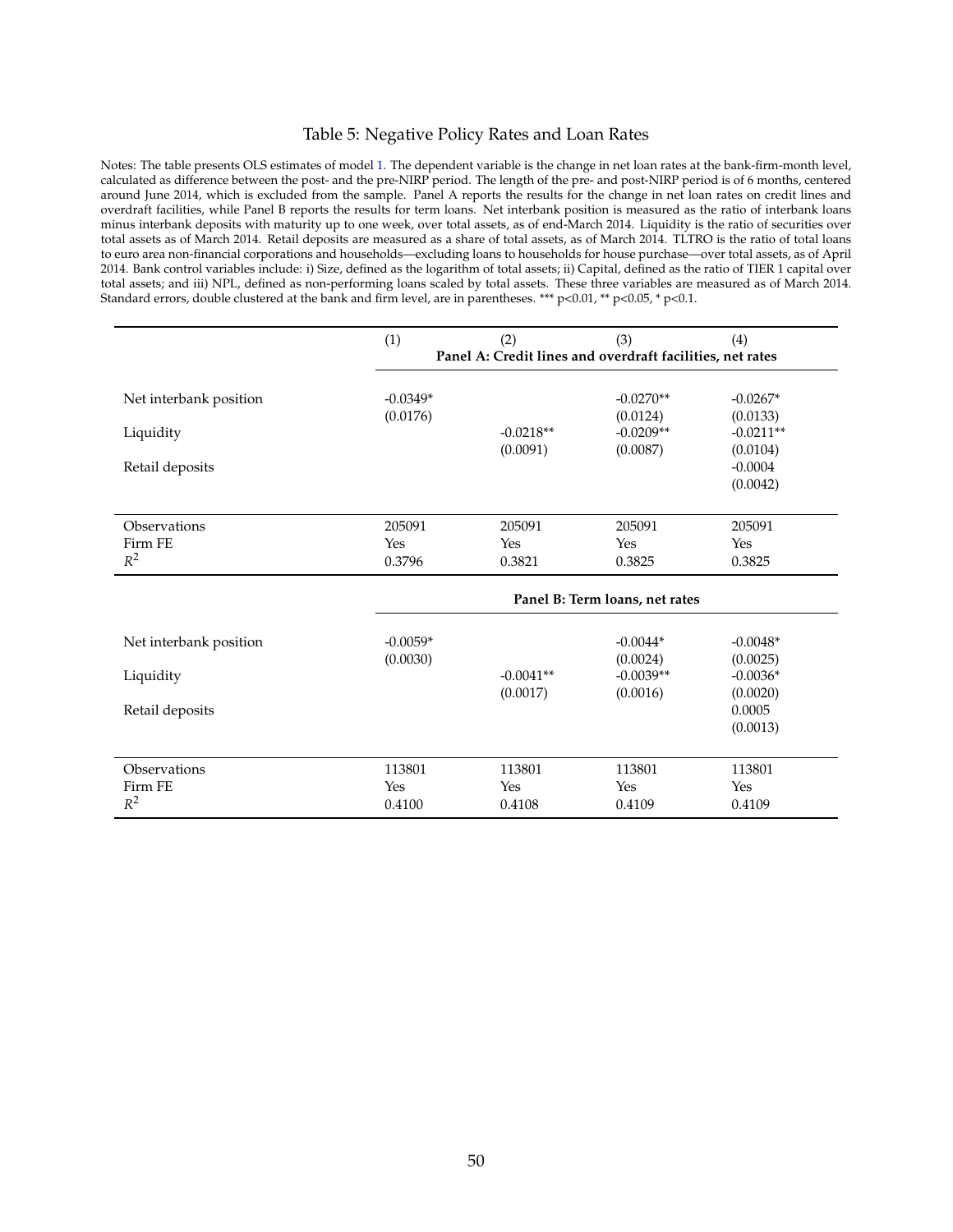## <span id="page-52-0"></span>Table 6: Negative Policy Rates, Firm-level Credit Supply and Real Effects

Notes: The table presents OLS estimates of model [2.](#page--1-0) The dependent variable is, alternatively: 1) loan growth at the firm-month level, calculated as log difference between the 6-month post- and the 6-month pre-NIRP period, 2) net investment, defined as the growth rate of fixed assets between 2014 and 2013; and 3) the growth rate of the wage bill between 2014 and 2013. The set of control variables includes firm characteristics and and firm-level bank characteristics. Firm characteristics include: i) size, measured as the logarithm of total assets; ii) the return on assets; iii) a dummy for risky firms, defined as those above the median of the Altman z-score, measured on a scale from 1 to 9, 1 = best, 9 = worst; and iv) credit demand, measured as the estimated firm fixed effects from the baseline firm-bank loan-growth regression (Table [1,](#page-47-0) column 1). Firm-level bank characteristics include: i) size, defined as the logarithm of total assets; ii) capital, defined as the ratio of TIER 1 capital over total assets; and iii) NPL, defined as non-performing loans scaled by total assets. These control variables are firm-level averages of bank characteristics, weighted by the share of total credit granted to the firm by each bank, as of March 2014. Net interbank position is measured as the ratio of interbank loans minus interbank deposits with maturity up to one week, over total assets, as of end-March 2014. Liquidity is the ratio of securities over total assets as of March 2014. The sample includes manufacturing firms (Panel A) or all firms (Panel B). Standard errors, clustered at the main bank level, are in parentheses. \*\*\* p<0.01, \*\* p<0.05, \* p<0.1.

|                          | Panel A: Manufacturing firms |                       |                         |  |  |
|--------------------------|------------------------------|-----------------------|-------------------------|--|--|
|                          | Loan growth<br>(1)           | Net investment<br>(2) | Wage bill growth<br>(3) |  |  |
| Net interbank exposure   | $0.2888***$                  | $0.6345***$           | $0.3520***$             |  |  |
|                          | (0.0600)                     | (0.2133)              | (0.1070)                |  |  |
| Liquidity                | $0.0563***$                  | $0.3272***$           | $0.0665**$              |  |  |
|                          | (0.0143)                     | (0.0989)              | (0.0295)                |  |  |
| Observations             | 49701                        | 48134                 | 47350                   |  |  |
| Firm-level bank controls | Yes                          | Yes                   | Yes                     |  |  |
| Firm controls            | Yes                          | Yes                   | Yes                     |  |  |
| <b>Industry FE</b>       | Yes                          | Yes                   | Yes                     |  |  |
| Province FE              | Yes                          | Yes                   | Yes                     |  |  |
| $R^2$                    | 0.6327                       | 0.0314                | 0.0616                  |  |  |

|                          | I anti D. An innis |                       |                         |  |
|--------------------------|--------------------|-----------------------|-------------------------|--|
|                          | Loan growth<br>(4) | Net investment<br>(5) | Wage bill growth<br>(6) |  |
| Net interbank exposure   | $0.2307***$        | 0.1837                | $0.3259***$             |  |
|                          | (0.0473)           | (0.2648)              | (0.1130)                |  |
| Liquidity                | $0.0692***$        | $0.2113*$             | $0.0743**$              |  |
|                          | (0.0115)           | (0.1278)              | (0.0303)                |  |
| <b>Observations</b>      | 141390             | 134248                | 127297                  |  |
| Firm-level bank controls | Yes                | Yes                   | Yes                     |  |
| Firm controls            | Yes                | Yes                   | Yes                     |  |
| Industry FE              | Yes                | Yes                   | Yes                     |  |
| Province FE              | Yes                | Yes                   | Yes                     |  |
| $R^2$                    | 0.6213             | 0.0257                | 0.0624                  |  |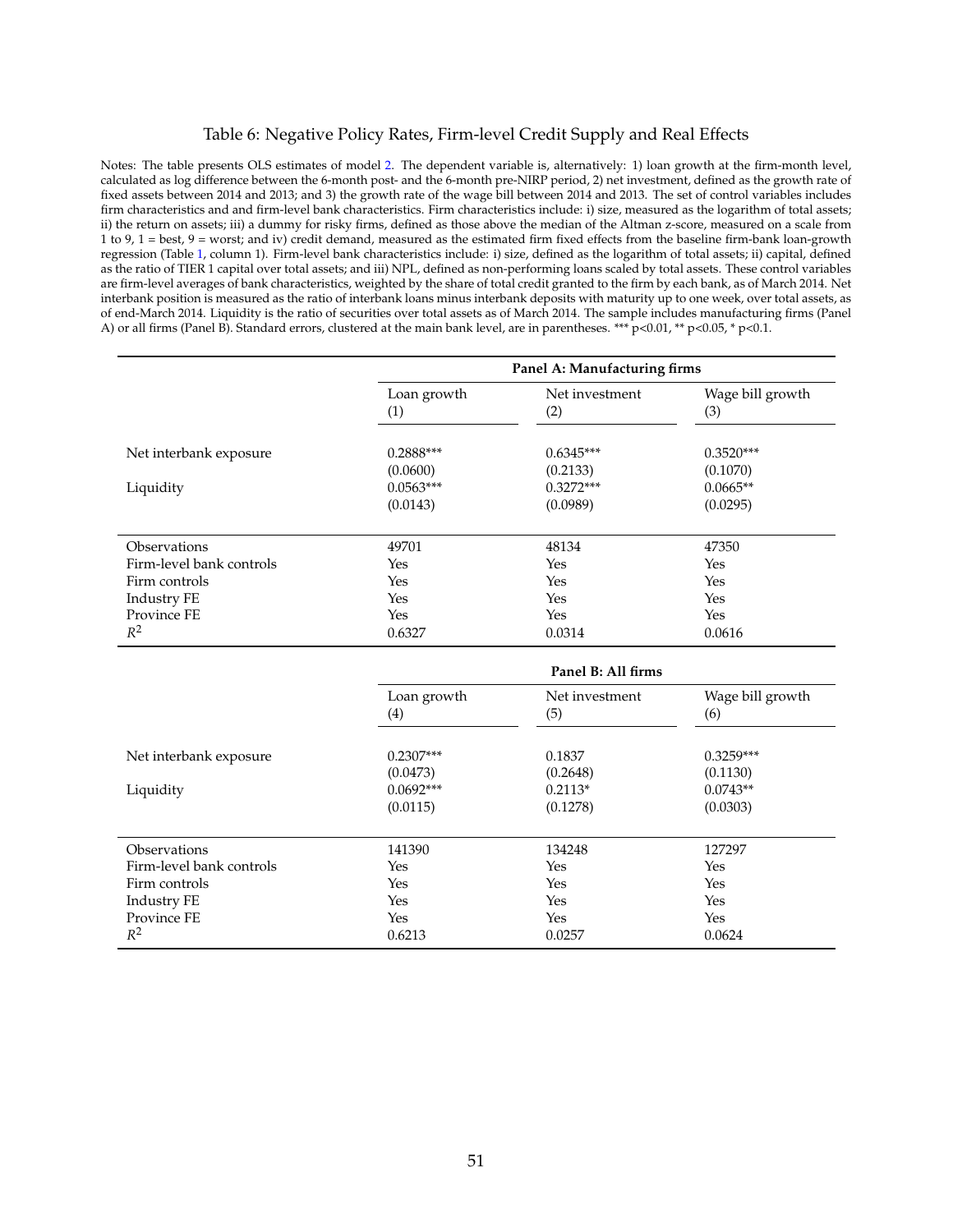# **A Online Appendix—Not for publication**

# **Additional Figures**



Figure A1: Net Interbank Position and Liquidity in December 2013 and March 2014

*Notes*: The chart plots the correlation between the net interbank positions (calculated as the ratio of interbank loans minus interbank deposits with maturity up to one week, in percent of total assets) and liquidity (calculated as the ratio of securities over total assets, in percent) measured in December 2013 and March 2014. The variables are winsorized at the 1*st* and 99*th* percentiles. Source: Bank of Italy.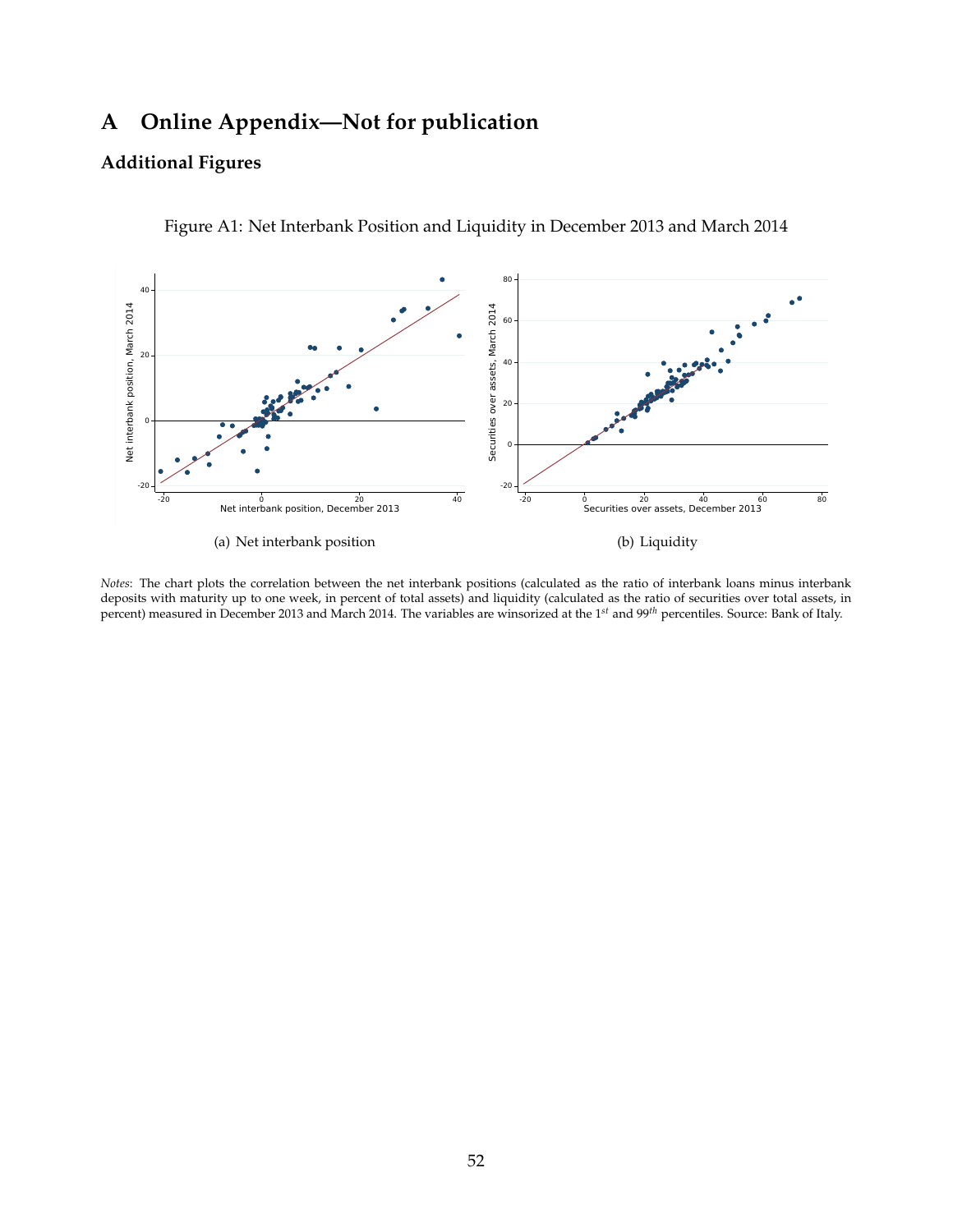

# Figure A2: Net Interbank Position and Liquidity

*Notes*: The chart plots the distribution of: i) the net interbank position, measured as interbank loans minus interbank deposits with maturity of up to one week, in percent of total assets (panel a); and ii) liquidity, measured as securities in percent of total assets (panel b). Both variables are measured as of March 2014 and are winsorized at the 1*st* and 99*th* percentiles. The sample includes 95 banks. Source: Bank of Italy.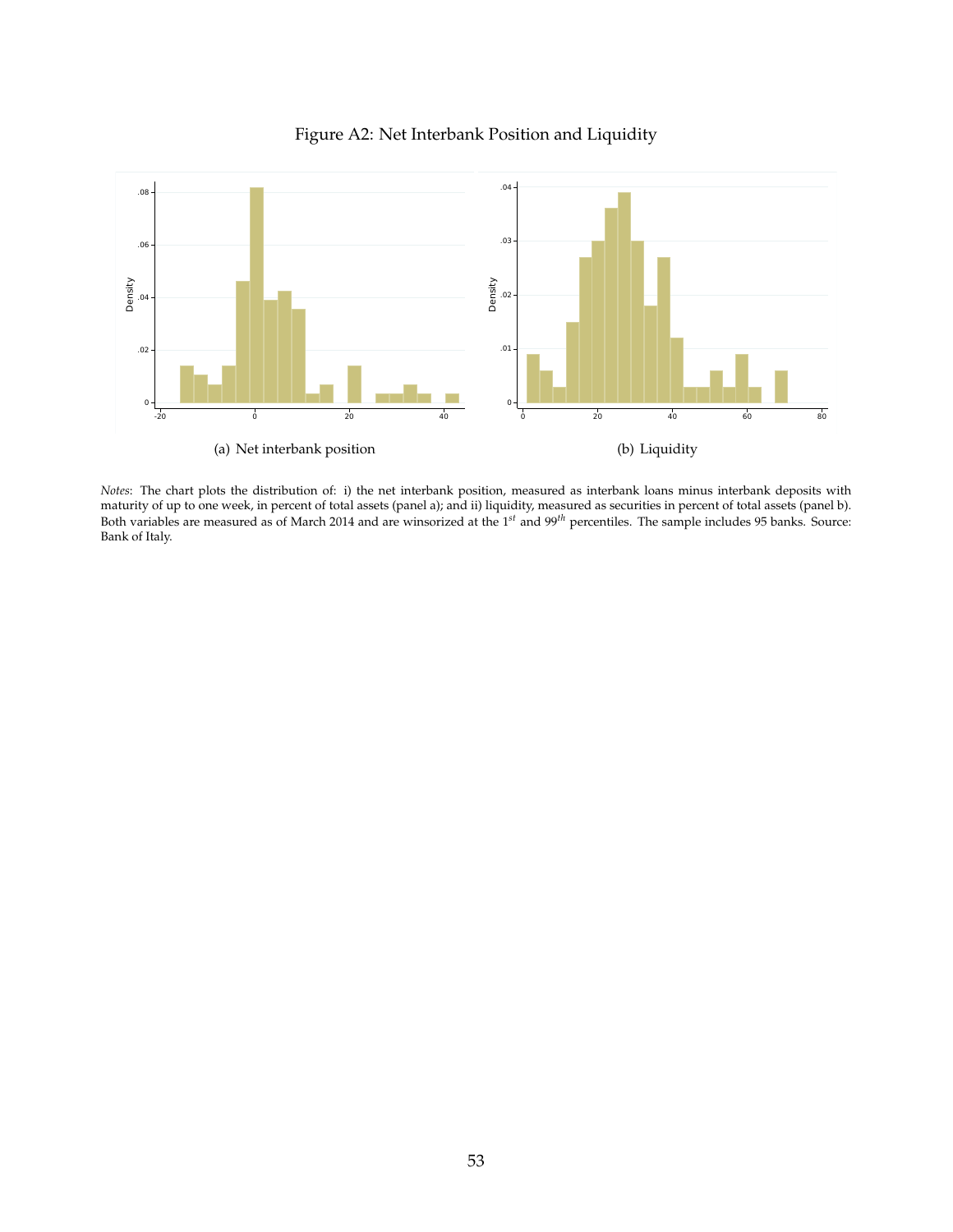## **Additional Tables**

## Table A1: Negative Policy Rates and Bank Profitability

Notes: The table shows OLS estimates of a bank-level cross sectional regression. The dependent variables are: i) the change in return on equity (column 1), and ii) the change in the net interest margin over the 6 months following the introduction of NIRP, June-December 2014. The net interbank position, defined as the ratio of interbank loans minus interbank deposits with maturity up to one week, over total assets; liquidity, defined as the ratio of securities over total assets; and retail deposits, computed as a share of total assets, are all measured as of end-March 2014. Bank control variables include: i) Size, defined as the logarithm of total assets; ii) Capital, defined as the ratio of TIER 1 capital over total assets; and iii) NPL, defined as non-performing loans scaled by total assets. Also the control variables are measured before the announcement of NIRP. Robust standard errors in parentheses. \*\*\* p<0.01, \*\* p<0.05, \* p<0.1.

|                                        | (1)<br>$\triangle$ ROE | (2)<br>$\Delta$ NIM   |
|----------------------------------------|------------------------|-----------------------|
| Interbank position                     | 0.3909<br>(7.1347)     | 0.1345<br>(0.1505)    |
| Liquidity                              | 0.7732<br>(7.2762)     | 0.1030<br>(0.1248)    |
| Retail deposits                        | 3.1337<br>(5.7906)     | $-0.0496$<br>(0.0857) |
| Observations<br>Bank controls<br>$R^2$ | 90<br>Yes<br>0.1155    | 90<br>Yes<br>0.1490   |

## Table A2: Negative Policy Rates and Fee Income on Bank Deposits

Notes: The table shows OLS estimates of a bank-level cross sectional regression. The dependent variable is the change in banks' income from fees on bank deposits over the 6 months following the introduction of NIRP, June-December 2014 (data on income from fees is available bi-annually). Retail deposits are measured as a share of total assets, as of end-March 2014. Bank control variables include: i) Net interbank position, defined as the ratio of interbank loans minus interbank deposits with maturity up to one week, over total assets; ii) Liquidity, defined as the ratio of securities over total assets; iii) Size, defined as the logarithm of total assets; iv) Capital, defined as the ratio of TIER 1 capital over total assets; and v) NPL, defined as non-performing loans scaled by total assets. Also the control variables are measured before the announcement of NIRP. Data on income from fees are missing for 12 banks in our baseline sample. If we assume that these banks have no income from fees, results on the full sample of 95 banks do not change (e.g., the point estimates and significance level are almost identical). Robust standard errors in parentheses. \*\*\* p<0.01, \*\* p<0.05, \* p<0.1.

|                                        | (1)                            | $\left( 2\right)$<br>Change in fee income from bank deposits |  |
|----------------------------------------|--------------------------------|--------------------------------------------------------------|--|
| Retail deposits                        | $0.0031***$<br>(0.0007)        | $0.0024***$<br>(0.0007)                                      |  |
| Observations<br>Bank controls<br>$R^2$ | 83<br>N <sub>o</sub><br>0.2111 | 83<br>Yes<br>0.3886                                          |  |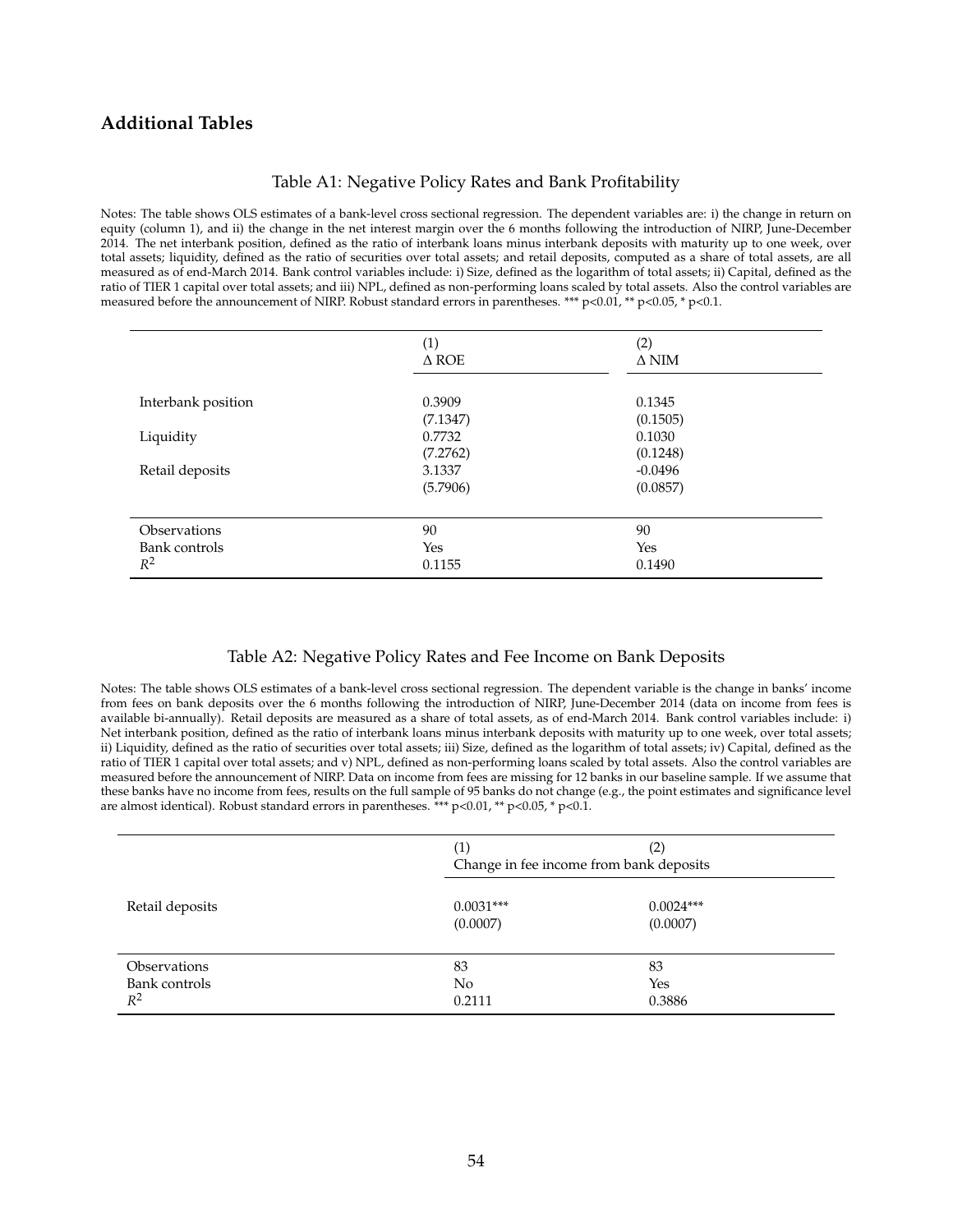#### Table A3: Descriptive Statistics

Notes: Panel A refers to bank-level variables. Net interbank position is measured as the ratio of interbank loans minus interbank deposits with maturity up to one week, over total assets. Liquidity is the ratio of securities over total assets. Size is defined as the logarithm of total assets. Capital is the ratio of TIER 1 capital over total assets. NPL is non-performing loans scaled by total assets. Retail deposits are measured as a share of total assets. TLTRO is the ratio of total loans to euro area non-financial corporations and households—excluding loans to households for house purchase—over total assets, as of April 2014. Secured Repo is the ratio of secured repo funding over total assets. Liabilities vis-a-vis non resident is the ratio of foreign funding (deposits from non-residents) over total assets. Securities issues is the ratio of bank-issued securities over total assets. Interbank deposits is the ratio of interbank deposits over total assets. Windfall gain is the sum of individual revaluation gains over all the securities in the marked-to-market portfolios around NIRP as a fraction of a bank's total equity. All these variables are measured as of March 2014. Income fees over assets refer to fees on bank deposits and it is measured as of June 2014. Panel B refers to loan-level variables. ∆ *Loan* is measured as log difference between the average total exposure of a given firm with a given bank in the post-NIRP period (July-September 2014) and the correspondent average total exposure in the pre-NIRP period (March-May 2014). *Rate* is the average rate charged by a given bank to a given firm. Gross rates include commissions and fees. Panel C refers to firm-level variables. ∆ *Loan* is the loan growth at the firm-month level, calculated as log difference between the post- and the pre-NIRP period. Net investment is the growth rate of fixed assets between 2014 and 2013. Wage bill growth is the growth rate of the wage bill between 2014 and 2013.

|                                    | Mean     | St.Dev. | Median   | Obs.    |
|------------------------------------|----------|---------|----------|---------|
| Panel A: Bank-level variables      |          |         |          |         |
| Net interbank position, March 2014 | 4.200    | 10.810  | 1.862    | 95      |
| Liquidity, March 2014              | 28.670   | 13.950  | 25.940   | 95      |
| <b>Size</b>                        | 7.667    | 2.310   | 7.598    | 95      |
| Capital                            | 8.533    | 5.768   | 7.079    | 95      |
| <b>NPL</b>                         | 4.348    | 3.555   | 3.868    | 95      |
| Retail deposits, March 2014        | 45.260   | 16.120  | 44.650   | 95      |
| <b>TLTRO</b>                       | 35.670   | 12.560  | 36.370   | 95      |
| Secured Repo                       | 2.918    | 8.172   | 0.000    | 95      |
| Liabilities vis-a-vis non-resident | 1.390    | 2.240   | 0.245    | 95      |
| Securities issued                  | 14.520   | 10.200  | 14.560   | 95      |
| Interbank deposits                 | 13.780   | 9.785   | 12.760   | 95      |
| Windfall gain                      | 1.378    | 1.525   | 0.919    | 95      |
| Income fees                        | 0.124    | 0.107   | 0.099    | 83      |
| Panel B: Loan-level variables      |          |         |          |         |
| $\Lambda$ Loan                     | $-2.137$ | 20.435  | 0.000    | 495,942 |
| Rate                               | 12.51    | 5.633   | 11.642   | 188,690 |
| Panel C: Firm-level variables      |          |         |          |         |
| $\Lambda$ Loan                     | $-1.693$ | 20.380  | $-0.899$ | 141,390 |
| Net investment                     | 11.463   | 77.175  | $-2.564$ | 134,248 |
| Wage bill growth                   | $-1.123$ | 31.991  | 1.258    | 127,297 |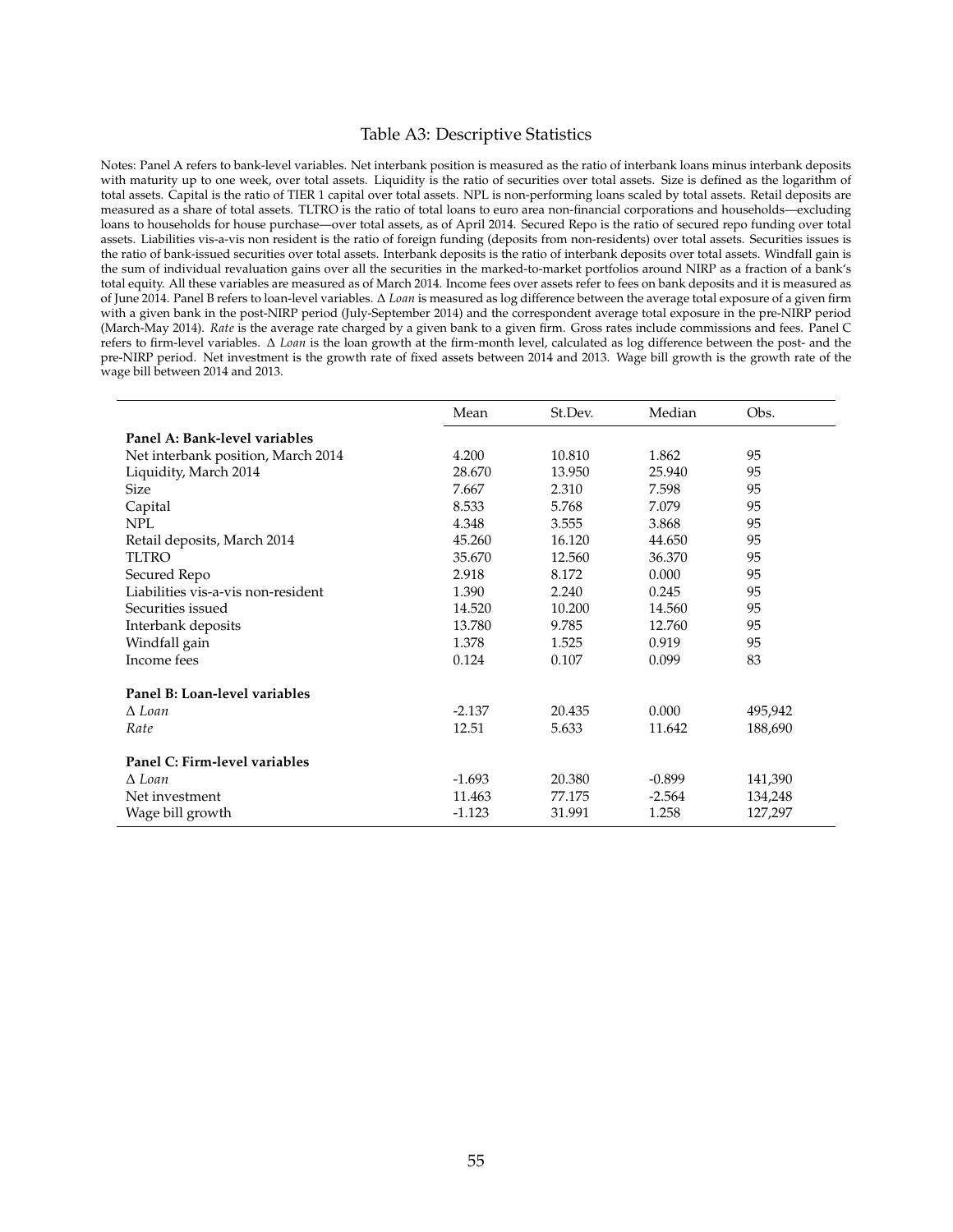## Table A4: Negative Policy Rates, Net Interbank Position, and Liquidity

Notes: The table shows OLS estimates of a bank-level cross sectional regression. The dependent variable measures the change between March and September 2014 of banks': 1) net interbank position (column 1); 2) interbank loans with maturity up to one week over assets (column2); 3) interbank deposits with maturity up to one week over assets (column 3); and liquidity, measured as the ratio of securities over total assets (column 4). Net interbank position is measured as the ratio of interbank loans minus interbank deposits with maturity up to one week, over total assets, as of end-March 2014. Liquidity is the ratio of securities over total assets, as of March 2014. Bank control variables include: i) Size, defined as the logarithm of total assets; ii) Capital, defined as the ratio of TIER 1 capital over total assets; and iii) NPL, defined as non-performing loans scaled by total assets. These three variables are measured as of March 2014. Robust standard errors in parentheses. \*\*\*  $p<0.01$ , \*\*  $p<0.05$ , \*  $p<0.1$ .

|                        | $\Delta$ net interbank po-<br>sition after NIRP<br>(1) | interbank loans<br>Λ<br>after NIRP<br>(2) | interbank de-<br>$\Lambda$<br>posits after NIRP<br>(3) | after<br>liquidity<br>Δ<br><b>NIRP</b><br>(4) |
|------------------------|--------------------------------------------------------|-------------------------------------------|--------------------------------------------------------|-----------------------------------------------|
| Net interbank position | $-0.2180**$                                            | $-0.1644**$                               | 0.0536                                                 | 0.0530                                        |
|                        | (0.0851)                                               | (0.0741)                                  | (0.0545)                                               | (0.0501)                                      |
| Liquidity              | $-0.0398$                                              | $-0.0080$                                 | 0.0318                                                 | $-0.1016**$                                   |
|                        | (0.0407)                                               | (0.0369)                                  | (0.0214)                                               | (0.0394)                                      |
| Observations           | 95                                                     | 95                                        | 95                                                     | 95                                            |
| Bank controls          | Yes                                                    | Yes                                       | Yes                                                    | Yes                                           |
| $R^2$                  | 0.1985                                                 | 0.1643                                    | 0.0338                                                 | 0.1509                                        |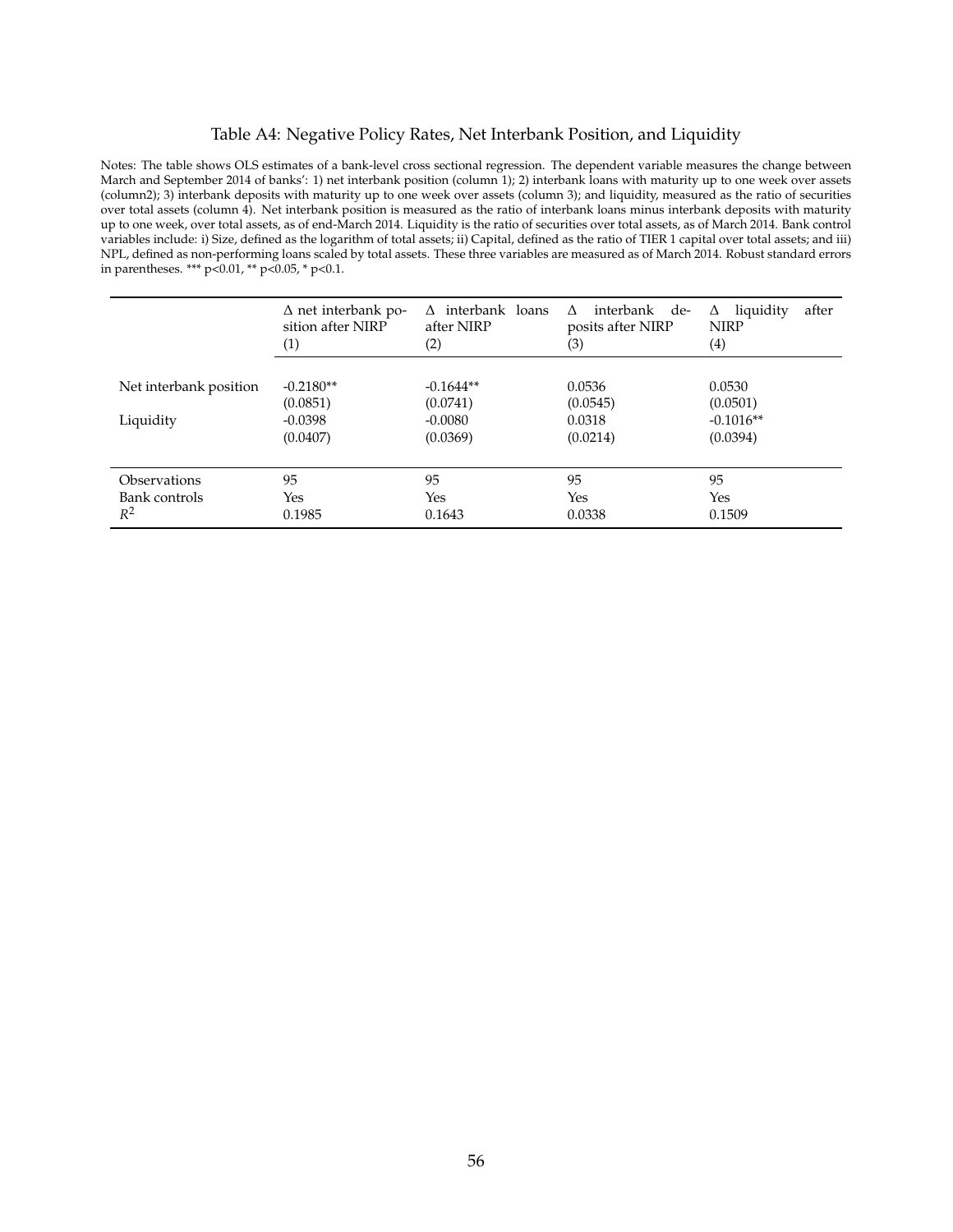# Table A5: Net interbank position, Liquidity, and Bank Characteristics

Notes: The table shows OLS estimates of a bank-level cross sectional regression. The dependent variable is, alternatively, the net interbank position (column 1) and liquidity (column 2). The net interbank position is measured as the ratio of interbank loans minus interbank deposits with maturity up to one week, over total assets, as of end-March 2014. Liquidity is the ratio of securities over total assets, as of March 2014. Bank control variables include: i) Size, defined as the logarithm of total assets; ii) Capital, defined as the ratio of TIER 1 capital over total assets; and iii) NPL, defined as non-performing loans scaled by total assets. These three variables are measured as of June 2014. Robust standard errors in parentheses. \*\*\*  $p<0.01$ , \*\*  $p<0.05$ , \*  $p<0.1$ .

|              | Net interbank position<br>(1) | Liquidity<br>(2) |
|--------------|-------------------------------|------------------|
| <b>Size</b>  | $-2.2878***$                  | $-0.3338$        |
|              | (0.4614)                      | (0.5773)         |
| Capital      | 0.2630                        | $-0.8104***$     |
|              | (0.2178)                      | (0.2526)         |
| <b>NPL</b>   | 0.0725                        | $-1.8584***$     |
|              | (0.3030)                      | (0.3580)         |
| Observations | 95                            | 95               |
| $R^2$        | 0.3340                        | 0.2425           |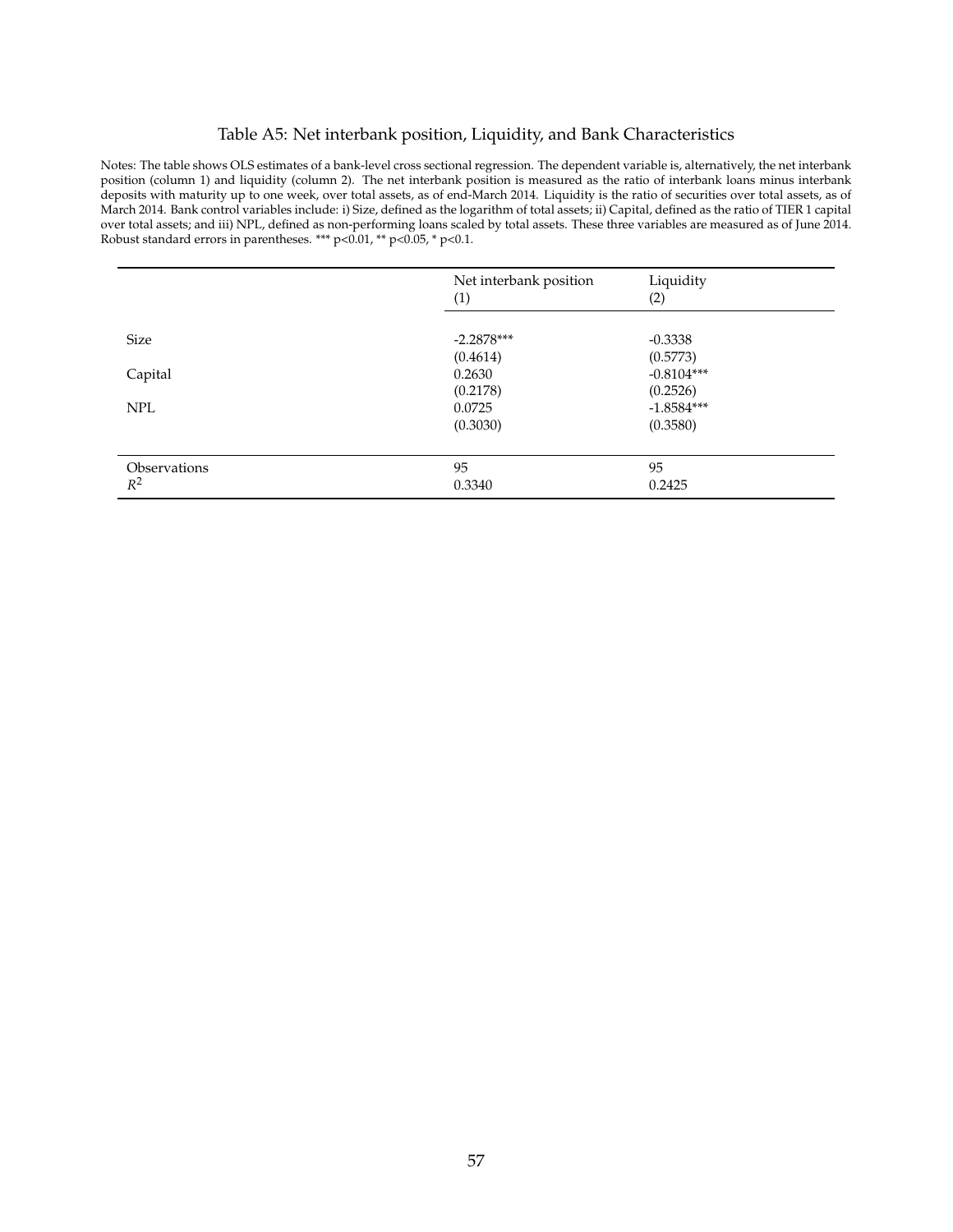## Table A6: Balancing of Observable Firm Characteristics

Notes: The table report, for each variable, the average values computed by quartile of bank exposure to NIRP, considering the net interbank position (Panel A) or liquidity (Panel B). Net interbank position is measured as the ratio of interbank loans minus interbank deposits with maturity up to one week, over total assets. Liquidity is the ratio of securities over total assets. Firm size is the log of firm's assets; Zscore is the Altman Z-score [\(Altman,](#page-38-15) [1968\)](#page-38-15) computed by CERVED; Equity/Debt is the ratio of the book value of equity to firm's debt; Profitability is the ratio of earnings before interest taxes, depreciation and amortization (EBITDA) to firm's assets. In parentheses we report the normalized differences (the difference between the quartile average and the average of the other three quartiles, normalized by the square root of the sum of the corresponding variances). According to the rule of thumb proposed by [Imbens and Wooldridge](#page-40-14) [\(2009\)](#page-40-14), two variables have "similar" means when the normalized difference is less than 0.25.

|               | $1^{st}$ Quartile               | $2^{nd}$ Quartile | $3^{rd}$ Quartile | $4^{th}$ Quartile |
|---------------|---------------------------------|-------------------|-------------------|-------------------|
|               | Panel A. Net interbank position |                   |                   |                   |
| Firm size     | 7.639                           | 7.721             | 7.547             | 7.642             |
|               | (0.004)                         | (0.071)           | $(-0.075)$        | (0.006)           |
| Z-score       | 5.118                           | 5.188             | 5.142             | 5.315             |
|               | $(-0.048)$                      | (0.001)           | $(-0.031)$        | (0.086)           |
| Equity/Debt   | 0.528                           | 0.487             | 0.498             | 0.453             |
|               | (0.053)                         | $(-0.009)$        | (0.008)           | $(-0.060)$        |
| Profitability | 5.959                           | 5.726             | 6.144             | 5.792             |
|               | (0.005)                         | $(-0.020)$        | (0.026)           | $(-0.013)$        |
|               | Panel B. Liquidity              |                   |                   |                   |
| Firm size     | 7.602                           | 7.681             | 7.568             | 7.723             |
|               | (0.021)                         | (0.064)           | (0.070)           | (0.057)           |
| Z-score       | 5.375                           | 5.113             | 5.256             | 5.346             |
|               | (0.102)                         | (0.081)           | (0.060)           | (0.086)           |
| Equity/Debt   | 0.425                           | 0.521             | 0.464             | 0.445             |
|               | (0.083)                         | (0.069)           | (0.054)           | (0.057)           |
| Profitability | 5.443                           | 5.924             | 5.958             | 5.698             |
|               | (0.041)                         | (0.002)           | (0.006)           | (0.0190)          |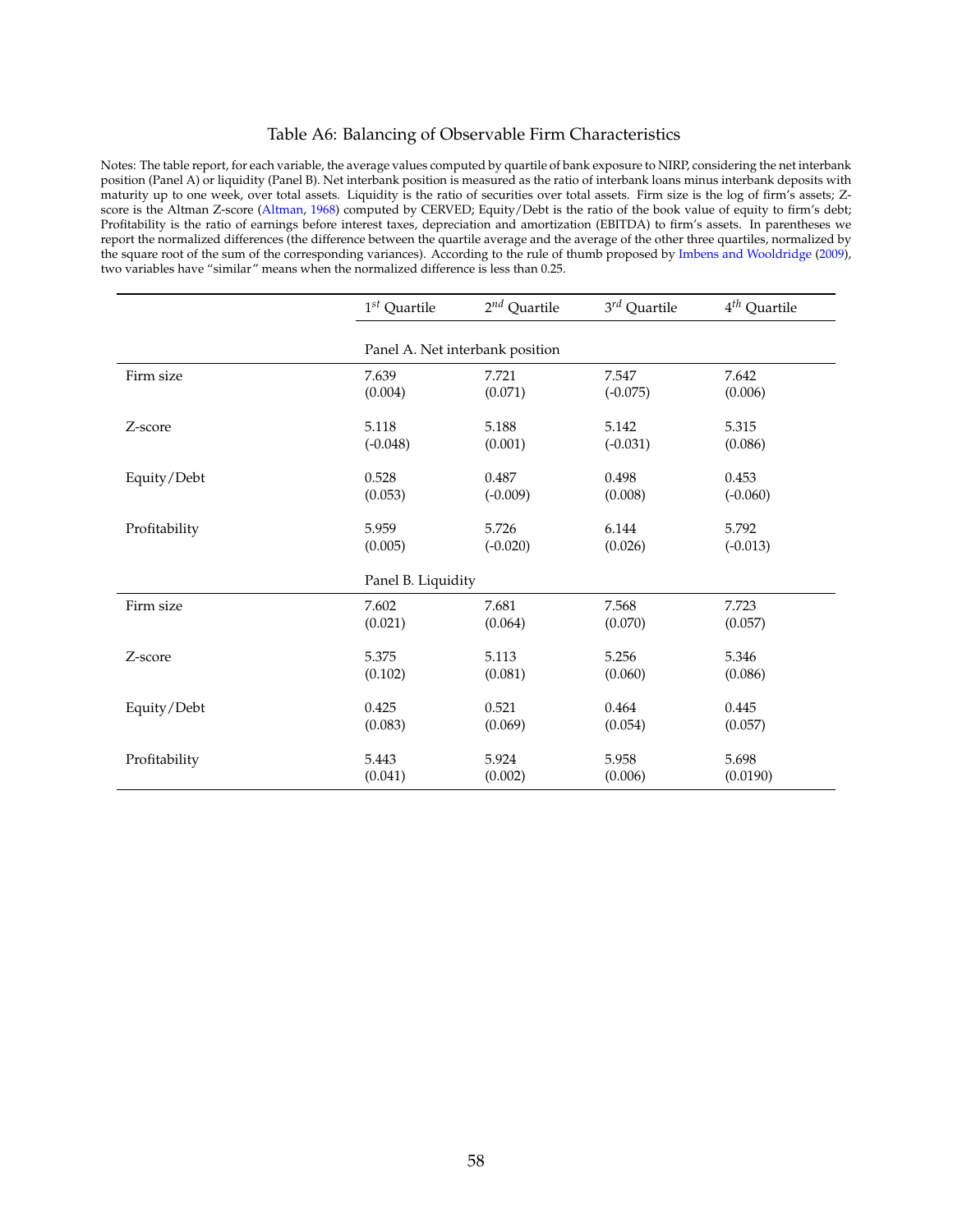## <span id="page-60-0"></span>Table A7: Baseline regressions—Negative Policy Rates and Bank Credit Supply, 1-month Window

Notes: The table presents OLS estimates of model [1.](#page--1-0) The dependent variable is loan growth at the bank-firm-month level, calculated as log difference between the July 2014 (the post-NIRP period) and April 2014 (the pre-NIRP period). May and June 2014 are excluded from the sample. Net interbank position is measured by the ratio of interbank loans minus interbank deposits with maturity up to one week, over total assets, as of end-March 2014. Liquidity is the ratio of securities over total assets, as of March 2014. Retail deposits are measured as a share of total assets, as of March 2014. TLTRO is the ratio of total loans to euro area non-financial corporations and households excluding loans to households for house purchase—over total assets, as of April 2014. Bank control variables include: i) Size, defined as the logarithm of total assets; ii) Capital, defined as the ratio of TIER 1 capital over total assets; and iii) NPL, defined as non-performing loans scaled by total assets. These three variables are measured as of March 2014. Standard errors, double clustered at the bank and firm level, are in parentheses. \*\*\* p<0.01, \*\* p<0.05, \* p<0.1.

| Window:                          | (1)                     | (2)<br>$\pm 1$ month around May-June 2014 | (3)                     | (4)                     | (5)                               |
|----------------------------------|-------------------------|-------------------------------------------|-------------------------|-------------------------|-----------------------------------|
| Net interbank position           | $0.1083**$<br>(0.0512)  |                                           | $0.0992*$<br>(0.0510)   | $0.0987*$<br>(0.0523)   | $0.0973*$<br>(0.0545)             |
| Liquidity                        |                         | $0.0356***$                               | $0.0329***$             | $0.0343**$              | $0.0323**$                        |
| Retail deposits                  |                         | (0.0112)                                  | (0.0110)                | (0.0133)<br>0.0025      | (0.0132)<br>0.0084                |
| <b>TLTRO</b>                     |                         |                                           |                         | (0.0145)                | (0.0206)<br>$-0.0121$<br>(0.0245) |
|                                  |                         |                                           |                         |                         |                                   |
| Observations<br>Firm FE<br>$R^2$ | 487882<br>Yes<br>0.3553 | 487882<br>Yes<br>0.3553                   | 487882<br>Yes<br>0.3554 | 487882<br>Yes<br>0.3554 | 487882<br>Yes<br>0.3554           |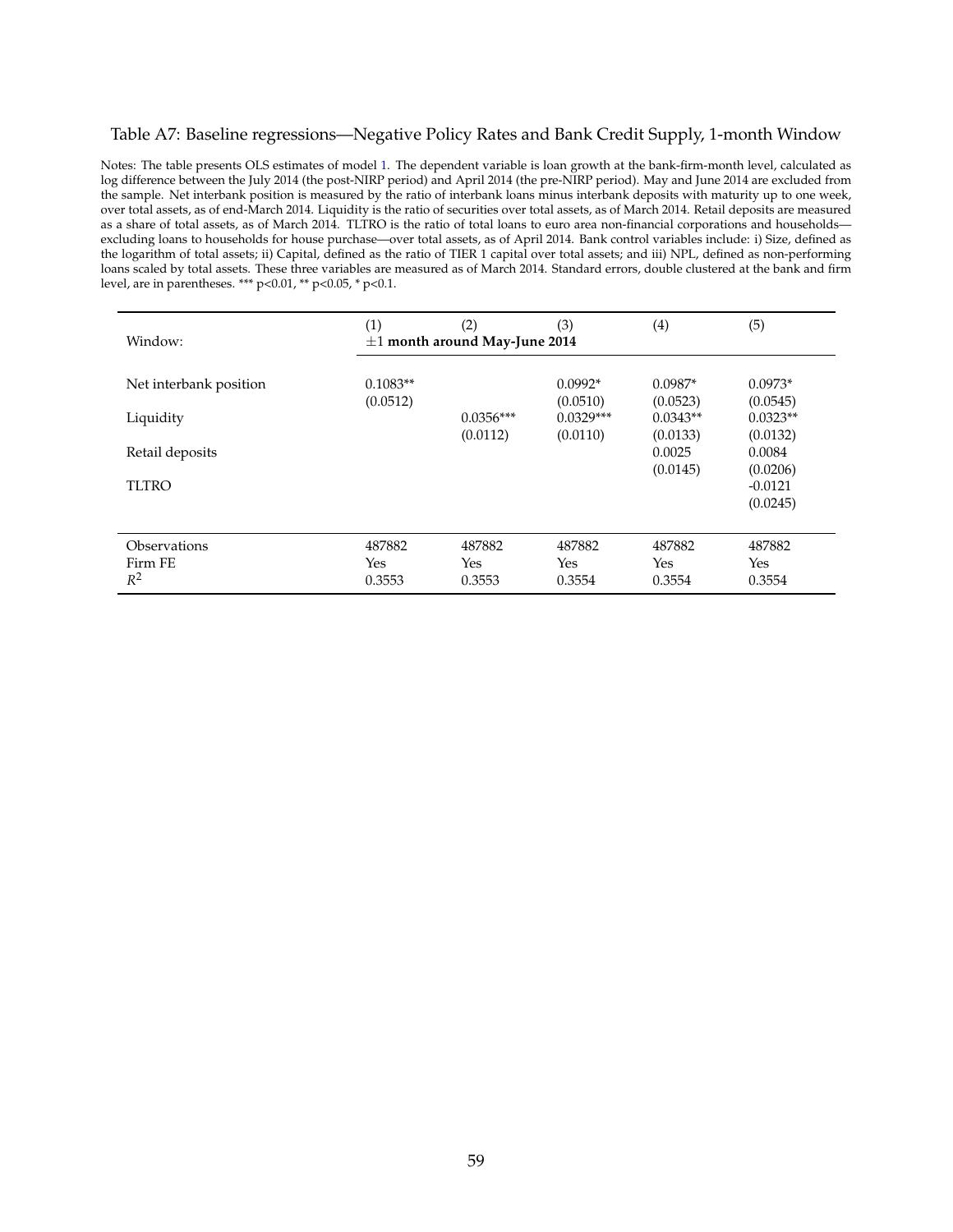| (0.0177)<br>Yes<br>Yes<br>$0.0561**$<br>(0.0221)<br>(0.0222)<br>269511<br>0.0171<br>Yes<br>Yes<br>$0.0696***$<br>(0.0191)<br>(0.0207)<br>495942<br>0.0200<br>Yes<br>Yes<br>$0.0836***$<br>$0.1325**$<br>$0.0802**$<br>$0.3049**$<br>(0.0561)<br>(0.1261)<br>(0.0253)<br>(0.0664)<br>(0.0358)<br>(0.0381)<br>(0.0431)<br>$0.0598*$<br>$-0.0511$<br>495942<br>0.0248<br>Yes<br>Yes<br>Net interbank position, June 2014<br>Liabilities vis-a-vis non-resident<br>Net interbank position<br>Liquidity, June 2014<br>Interbank deposits<br>Securities issued<br>Retail Deposits<br><b>Bank</b> controls<br>Secured Repo<br>Windfall gain<br>Observations<br>Liquidity<br>Firm FE | $\odot$<br>$\widehat{\Omega}$ | $\bigoplus$           | $\widehat{\Theta}$ | $\circledcirc$        | E                      | $\circledast$           |
|------------------------------------------------------------------------------------------------------------------------------------------------------------------------------------------------------------------------------------------------------------------------------------------------------------------------------------------------------------------------------------------------------------------------------------------------------------------------------------------------------------------------------------------------------------------------------------------------------------------------------------------------------------------------------|-------------------------------|-----------------------|--------------------|-----------------------|------------------------|-------------------------|
|                                                                                                                                                                                                                                                                                                                                                                                                                                                                                                                                                                                                                                                                              |                               | (0.0676)<br>$0.1327*$ |                    | (0.0608)<br>$0.1025*$ | $0.1414**$<br>(0.0697) | $0.1448***$<br>(0.0523) |
|                                                                                                                                                                                                                                                                                                                                                                                                                                                                                                                                                                                                                                                                              |                               |                       | $0.1070**$         |                       |                        |                         |
|                                                                                                                                                                                                                                                                                                                                                                                                                                                                                                                                                                                                                                                                              |                               | $0.0558***$           | (0.0533)           | $0.0524***$           | $0.0697*$              | $0.0588***$             |
|                                                                                                                                                                                                                                                                                                                                                                                                                                                                                                                                                                                                                                                                              |                               |                       | 0.0611***          | (0.0199)              | (0.0375)               | (0.0138)                |
|                                                                                                                                                                                                                                                                                                                                                                                                                                                                                                                                                                                                                                                                              |                               |                       | (0.0165)           |                       |                        |                         |
|                                                                                                                                                                                                                                                                                                                                                                                                                                                                                                                                                                                                                                                                              |                               |                       |                    |                       |                        |                         |
|                                                                                                                                                                                                                                                                                                                                                                                                                                                                                                                                                                                                                                                                              |                               |                       |                    |                       |                        |                         |
|                                                                                                                                                                                                                                                                                                                                                                                                                                                                                                                                                                                                                                                                              |                               |                       |                    |                       |                        |                         |
|                                                                                                                                                                                                                                                                                                                                                                                                                                                                                                                                                                                                                                                                              |                               |                       |                    |                       |                        |                         |
|                                                                                                                                                                                                                                                                                                                                                                                                                                                                                                                                                                                                                                                                              |                               | (0.2901)<br>0.0982    |                    |                       |                        |                         |
|                                                                                                                                                                                                                                                                                                                                                                                                                                                                                                                                                                                                                                                                              |                               | 495942                | 495942             | 441684                | 483648                 | 498190                  |
|                                                                                                                                                                                                                                                                                                                                                                                                                                                                                                                                                                                                                                                                              |                               |                       | Yes                | Yes                   | Yes                    |                         |
|                                                                                                                                                                                                                                                                                                                                                                                                                                                                                                                                                                                                                                                                              |                               |                       | Yes                | Yes                   | Yes                    | Yes                     |
| 0.3280<br>0.3727<br>0.3732<br>$\mathbb{R}^2$                                                                                                                                                                                                                                                                                                                                                                                                                                                                                                                                                                                                                                 |                               | 0.3728                | 0.3727             | 0.3531                | 0.3838                 | 0.3742                  |

Table A8: Negative Policy Rates and Bank Credit Supply-Robustness Table A8: Negative Policy Rates and Bank Credit Supply—Robustness Notes: The table presents OLS estimates of model [1,](#page--1-0) with the exception of column 6, which reports the weighted least square (WLS) estimates, taking the logarithm of loan size as weight. The dependent variable is loan growth at the bank-firm-month level, calculated as log difference between the post- and the pre-NIRP period. The length of the pre- and post-NIRP periods is 3 months, centered around June 2014, which is excluded from the sample, except in columns 7 and 8 (where the pre- and post-NIRP periods are centered around June-August 2014 and May-June 2014, respectively). Net interbank position is measured as the ratio of interbank loans minus interbank deposits with maturity up to one week, over total assets, as of end-March 2014. Liquidity is the ratio of securities over total assets, as of end-March 2014. In columns 5 the net interbank position and liquidity are measured in June 2014. Bank control variables include: i) Size, defined as the logarithm of total assets; ii) Capital, defined as the ratio of TIER 1 capital over total assets; and iii) NPL, defined as non-performing loans

<span id="page-61-0"></span>Notes: The table presents OLS estimates of model 1, with the exception of column 6, which reports the weighted least square (WLS) estimates, taking the logarithm of loan size as weight.<br>The dependent variable is loan growt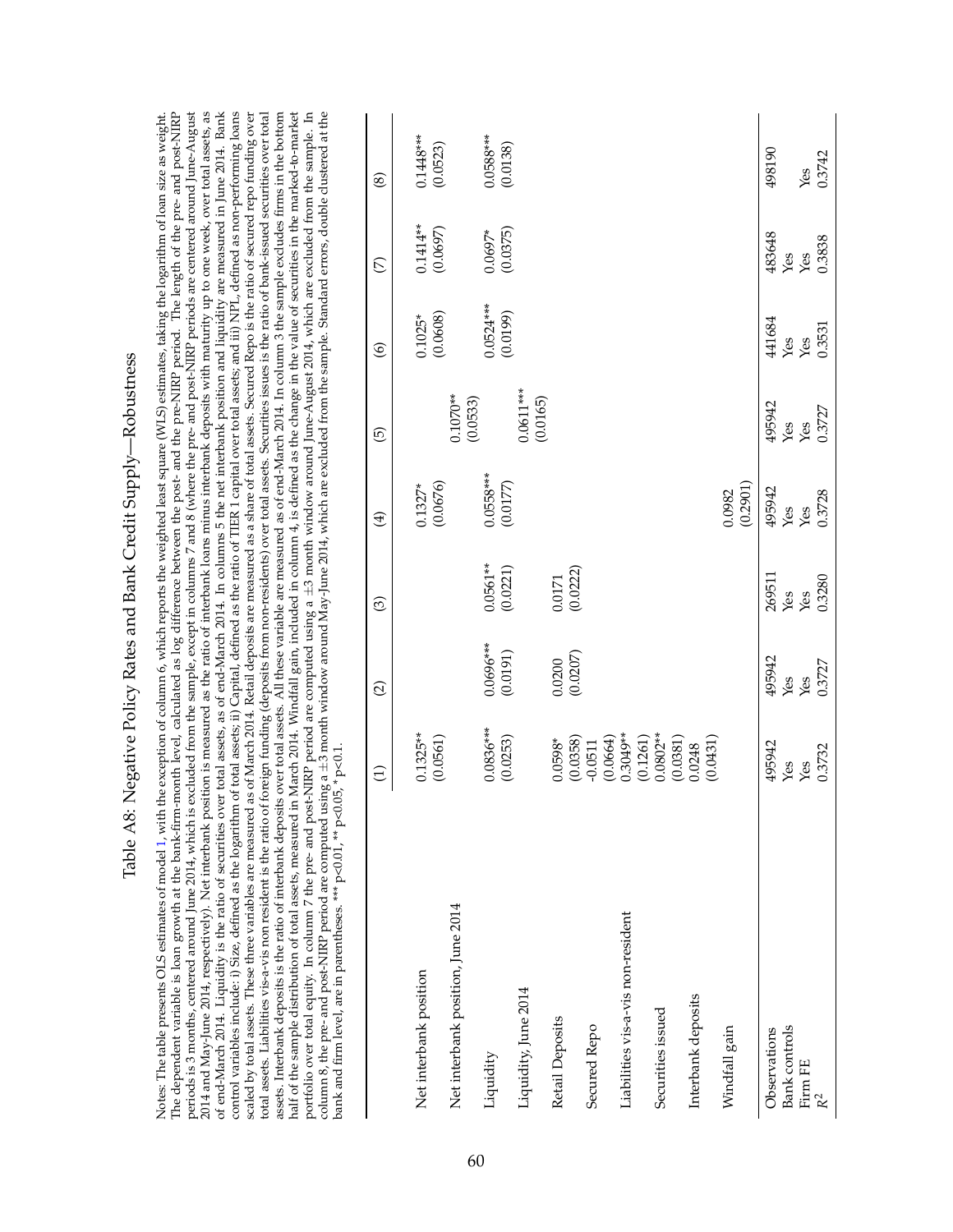## <span id="page-62-0"></span>Table A9: Negative Policy Rates and Bank Credit Supply—Parallel Trends

Notes: The table presents OLS estimates of model [1.](#page--1-0) The dependent variable is loan growth at the bank-firm-month level, calculated as log difference between the post- and the pre- monetary policy announcement. In panel A, the length of the pre- and post-periods is 3 months, centered around: 1) December 2013 (columns 1-2); 2) January 2014 (columns 3-4); and February 2014 (columns 5-6). We do not expand our sample beyond February 2014 as the  $\pm 3$  months window around March 2014 will include June 2014 (and the introduction of NIRP) in the post-period. In panel B, the length of the pre- and post-periods is 6 months, centered around: 1) September 2013 (columns 1-2); 2) October 2013 (columns 3-4); and November 2013 (columns 5-6). We do not expand our sample beyond November 2013 as the  $\pm 6$  months window around December 2013 will include June 2014 (and the introduction of NIRP) in the post-period. In each model, the month of the policy announcement is excluded from the sample. Net interbank position in the interbank market is measured as the ratio of interbank loans minus interbank deposits with maturity up to one week, over total assets, as of end-March 2014. Liquidity is the ratio of securities over total assets as of March 2014. Bank control variables include: i) Size, defined as the logarithm of total assets; ii) Capital, defined as the ratio of TIER 1 capital over total assets; and iii) NPL, defined as non-performing loans scaled by total assets. These three variables are measured as of March 2014. Standard errors, double clustered at the bank and firm level, are in parentheses. \*\*\* p<0.01, \*\* p<0.05, \* p<0.1. The negative coefficients of liquidity in some specifications can be explained by the fact that, as explained in Section [3.3,](#page-22-0) in November 2013 the ECB lowered the interest rate on the MRO without flattening the yield curve (see Figure [4,](#page-45-0) panel b).

|                        | (1)               | (2)<br>Panel A: $\pm$ 3 months windows | (3)               |
|------------------------|-------------------|----------------------------------------|-------------------|
|                        | Sep 2013-Mar 2014 | Oct 2013-Apr 2014                      | Nov 2013-May 2014 |
| Net interbank position | $-0.0097$         | 0.0072                                 | 0.0425            |
|                        | (0.0467)          | (0.0482)                               | (0.0479)          |
| Liquidity              | $-0.0950***$      | $-0.0678*$                             | $-0.0087$         |
|                        | (0.0292)          | (0.0367)                               | (0.0252)          |
| Observations           | 508784            | 506734                                 | 507318            |
| $R^2$                  | 0.3787            | 0.3778                                 | 0.3762            |

|                                     | Panel B: $+6$ months windows    |                                 |                                  |  |
|-------------------------------------|---------------------------------|---------------------------------|----------------------------------|--|
|                                     | Mar 2013-Mar 2014               | Apr 2013-Apr 2014               | May 2013-May 2014                |  |
| Net interbank position<br>Liquidity | 0.0104<br>(0.0740)<br>$-0.0125$ | 0.0035<br>(0.0681)<br>$-0.0351$ | 0.0296<br>(0.0665)<br>$-0.0530*$ |  |
|                                     | (0.0221)                        | (0.0237)                        | (0.0279)                         |  |
| <b>Observations</b>                 | 522720                          | 518876                          | 514457                           |  |
| Firm FE                             | Yes                             | Yes                             | Yes                              |  |
| Bank controls                       | Yes                             | Yes                             | Yes                              |  |
| $R^2$                               | 0.4061                          | 0.4062                          | 0.4061                           |  |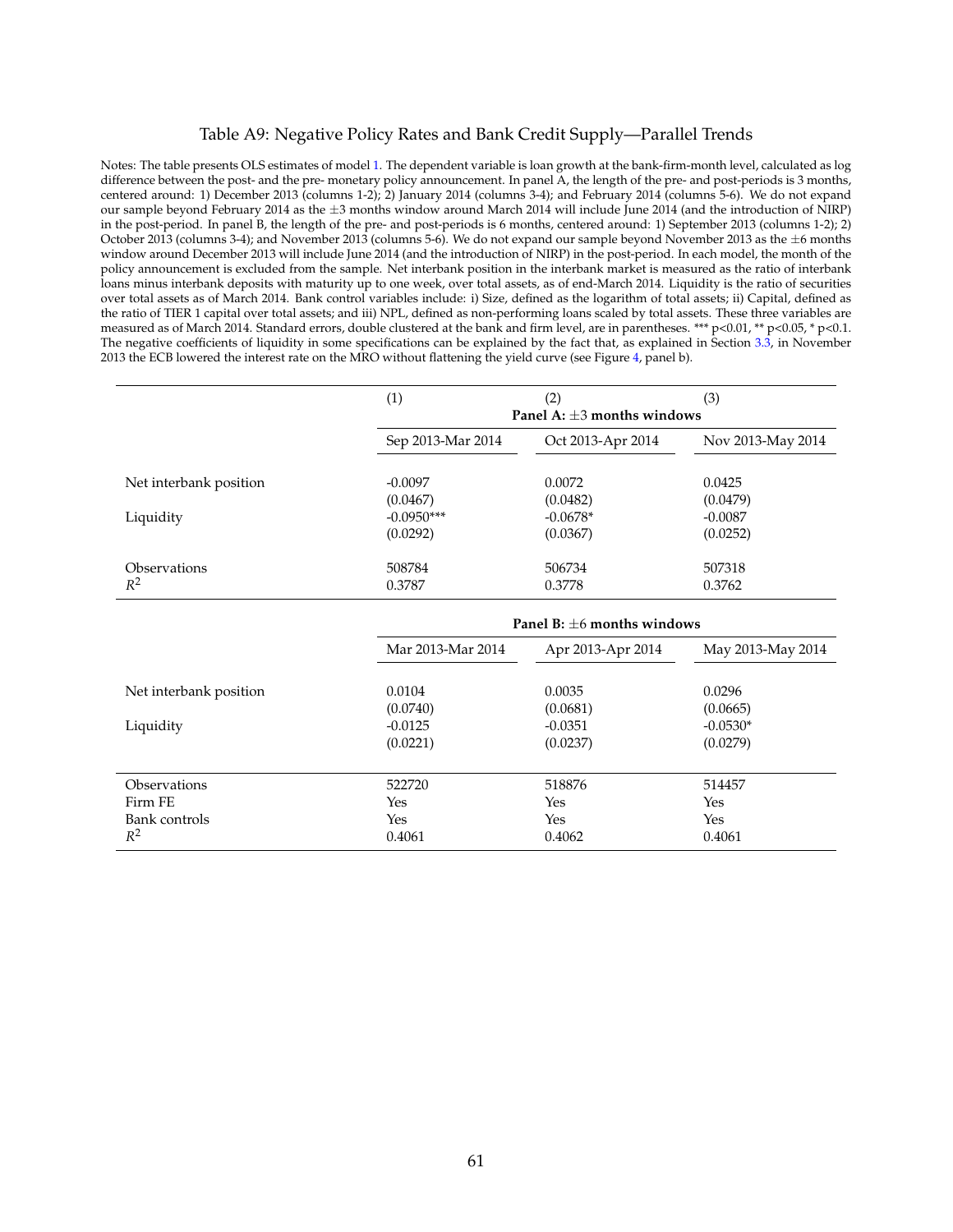## <span id="page-63-0"></span>Table A10: Negative Policy Rates and Non-Performing Loans

Notes: The table shows OLS estimates of a bank-level cross sectional regression. The dependent variable is the change in banks' nonperforming loans (NPL) scaled by total assets over: (i) the 12 months period following the introduction of NIRP, March 2014-March 2015 (top panel), and (ii) the 60 months period following the introduction of NIRP, March 2014-March 2019 (bottom panel). Net interbank position is measured as the ratio of interbank loans minus interbank deposits with maturity up to one week, over total assets, as of end-March 2014. Liquidity is the ratio of securities over total assets, as of March 2014. Bank control variables include: i) Size, defined as the logarithm of total assets; ii) Capital, defined as the ratio of TIER 1 capital over total assets; and iii) NPL, defined as non-performing loans scaled by total assets. These three variables are measured as of March 2014. Data on the change in banks' non-performing loans is missing for 1 bank in our baseline sample, as the bank is not operative in March 2015. Robust standard errors in parentheses. \*\*\*  $p<0.01$ , \*\*  $p<0.05$ ,  $*$  p<0.1.

|                        | (1)                             | (2)       | (3)       |
|------------------------|---------------------------------|-----------|-----------|
|                        | Period: March 2014 - March 2015 |           |           |
| Net interbank position | $-0.0133$                       |           | $-0.0101$ |
|                        | (0.0116)                        |           | (0.0242)  |
| Liquidity              |                                 | $-0.0213$ | 0.0102    |
|                        |                                 | (0.0132)  | (0.0138)  |
| <b>Observations</b>    | 94                              | 94        | 94        |
| $R^2$                  | 0.0062                          | 0.0260    | 0.4067    |

| Net interbank position                 | $-0.0170$<br>(0.0430) |                     | $-0.0020$<br>(0.0442) |
|----------------------------------------|-----------------------|---------------------|-----------------------|
| Liquidity                              |                       | 0.0313<br>(0.0314)  | 0.0307<br>(0.0319)    |
| Observations<br>Bank controls<br>$R^2$ | 91<br>Yes<br>0.3759   | 91<br>Yes<br>0.3804 | 91<br>Yes<br>0.3804   |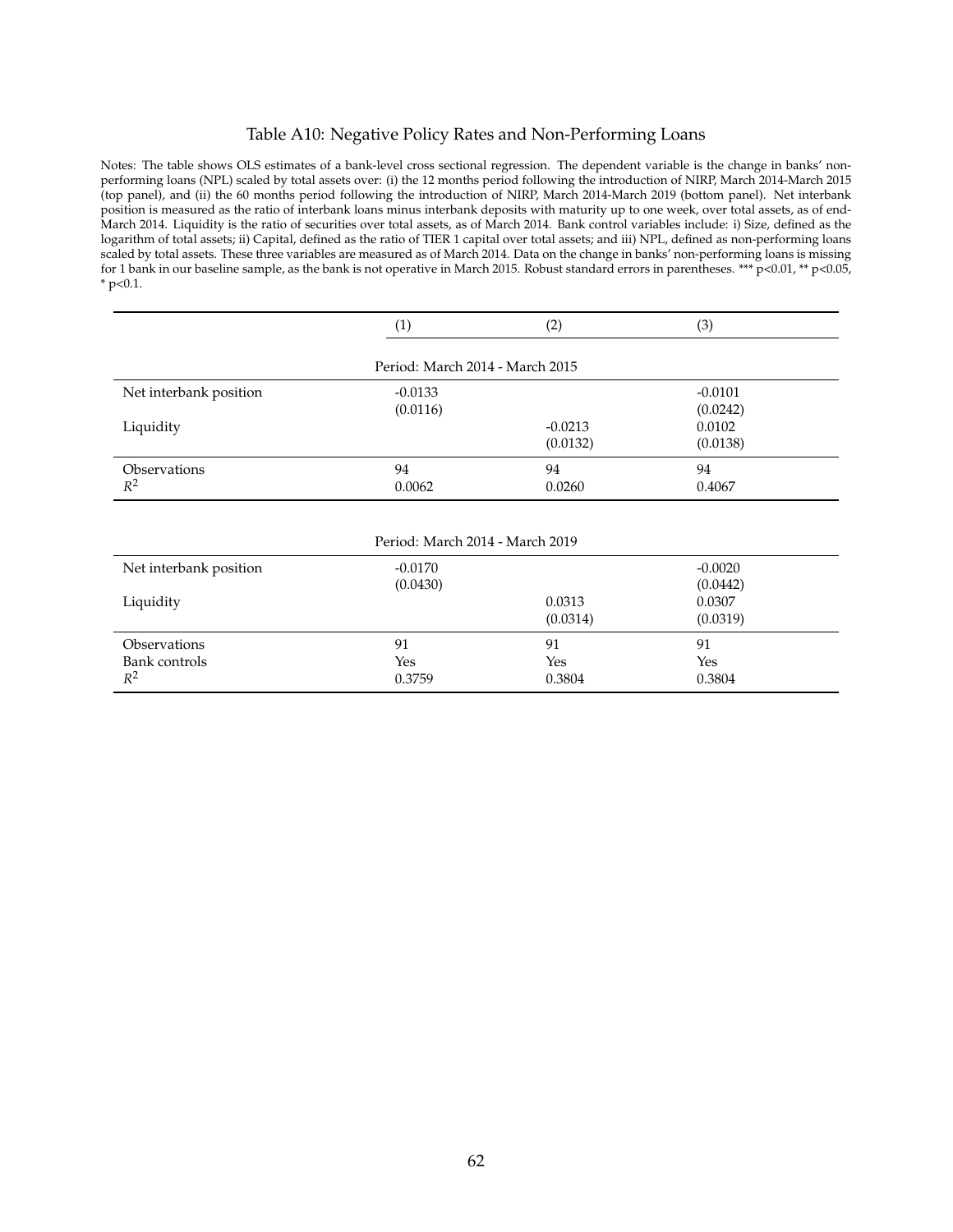## <span id="page-64-0"></span>Table A11: Negative Policy Rates and Gross Lending Rates

Notes: The table presents OLS estimates of model [1.](#page--1-0) The dependent variable is the change in gross lending rates, which include commissions and fees, at the bank-firm-month level, calculated as difference between the post- and the pre-NIRP period. The length of the preand post-NIRP period is of 6 months, centered around June 2014, which is excluded from the sample. Panel A reports the results for the change in gross lending rates on credit lines and overdraft facilities, while Panel B reports the results for term loans. Net interbank position is measured as the ratio of interbank loans minus interbank deposits with maturity up to one week, over total assets, as of end-March 2014. Liquidity is the ratio of securities over total assets as of March 2014. Retail deposits are measured as a share of total assets, as of March 2014. TLTRO is the ratio of total loans to euro area non-financial corporations and households—excluding loans to households for house purchase—over total assets, as of April 2014. Bank control variables include: i) Size, defined as the logarithm of total assets; ii) Capital, defined as the ratio of TIER 1 capital over total assets; and iii) NPL, defined as non-performing loans scaled by total assets. These three variables are measured as of March 2014. Standard errors, double clustered at the bank and firm level, are in parentheses. \*\*\* p<0.01, \*\* p<0.05, \* p<0.1.

|                                                               | (1)                            | (2)                                                       | (3)                                                  | (4)                                                                           |
|---------------------------------------------------------------|--------------------------------|-----------------------------------------------------------|------------------------------------------------------|-------------------------------------------------------------------------------|
|                                                               |                                | Panel A: Credit lines and overdraft facilities, net rates |                                                      |                                                                               |
| Net interbank position<br>Liquidity<br>Retail Deposits        | $-0.1005***$<br>(0.0282)       | $-0.0478***$<br>(0.0136)                                  | $-0.0819***$<br>(0.0157)<br>$-0.0449***$<br>(0.0122) | $-0.0815***$<br>(0.0174)<br>$-0.0452***$<br>(0.0143)<br>$-0.0006$<br>(0.0053) |
| Observations<br>Firm FE<br>$R^2$                              | 188690<br><b>Yes</b><br>0.3959 | 188690<br>Yes<br>0.3974                                   | 188690<br>Yes<br>0.3979                              | 188690<br>Yes<br>0.3979                                                       |
|                                                               |                                |                                                           | Panel B: Term loans, net rates                       |                                                                               |
| Net interbank position<br>Liquidity<br><b>Retail Deposits</b> | $-0.0063**$<br>(0.0030)        | $-0.0042**$<br>(0.0017)                                   | $-0.0047*$<br>(0.0025)<br>$-0.0040**$<br>(0.0016)    | $-0.0051*$<br>(0.0026)<br>$-0.0037*$<br>(0.0020)<br>0.0005<br>(0.0012)        |
| Observations                                                  | 113842                         | 113842                                                    | 113842                                               | 113842                                                                        |

Firm FE Yes Yes Yes Yes

2 0.4094 0.4102 0.4103 0.4103 0.4103

 $R^2$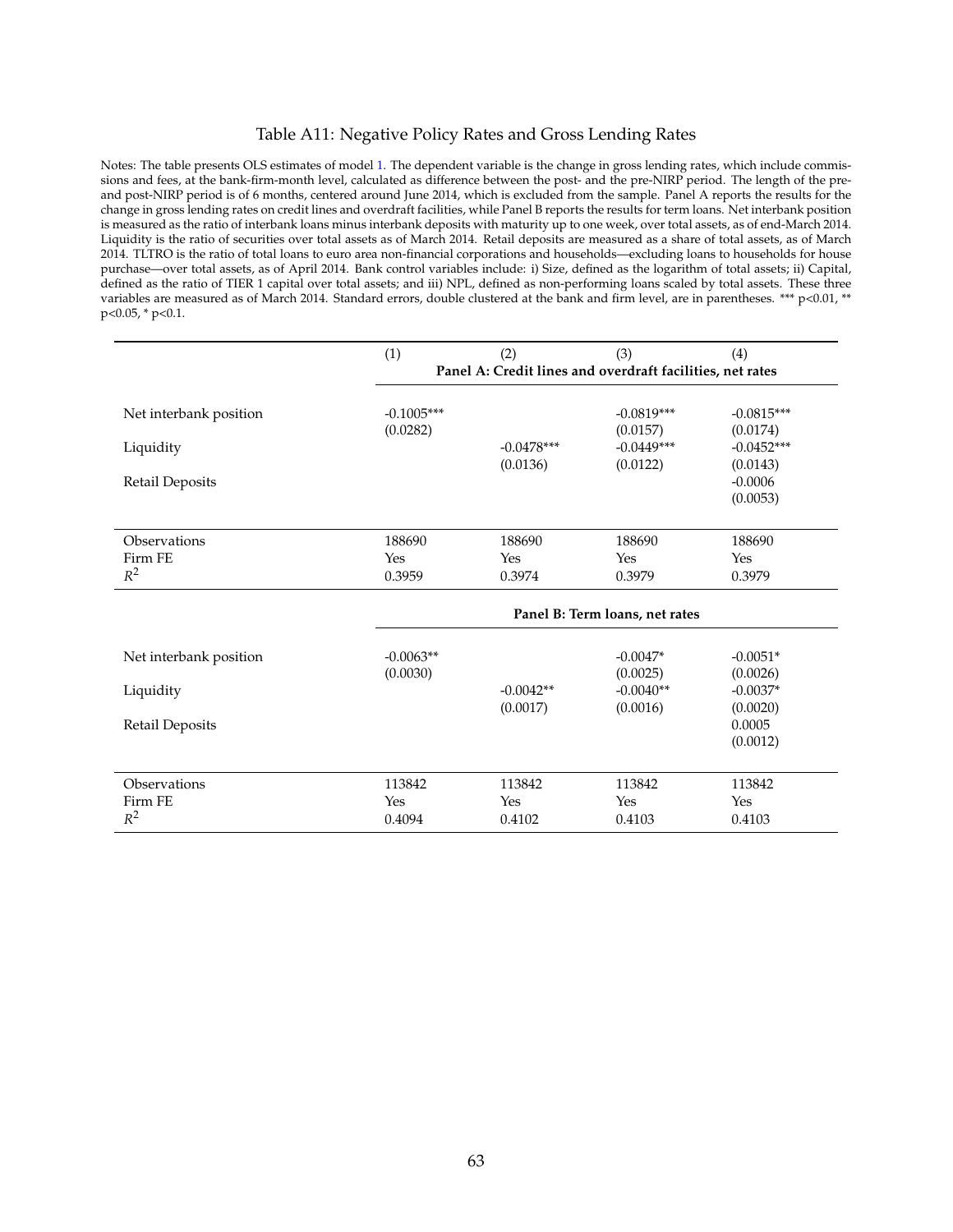#### RECENTLY PUBLISHED "TEMI" (\*)

- N. 1246 *Financial development and growth in European regions*, by Paola Rossi and Diego Scalise (November 2019).
- N. 1247 *IMF programs and stigma in Emerging Market Economies*, by Claudia Maurini (November 2019).
- N. 1248 *Loss aversion in housing assessment among Italian homeowners*, by Andrea Lamorgese and Dario Pellegrino (November 2019).
- N. 1249 *Long-term unemployment and subsidies for permanent employment*, by Emanuele Ciani, Adele Grompone and Elisabetta Olivieri (November 2019).
- N. 1250 *Debt maturity and firm performance: evidence from a quasi-natural experiment*, by Antonio Accetturo, Giulia Canzian, Michele Cascarano and Maria Lucia Stefani (November 2019).
- N. 1251 *Non-standard monetary policy measures in the new normal*, by Anna Bartocci, Alessandro Notarpietro and Massimiliano Pisani (November 2019).
- N. 1252 *The cost of steering in financial markets: evidence from the mortgage market*, by Leonardo Gambacorta, Luigi Guiso, Paolo Emilio Mistrulli, Andrea Pozzi and Anton Tsoy (December 2019).
- N. 1253 *Place-based policy and local TFP*, by Giuseppe Albanese, Guido de Blasio and Andrea Locatelli (December 2019).
- N. 1254 *The effects of bank branch closures on credit relationships*, by Iconio Garrì (December 2019).
- N. 1255 *The loan cost advantage of public firms and financial market conditions: evidence from the European syndicated loan market*, by Raffaele Gallo (December 2019).
- N. 1256 *Corporate default forecasting with machine learning*, by Mirko Moscatelli, Simone Narizzano, Fabio Parlapiano and Gianluca Viggiano (December 2019).
- N. 1257 *Labour productivity and the wageless recovery*, by Antonio M. Conti, Elisa Guglielminetti and Marianna Riggi (December 2019).
- N. 1258 *Corporate leverage and monetary policy effectiveness in the Euro area*, by Simone Auer, Marco Bernardini and Martina Cecioni (December 2019).
- N. 1259 *Energy costs and competitiveness in Europe*, by Ivan Faiella and Alessandro Mistretta (February 2020).
- N. 1260 *Demand for safety, risky loans: a model of securitization*, by Anatoli Segura and Alonso Villacorta (February 2020).
- N. 1261 *The real effects of land use regulation: quasi-experimental evidence from a discontinuous policy variation*, by Marco Fregoni, Marco Leonardi and Sauro Mocetti (February 2020).
- N. 1262 *Capital inflows to emerging countries and their sensitivity to the global financial cycle*, by Ines Buono, Flavia Corneli and Enrica Di Stefano (February 2020).
- N. 1263 *Rising protectionism and global value chains: quantifying the general equilibrium effects*, by Rita Cappariello, Sebastián Franco-Bedoya, Vanessa Gunnella and Gianmarco Ottaviano (February 2020).
- N. 1264 *The impact of TLTRO2 on the Italian credit market: some econometric evidence*, by Lucia Esposito, Davide Fantino and Yeji Sung (February 2020).
- N. 1265 *Public credit guarantee and financial additionalities across SME risk classes*, by Emanuele Ciani, Marco Gallo and Zeno Rotondi (February 2020).

<sup>(\*)</sup> Requests for copies should be sent to:

Banca d'Italia – Servizio Studi di struttura economica e finanziaria – Divisione Biblioteca e Archivio storico – Via Nazionale, 91 – 00184 Rome – (fax 0039 06 47922059). They are available on the Internet www.bancaditalia.it.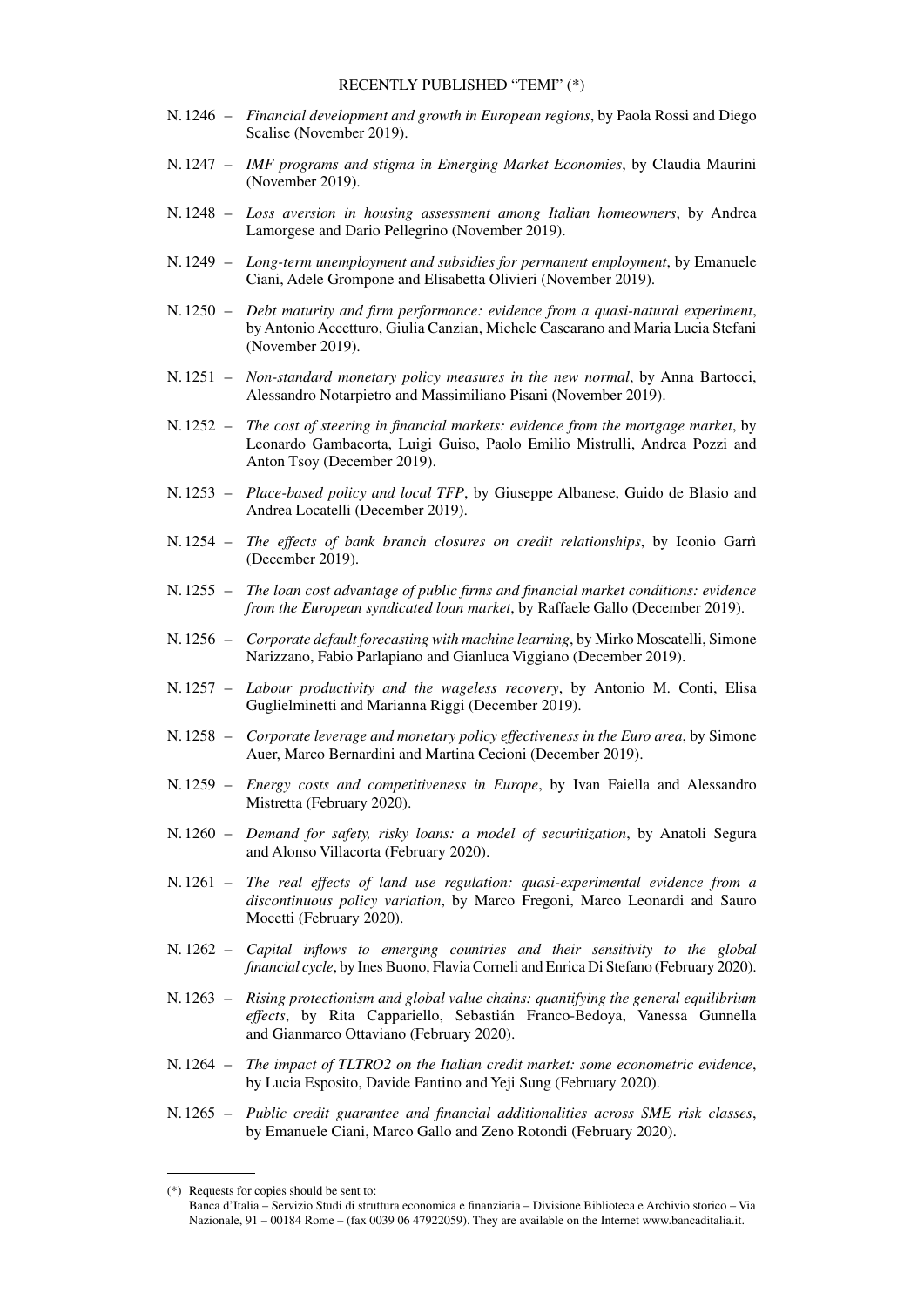*2018* 

- ACCETTURO A., V. DI GIACINTO, G. MICUCCI and M. PAGNINI, *Geography, productivity and trade: does selection explain why some locations are more productive than others?,* Journal of Regional Science, v. 58, 5, pp. 949-979, **WP 910 (April 2013).**
- ADAMOPOULOU A. and E. KAYA, *Young adults living with their parents and the influence of peers,* Oxford Bulletin of Economics and Statistics,v. 80, pp. 689-713, **WP 1038 (November 2015).**
- ANDINI M., E. CIANI, G. DE BLASIO, A. D'IGNAZIO and V. SILVESTRINI, *Targeting with machine learning: an application to a tax rebate program in Italy,* Journal of Economic Behavior & Organization, v. 156, pp. 86-102, **WP 1158 (December 2017).**
- BARONE G.,G. DE BLASIO and S.MOCETTI, *The real effects of credit crunch in the great recession: evidence from Italian provinces,* Regional Science and Urban Economics, v. 70, pp. 352-59, **WP 1057 (March 2016).**
- BELOTTI F. and G. ILARDI *Consistent inference in fixed-effects stochastic frontier models,* Journal of Econometrics, v. 202, 2, pp. 161-177, **WP 1147 (October 2017).**
- BERTON F., S. MOCETTI, A. PRESBITERO and M. RICHIARDI, *Banks, firms, and jobs,* Review of Financial Studies, v.31, 6, pp. 2113-2156, **WP 1097 (February 2017).**
- BOFONDI M., L. CARPINELLI and E. SETTE, *Credit supply during a sovereign debt crisis,* Journal of the European Economic Association, v.16, 3, pp. 696-729, **WP 909 (April 2013).**
- BOKAN N., A. GERALI, S. GOMES, P. JACQUINOT and M. PISANI, *EAGLE-FLI: a macroeconomic model of banking and financial interdependence in the euro area,* Economic Modelling, v. 69, C, pp. 249- 280, **WP 1064 (April 2016).**
- BRILLI Y. and M. TONELLO, *Does increasing compulsory education reduce or displace adolescent crime? New evidence from administrative and victimization data,* CESifo Economic Studies, v. 64, 1, pp. 15–4, **WP 1008 (April 2015).**
- BUONO I. and S. FORMAI *The heterogeneous response of domestic sales and exports to bank credit shocks,* Journal of International Economics, v. 113, pp. 55-73, **WP 1066 (March 2018).**
- BURLON L., A. GERALI, A. NOTARPIETRO and M. PISANI, *Non-standard monetary policy, asset prices and macroprudential policy in a monetary union,* Journal of International Money and Finance, v. 88, pp. 25-53, **WP 1089 (October 2016).**
- CARTA F. and M. DE PHLIPPIS, *You've Come a long way, baby. Husbands' commuting time and family labour supply,* Regional Science and Urban Economics, v. 69, pp. 25-37, **WP 1003 (March 2015).**
- CARTA F. and L. RIZZICA, *Early kindergarten, maternal labor supply and children's outcomes: evidence from Italy,* Journal of Public Economics, v. 158, pp. 79-102, **WP 1030 (October 2015).**
- CASIRAGHI M., E. GAIOTTI, L. RODANO and A. SECCHI, *A "Reverse Robin Hood"? The distributional implications of non-standard monetary policy for Italian households,* Journal of International Money and Finance, v. 85, pp. 215-235, **WP 1077 (July 2016).**
- CIANI E. and C. DEIANA, *No Free lunch, buddy: housing transfers and informal care later in life,* Review of Economics of the Household, v.16, 4, pp. 971-1001, **WP 1117 (June 2017).**
- CIPRIANI M., A. GUARINO, G. GUAZZAROTTI, F. TAGLIATI and S. FISHER, *Informational contagion in the laboratory,* Review of Finance, v. 22, 3, pp. 877-904, **WP 1063 (April 2016).**
- DE BLASIO G, S. DE MITRI, S. D'IGNAZIO, P. FINALDI RUSSO and L. STOPPANI, *Public guarantees to SME borrowing. A RDD evaluation,* Journal of Banking & Finance, v. 96, pp. 73-86, **WP 1111 (April 2017).**
- GERALI A., A. LOCARNO, A. NOTARPIETRO and M. PISANI, *The sovereign crisis and Italy's potential output,* Journal of Policy Modeling, v. 40, 2, pp. 418-433, **WP 1010 (June 2015).**
- LIBERATI D., *An estimated DSGE model with search and matching frictions in the credit market,* International Journal of Monetary Economics and Finance (IJMEF), v. 11, 6, pp. 567-617, **WP 986 (November 2014).**
- LINARELLO A., *Direct and indirect effects of trade liberalization: evidence from Chile,* Journal of Development Economics, v. 134, pp. 160-175, **WP 994 (December 2014).**
- NATOLI F. and L. SIGALOTTI, *Tail co-movement in inflation expectations as an indicator of anchoring,* International Journal of Central Banking, v. 14, 1, pp. 35-71, **WP 1025 (July 2015).**
- NUCCI F. and M. RIGGI, *Labor force participation, wage rigidities, and inflation,* Journal of Macroeconomics, v. 55, 3 pp. 274-292, **WP 1054 (March 2016).**
- RIGON M. and F. ZANETTI, *Optimal monetary policy and fiscal policy interaction in a non\_ricardian economy,* International Journal of Central Banking, v. 14 3, pp. 389-436, **WP 1155 (December 2017).**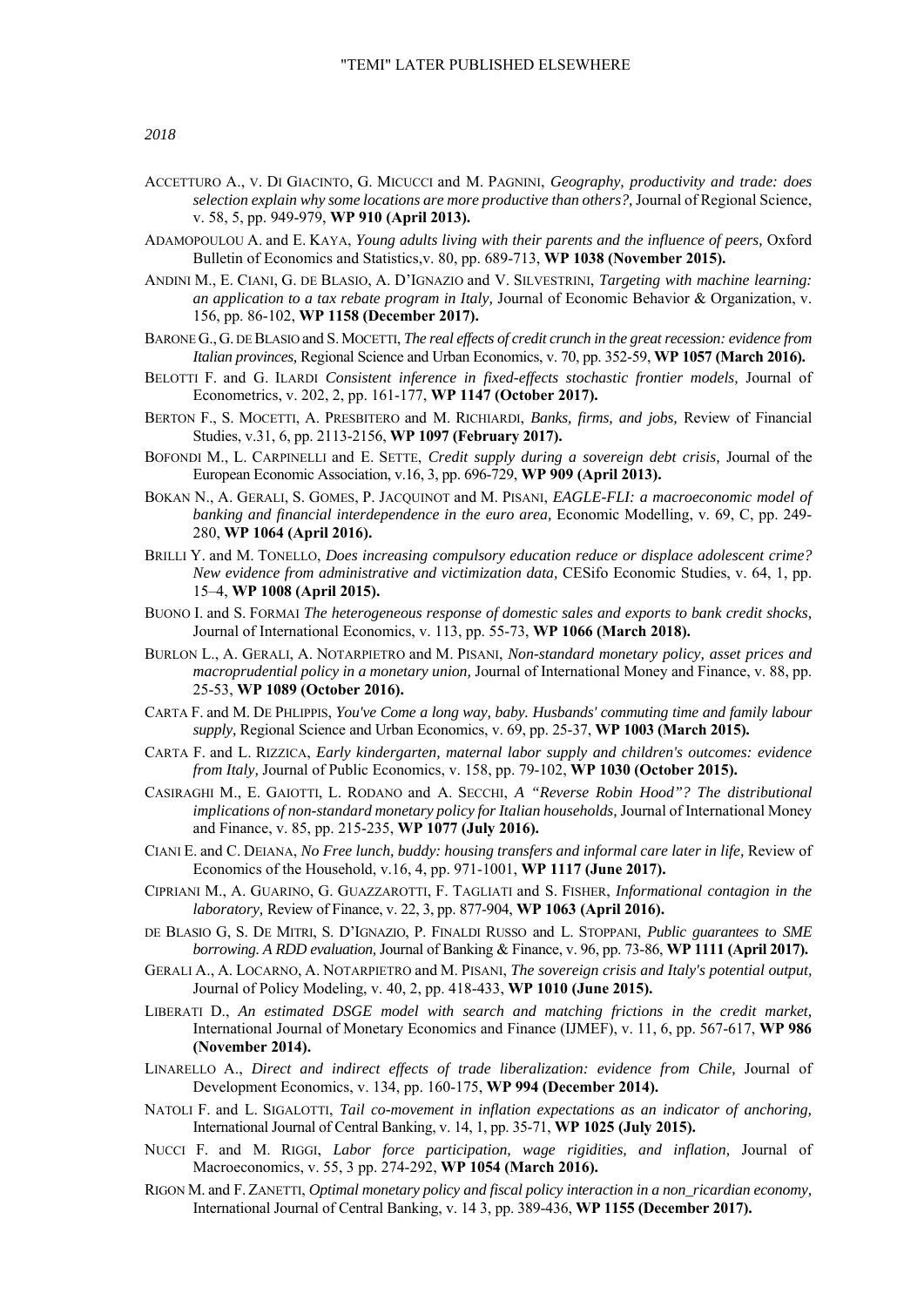SEGURA A., *Why did sponsor banks rescue their SIVs?,* Review of Finance, v. 22, 2, pp. 661-697, **WP 1100 (February 2017).** 

*2019* 

- ALBANESE G.,M.CIOFFI and P.TOMMASINO, *Legislators' behaviour and electoral rules: evidence from an Italian reform,* European Journal of Political Economy, v. 59, pp. 423-444, **WP 1135 (September 2017).**
- APRIGLIANO V., G. ARDIZZI and L. MONTEFORTE, *Using the payment system data to forecast the economic activity,* International Journal of Central Banking, v. 15, 4, pp. 55-80, **WP 1098 (February 2017).**
- ARNAUDO D., G. MICUCCI, M. RIGON and P. ROSSI, *Should I stay or should I go? Firms' mobility across banks in the aftermath of the financial crisis,* Italian Economic Journal / Rivista italiana degli economisti, v. 5, 1, pp. 17-37, **WP 1086 (October 2016).**
- BASSO G., F. D'AMURI and G. PERI, *Immigrants, labor market dynamics and adjustment to shocks in the euro area,* IMF Economic Review, v. 67, 3, pp. 528-572, **WP 1195 (November 2018).**
- BATINI N., G. MELINA and S. VILLA, *Fiscal buffers, private debt, and recession: the good, the bad and the ugly,* Journal of Macroeconomics, v. 62, **WP 1186 (July 2018).**
- BURLON L., A. NOTARPIETRO and M. PISANI, *Macroeconomic effects of an open-ended asset purchase programme,* Journal of Policy Modeling, v. 41, 6, pp. 1144-1159, **WP 1185 (July 2018).**
- BUSETTI F. and M. CAIVANO, *Low frequency drivers of the real interest rate: empirical evidence for advanced economies,* International Finance, v. 22, 2, pp. 171-185, **WP 1132 (September 2017).**
- CAPPELLETTI G., G. GUAZZAROTTI and P. TOMMASINO, *Tax deferral and mutual fund inflows: evidence from a quasi-natural experiment,* Fiscal Studies, v. 40, 2, pp. 211-237, **WP 938 (November 2013).**
- CARDANI R., A. PACCAGNINI and S. VILLA, *Forecasting with instabilities: an application to DSGE models with financial frictions,* Journal of Macroeconomics, v. 61, **WP 1234 (September 2019).**
- CHIADES P., L. GRECO, V. MENGOTTO, L. MORETTI and P. VALBONESI, *Fiscal consolidation by intergovernmental transfers cuts? The unpleasant effect on expenditure arrears,* Economic Modelling, v. 77, pp. 266-275, **WP 985 (July 2016).**
- CIANI E., F. DAVID and G. DE BLASIO, *Local responses to labor demand shocks: a re-assessment of the case of Italy,* Regional Science and Urban Economics, v. 75, pp. 1-21, **WP 1112 (April 2017).**
- CIANI E. and P. FISHER, *Dif-in-dif estimators of multiplicative treatment effects,* Journal of Econometric Methods, v. 8. 1, pp. 1-10, **WP 985 (November 2014).**
- CIAPANNA E. and M. TABOGA, *Bayesian analysis of coefficient instability in dynamic regressions,* Econometrics, MDPI, Open Access Journal, v. 7, 3, pp.1-32, **WP 836 (November 2011).**
- COLETTA M., R. DE BONIS and S. PIERMATTEI, *Household debt in OECD countries: the role of supply-side and demand-side factors,* Social Indicators Research, v. 143, 3, pp. 1185–1217, **WP 989 (November 2014).**
- COVA P., P. PAGANO and M. PISANI, *Domestic and international effects of the Eurosystem Expanded Asset Purchase Programme,* IMF Economic Review, v. 67, 2, pp. 315-348, **WP 1036 (October 2015).**
- ERCOLANI V. and J. VALLE E AZEVEDO, *How can the government spending multiplier be small at the zero lower bound?,* Macroeconomic Dynamics, v. 23, 8. pp. 3457-2482, **WP 1174 (April 2018).**
- FERRERO G., M. GROSS and S. NERI, *On secular stagnation and low interest rates: demography matters,* International Finance, v. 22, 3, pp. 262-278, **WP 1137 (September 2017).**
- FOA G., L. GAMBACORTA, L. GUISO and P. E. MISTRULLI, *The supply side of household finance,* Review of Financial Studies, v.32, 10, pp. 3762-3798, **WP 1044 (November 2015).**
- GIORDANO C., M. MARINUCCI and A. SILVESTRINI, *The macro determinants of firms' and households' investment: evidence from Italy,* Economic Modelling, v. 78, pp. 118-133, **WP 1167 (March 2018).**
- GOMELLINI M., D. PELLEGRINO and F. GIFFONI, *Human capital and urban growth in Italy,1981-2001,* Review of Urban & Regional Development Studies, v. 31, 2, pp. 77-101, **WP 1127 (July 2017).**
- MAGRI S., *Are lenders using risk-based pricing in the Italian consumer loan market? The effect of the 2008 crisis,* Journal of Credit Risk, v. 15, 1, pp. 27-65, **WP 1164 (January 2018).**
- MAKINEN T., A. MERCATANTI and A. SILVESTRINI, *The role of financial factors for european corporate investment,* Journal of International Money and Finance, v. 96, pp. 246-258, **WP 1148 (October 2017).**
- MIGLIETTA A., C. PICILLO and M. PIETRUNTI, *The impact of margin policies on the Italian repo market,* The North American Journal of Economics and Finance, v. 50, **WP 1028 (October 2015).**